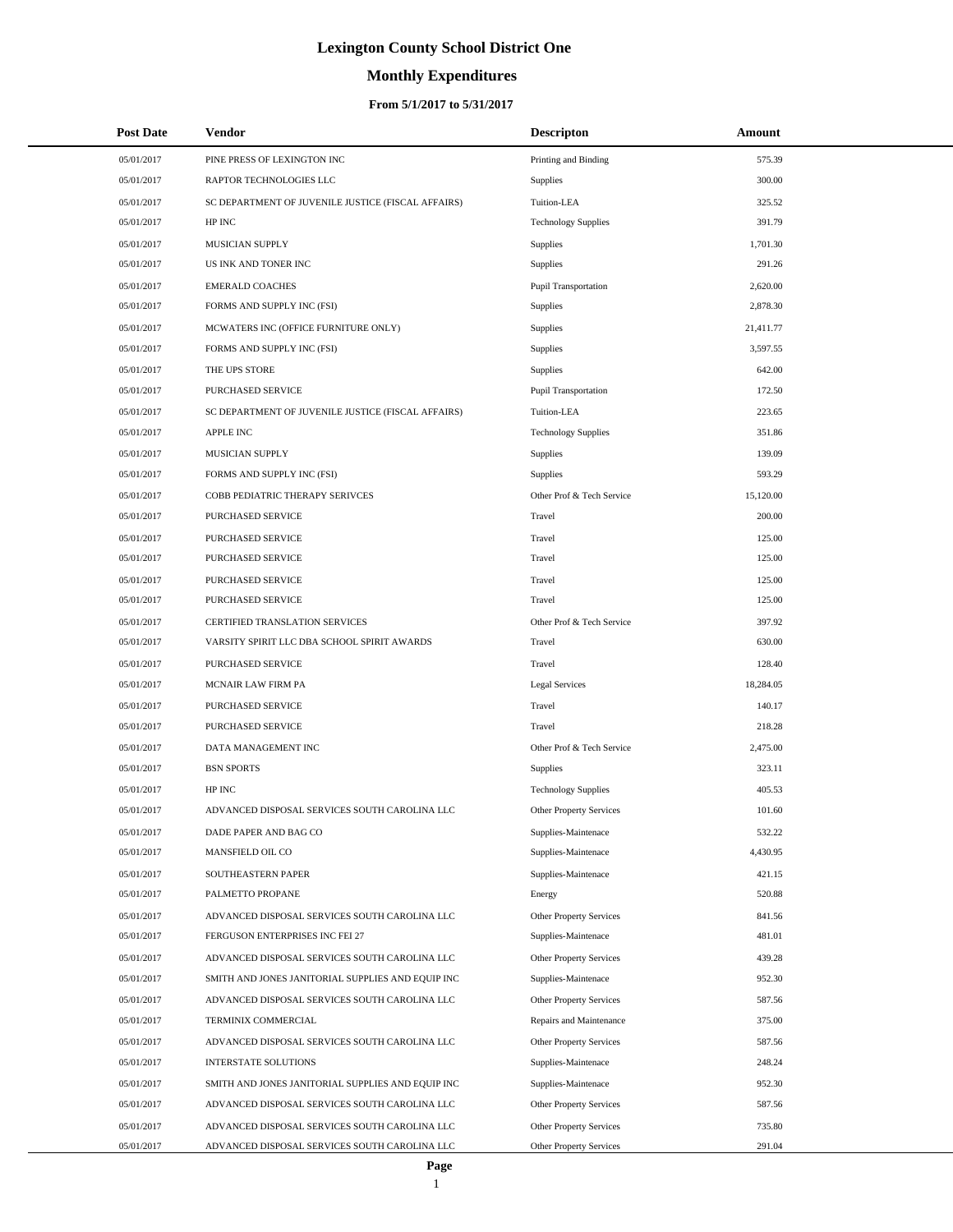# **Monthly Expenditures**

| <b>Post Date</b> | Vendor                                            | <b>Descripton</b>              | Amount   |
|------------------|---------------------------------------------------|--------------------------------|----------|
| 05/01/2017       | SMITH AND JONES JANITORIAL SUPPLIES AND EQUIP INC | Supplies-Maintenace            | 952.30   |
| 05/01/2017       | ADVANCED DISPOSAL SERVICES SOUTH CAROLINA LLC     | Other Property Services        | 587.56   |
| 05/01/2017       | PALMETTO PLAYGROUNDS LLC                          | Supplies-Maintenace            | 160.50   |
| 05/01/2017       | ADVANCED DISPOSAL SERVICES SOUTH CAROLINA LLC     | Other Property Services        | 439.28   |
| 05/01/2017       | ADVANCED DISPOSAL SERVICES SOUTH CAROLINA LLC     | <b>Other Property Services</b> | 439.28   |
| 05/01/2017       | SMITH AND JONES JANITORIAL SUPPLIES AND EQUIP INC | Supplies-Maintenace            | 952.30   |
| 05/01/2017       | ADVANCED DISPOSAL SERVICES SOUTH CAROLINA LLC     | Other Property Services        | 291.04   |
| 05/01/2017       | SMITH AND JONES JANITORIAL SUPPLIES AND EQUIP INC | Supplies-Maintenace            | 952.30   |
| 05/01/2017       | ADVANCED DISPOSAL SERVICES SOUTH CAROLINA LLC     | <b>Other Property Services</b> | 439.28   |
| 05/01/2017       | <b>SUPPLY WORKS</b>                               | Supplies-Maintenace            | 404.73   |
| 05/01/2017       | ADVANCED DISPOSAL SERVICES SOUTH CAROLINA LLC     | <b>Other Property Services</b> | 545.04   |
| 05/01/2017       | ADVANCED DISPOSAL SERVICES SOUTH CAROLINA LLC     | Other Property Services        | 587.56   |
| 05/01/2017       | ADVANCED DISPOSAL SERVICES SOUTH CAROLINA LLC     | <b>Other Property Services</b> | 587.56   |
| 05/01/2017       | <b>CARTS PLUS</b>                                 | Supplies-Maintenace            | 529.65   |
| 05/01/2017       | ADVANCED DISPOSAL SERVICES SOUTH CAROLINA LLC     | Other Property Services        | 439.28   |
| 05/01/2017       | ADVANCED DISPOSAL SERVICES SOUTH CAROLINA LLC     | <b>Other Property Services</b> | 439.28   |
| 05/01/2017       | <b>INTERSTATE SOLUTIONS</b>                       | Supplies-Maintenace            | 310.30   |
| 05/01/2017       | SMITH AND JONES JANITORIAL SUPPLIES AND EQUIP INC | Supplies-Maintenace            | 952.30   |
| 05/01/2017       | <b>CLEAN AIRE INC</b>                             | Repairs and Maintenance        | 1,150.00 |
| 05/01/2017       | ADVANCED DISPOSAL SERVICES SOUTH CAROLINA LLC     | Other Property Services        | 439.28   |
| 05/01/2017       | FERGUSON ENTERPRISES INC FEI 27                   | Supplies-Maintenace            | 2,405.43 |
| 05/01/2017       | PALMETTO PLAYGROUNDS LLC                          | Supplies-Maintenace            | 100.31   |
| 05/01/2017       | ADVANCED DISPOSAL SERVICES SOUTH CAROLINA LLC     | Other Property Services        | 439.28   |
| 05/01/2017       | PALMETTO PLAYGROUNDS LLC                          | Supplies-Maintenace            | 481.50   |
| 05/01/2017       | SMITH AND JONES JANITORIAL SUPPLIES AND EQUIP INC | Supplies-Maintenace            | 952.30   |
| 05/01/2017       | ADVANCED DISPOSAL SERVICES SOUTH CAROLINA LLC     | Other Property Services        | 587.56   |
| 05/01/2017       | SMITH AND JONES JANITORIAL SUPPLIES AND EQUIP INC | Supplies-Maintenace            | 952.30   |
| 05/01/2017       | ADVANCED DISPOSAL SERVICES SOUTH CAROLINA LLC     | Other Property Services        | 439.28   |
| 05/01/2017       | ADVANCED DISPOSAL SERVICES SOUTH CAROLINA LLC     | Other Property Services        | 439.28   |
| 05/01/2017       | SMITH AND JONES JANITORIAL SUPPLIES AND EQUIP INC | Supplies-Maintenace            | 843.16   |
| 05/01/2017       | ADVANCED DISPOSAL SERVICES SOUTH CAROLINA LLC     | Other Property Services        | 439.28   |
| 05/01/2017       | ADVANCED DISPOSAL SERVICES SOUTH CAROLINA LLC     | Other Property Services        | 439.28   |
| 05/01/2017       | ADVANCED DISPOSAL SERVICES SOUTH CAROLINA LLC     | Other Property Services        | 439.28   |
| 05/01/2017       | DADE PAPER AND BAG CO                             | Supplies-Maintenace            | 275.42   |
| 05/01/2017       | ADVANCED DISPOSAL SERVICES SOUTH CAROLINA LLC     | Other Property Services        | 439.28   |
| 05/01/2017       | SOUTHEASTERN PAPER                                | Supplies-Maintenace            | 200.30   |
| 05/01/2017       | ADVANCED DISPOSAL SERVICES SOUTH CAROLINA LLC     | <b>Other Property Services</b> | 439.28   |
| 05/01/2017       | ADVANCED DISPOSAL SERVICES SOUTH CAROLINA LLC     | Other Property Services        | 439.28   |
| 05/01/2017       | <b>INTERSTATE SOLUTIONS</b>                       | Supplies-Maintenace            | 186.18   |
| 05/01/2017       | ADVANCED DISPOSAL SERVICES SOUTH CAROLINA LLC     | Other Property Services        | 439.28   |
| 05/01/2017       | SOUTHEASTERN PAPER                                | Supplies-Maintenace            | 416.02   |
| 05/01/2017       | <b>ZINGERS FENCING LLC</b>                        | Repairs and Maintenance        | 2,458.00 |
| 05/01/2017       | ADVANCED DISPOSAL SERVICES SOUTH CAROLINA LLC     | Other Property Services        | 439.28   |
| 05/01/2017       | ADVANCED DISPOSAL SERVICES SOUTH CAROLINA LLC     | Other Property Services        | 439.28   |
| 05/01/2017       | PALMETTO PLAYGROUNDS LLC                          | Supplies-Maintenace            | 160.50   |
| 05/01/2017       | SMITH AND JONES JANITORIAL SUPPLIES AND EQUIP INC | Supplies-Maintenace            | 130.39   |
| 05/01/2017       | CHANNING BETE COMPANY                             | Supplies                       | 470.88   |
| 05/01/2017       | FORMS AND SUPPLY INC (FSI)                        | <b>Supplies</b>                | 905.22   |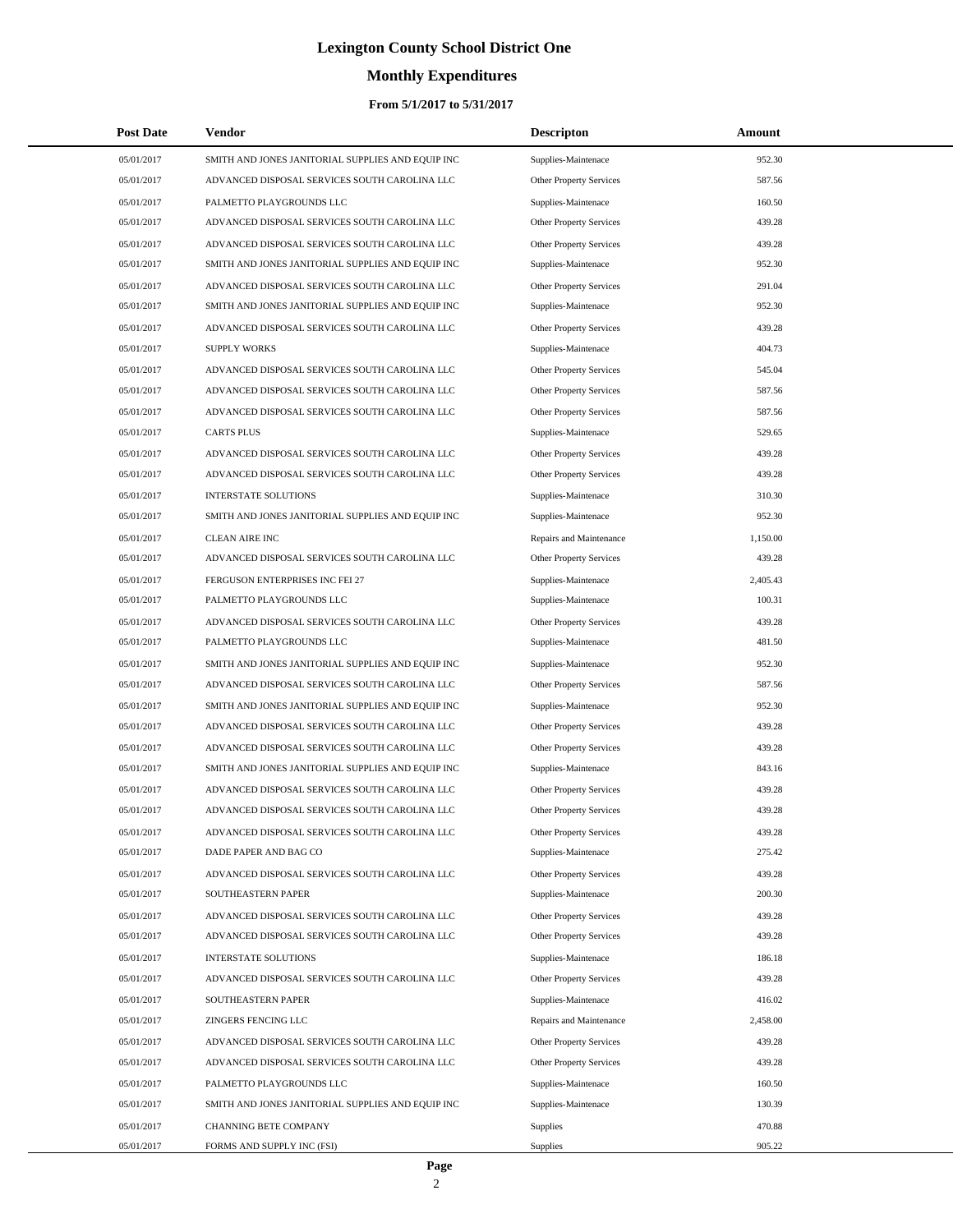# **Monthly Expenditures**

### **From 5/1/2017 to 5/31/2017**

| <b>Post Date</b> | <b>Vendor</b>                                      | <b>Descripton</b>                    | Amount     |
|------------------|----------------------------------------------------|--------------------------------------|------------|
| 05/01/2017       | STATE DEPARTMENT OF EDUCATION LEX DIST ONEBUS SHOP | <b>Pupil Transportation</b>          | 1,068.88   |
| 05/01/2017       | TWIGG, NATHAN FOSTER                               | Other Prof & Tech Service            | 120.00     |
| 05/01/2017       | <b>BARRETT, S LEE</b>                              | Other Prof & Tech Service            | 180.00     |
| 05/01/2017       | WILFONG, MICHAEL BRIAN                             | Other Prof & Tech Service            | 180.00     |
| 05/01/2017       | SPLASH OMNIMEDIA LLC                               | Software Renewal/Agreemen            | 1,800.00   |
| 05/01/2017       | FORMS AND SUPPLY INC (FSI)                         | <b>Supplies</b>                      | 431.75     |
| 05/01/2017       | SUNGARD PUBLIC SECTOR INC                          | Software Renewal/Agreemen            | 2,038.79   |
| 05/01/2017       | <b>CAMCOR</b>                                      | <b>Technology Supplies</b>           | 1,822.45   |
| 05/01/2017       | <b>BOOKSOURCE</b>                                  | <b>Supplies</b>                      | 983.91     |
| 05/01/2017       | <b>CAMCOR</b>                                      | <b>Supplies</b>                      | 2,099.34   |
| 05/01/2017       | PRESENTATION SYSTEMS SOUTH INC                     | <b>Supplies</b>                      | 2,326.77   |
| 05/01/2017       | STATE DEPARTMENT OF EDUCATION LEX DIST ONEBUS SHOP | Pupil Transportation                 | 591.48     |
| 05/01/2017       | STATE DEPARTMENT OF EDUCATION LEX DIST ONEBUS SHOP | <b>Pupil Transportation</b>          | 381.92     |
| 05/01/2017       | <b>ANOTHER PRINTER</b>                             | Printing and Binding                 | 2,457.73   |
| 05/01/2017       | STATE DEPARTMENT OF EDUCATION LEX DIST ONEBUS SHOP | Pupil Transportation                 | 1,597.12   |
| 05/01/2017       | STATE DEPARTMENT OF EDUCATION LEX DIST ONEBUS SHOP | Pupil Transportation                 | 2,368.40   |
| 05/01/2017       | READING AND WRITING PROJECT NETWORK LLC            | Travel                               | 2,600.00   |
| 05/01/2017       | PURCHASED SERVICE                                  | Travel                               | 143.38     |
| 05/01/2017       | <b>APPLE INC</b>                                   | <b>Technology Supplies</b>           | 1,707.72   |
| 05/01/2017       | SCHOOL SPECIALTY INC                               | Supplies                             | 1,425.86   |
| 05/01/2017       | SC DEPARTMENT OF EDUCATION                         | Travel                               | 200.00     |
| 05/01/2017       | ABSTRACT SERVICE INC                               | Other Prof & Tech Service            | 2,000.00   |
| 05/01/2017       | CAROLINA MOBILE STORAGE LLC                        | Supplies                             | 7,522.10   |
| 05/01/2017       | CAROLINA MOBILE STORAGE LLC                        | Equipment - Nonexpendable            | 10,630.45  |
| 05/01/2017       | <b>APPLE INC</b>                                   | <b>Technology Supplies</b>           | 243,318.00 |
| 05/01/2017       | SYSCO FOOD SERV OF COLUMBIA                        | Food                                 | 8,713.20   |
| 05/01/2017       | BORDEN DAIRY CO OF SC LLC                          | Milk                                 | 695.61     |
| 05/01/2017       | SENN BROTHERS INC                                  | Produce                              | 208.44     |
| 05/01/2017       | SYSCO FOOD SERV OF COLUMBIA                        | Food                                 | 4,366.07   |
| 05/01/2017       | BORDEN DAIRY CO OF SC LLC                          | Milk                                 | 852.30     |
| 05/01/2017       | SYSCO FOOD SERV OF COLUMBIA                        | Food                                 | 3,685.49   |
| 05/01/2017       | EARTHGRAINS BAKING COMPANIES INC                   | <b>Bread</b>                         | 147.75     |
| 05/01/2017       | BORDEN DAIRY CO OF SC LLC                          | Milk                                 | 594.26     |
| 05/01/2017       | SENN BROTHERS INC                                  | Produce                              | 109.62     |
| 05/01/2017       | <b>US FOODS</b>                                    | Commodity Distribution Charge        | $-8.48$    |
| 05/01/2017       | SYSCO FOOD SERV OF COLUMBIA                        | Food                                 | 1,910.37   |
| 05/01/2017       | BORDEN DAIRY CO OF SC LLC                          | Milk                                 | 1,488.98   |
| 05/01/2017       | SENN BROTHERS INC                                  | Produce                              | 152.96     |
| 05/01/2017       | SYSCO FOOD SERV OF COLUMBIA                        | Food                                 | 4,719.89   |
| 05/01/2017       | BORDEN DAIRY CO OF SC LLC                          | Milk                                 | 620.57     |
| 05/01/2017       | <b>US FOODS</b>                                    | <b>Commodity Distribution Charge</b> | $-2.12$    |
| 05/01/2017       | SYSCO FOOD SERV OF COLUMBIA                        | Food                                 | 5,249.61   |
| 05/01/2017       | BORDEN DAIRY CO OF SC LLC                          | Milk                                 | 1,402.04   |
| 05/01/2017       | SENN BROTHERS INC                                  | Produce                              | 503.52     |
| 05/01/2017       | SYSCO FOOD SERV OF COLUMBIA                        | Food                                 | 1,582.63   |
| 05/01/2017       | SYSCO FOOD SERV OF COLUMBIA                        | Food                                 | 3,827.34   |
| 05/01/2017       | BORDEN DAIRY CO OF SC LLC                          | Milk                                 | 222.72     |
| 05/01/2017       | SENN BROTHERS INC                                  | Produce                              | 577.32     |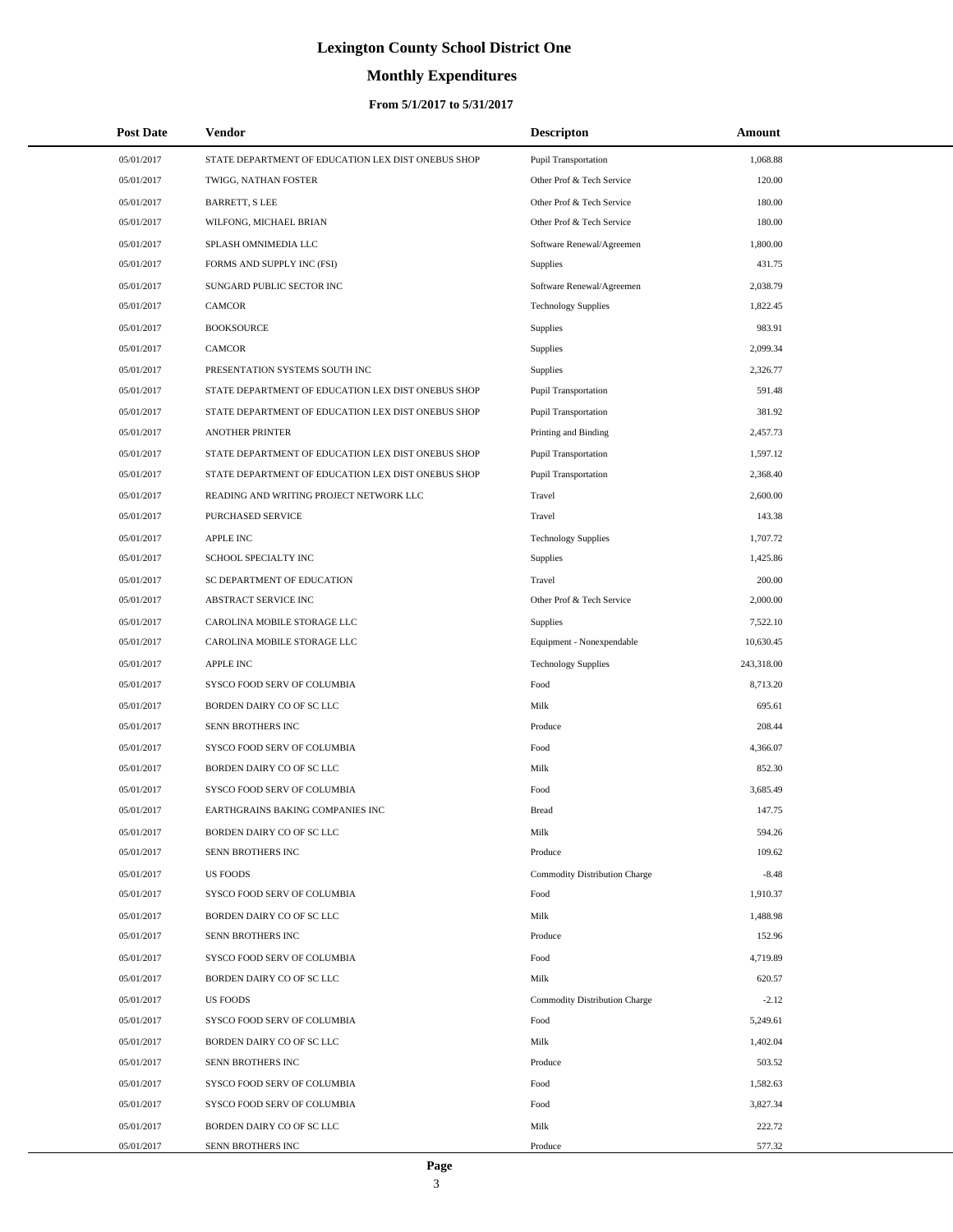# **Monthly Expenditures**

| <b>Post Date</b> | <b>Vendor</b>                    | <b>Descripton</b>             | Amount    |
|------------------|----------------------------------|-------------------------------|-----------|
| 05/01/2017       | <b>US FOODS</b>                  | Commodity Distribution Charge | $-48.61$  |
| 05/01/2017       | SYSCO FOOD SERV OF COLUMBIA      | Food                          | 4,468.29  |
| 05/01/2017       | BORDEN DAIRY CO OF SC LLC        | Milk                          | 799.29    |
| 05/01/2017       | SENN BROTHERS INC                | Produce                       | 388.27    |
| 05/01/2017       | SYSCO FOOD SERV OF COLUMBIA      | Food                          | 5,570.24  |
| 05/01/2017       | BORDEN DAIRY CO OF SC LLC        | Milk                          | 1,716.08  |
| 05/01/2017       | SENN BROTHERS INC                | Produce                       | 605.14    |
| 05/01/2017       | SYSCO FOOD SERV OF COLUMBIA      | Food                          | 8,422.31  |
| 05/01/2017       | BORDEN DAIRY CO OF SC LLC        | Milk                          | 1,720.68  |
| 05/01/2017       | SENN BROTHERS INC                | Produce                       | 336.68    |
| 05/01/2017       | SYSCO FOOD SERV OF COLUMBIA      | Food                          | 4,146.94  |
| 05/01/2017       | BORDEN DAIRY CO OF SC LLC        | Milk                          | 947.55    |
| 05/01/2017       | SENN BROTHERS INC                | Produce                       | 135.09    |
| 05/01/2017       | SYSCO FOOD SERV OF COLUMBIA      | Food                          | 3,725.08  |
| 05/01/2017       | BORDEN DAIRY CO OF SC LLC        | Milk                          | 545.29    |
| 05/01/2017       | SYSCO FOOD SERV OF COLUMBIA      | Food                          | 18,365.67 |
| 05/01/2017       | BORDEN DAIRY CO OF SC LLC        | Milk                          | 1,653.29  |
| 05/01/2017       | SENN BROTHERS INC                | Produce                       | 471.50    |
| 05/01/2017       | SYSCO FOOD SERV OF COLUMBIA      | Food                          | 3,187.69  |
| 05/01/2017       | BORDEN DAIRY CO OF SC LLC        | Milk                          | 521.26    |
| 05/01/2017       | SYSCO FOOD SERV OF COLUMBIA      | Food                          | 6,012.00  |
| 05/01/2017       | BORDEN DAIRY CO OF SC LLC        | Milk                          | 612.13    |
| 05/01/2017       | SENN BROTHERS INC                | Produce                       | 713.50    |
| 05/01/2017       | SYSCO FOOD SERV OF COLUMBIA      | Food                          | 1,647.45  |
| 05/01/2017       | BORDEN DAIRY CO OF SC LLC        | Milk                          | 353.94    |
| 05/01/2017       | SENN BROTHERS INC                | Produce                       | 229.65    |
| 05/01/2017       | SYSCO FOOD SERV OF COLUMBIA      | Food                          | 2,431.98  |
| 05/01/2017       | BORDEN DAIRY CO OF SC LLC        | Milk                          | 528.13    |
| 05/01/2017       | SENN BROTHERS INC                | Produce                       | 294.92    |
| 05/01/2017       | SYSCO FOOD SERV OF COLUMBIA      | Food                          | 4,653.59  |
| 05/01/2017       | BORDEN DAIRY CO OF SC LLC        | Milk                          | 1,623.80  |
| 05/01/2017       | SENN BROTHERS INC                | Produce                       | 192.96    |
| 05/01/2017       | SYSCO FOOD SERV OF COLUMBIA      | Food                          | 4,454.74  |
| 05/01/2017       | BORDEN DAIRY CO OF SC LLC        | Milk                          | 110.18    |
| 05/01/2017       | SYSCO FOOD SERV OF COLUMBIA      | Food                          | 4,643.75  |
| 05/01/2017       | BORDEN DAIRY CO OF SC LLC        | Milk                          | 731.54    |
| 05/01/2017       | SYSCO FOOD SERV OF COLUMBIA      | Food                          | 5,263.11  |
| 05/01/2017       | EARTHGRAINS BAKING COMPANIES INC | <b>Bread</b>                  | 116.50    |
| 05/01/2017       | BORDEN DAIRY CO OF SC LLC        | Milk                          | 575.53    |
| 05/01/2017       | SENN BROTHERS INC                | Produce                       | 105.24    |
| 05/01/2017       | SYSCO FOOD SERV OF COLUMBIA      | Food                          | 4,856.66  |
| 05/01/2017       | EARTHGRAINS BAKING COMPANIES INC | <b>Bread</b>                  | 102.50    |
| 05/01/2017       | BORDEN DAIRY CO OF SC LLC        | Milk                          | 1,656.05  |
| 05/01/2017       | SENN BROTHERS INC                | Produce                       | 294.52    |
| 05/01/2017       | SYSCO FOOD SERV OF COLUMBIA      | Food                          | 4,792.36  |
| 05/01/2017       | BORDEN DAIRY CO OF SC LLC        | Milk                          | 1,354.05  |
| 05/01/2017       | SENN BROTHERS INC                | Produce                       | 274.44    |
| 05/01/2017       | SYSCO FOOD SERV OF COLUMBIA      | Food                          | 4,070.64  |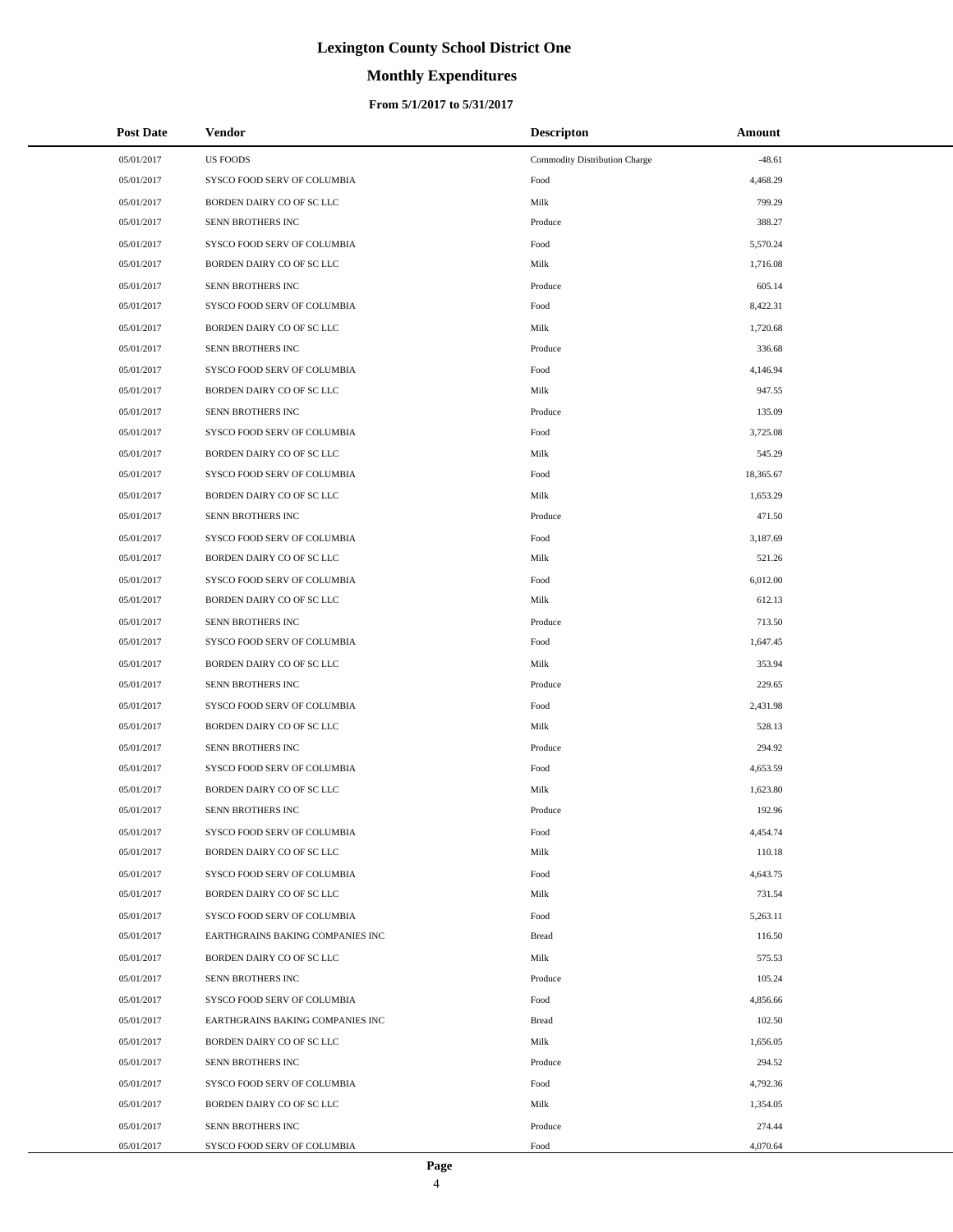# **Monthly Expenditures**

| <b>Post Date</b> | Vendor                         | <b>Descripton</b>              | Amount   |
|------------------|--------------------------------|--------------------------------|----------|
| 05/01/2017       | BORDEN DAIRY CO OF SC LLC      | Milk                           | 731.65   |
| 05/01/2017       | SENN BROTHERS INC              | Produce                        | 130.72   |
| 05/01/2017       | SYSCO FOOD SERV OF COLUMBIA    | Food                           | 3,033.34 |
| 05/01/2017       | BORDEN DAIRY CO OF SC LLC      | Milk                           | 671.34   |
| 05/01/2017       | SENN BROTHERS INC              | Produce                        | 476.03   |
| 05/01/2017       | SYSCO FOOD SERV OF COLUMBIA    | Food                           | 5,149.23 |
| 05/01/2017       | BORDEN DAIRY CO OF SC LLC      | Milk                           | 1,848.87 |
| 05/01/2017       | SENN BROTHERS INC              | Produce                        | 411.06   |
| 05/01/2017       | SYSCO FOOD SERV OF COLUMBIA    | Food                           | 6,319.43 |
| 05/01/2017       | BORDEN DAIRY CO OF SC LLC      | Milk                           | 420.87   |
| 05/01/2017       | SENN BROTHERS INC              | Produce                        | 150.60   |
| 05/01/2017       | SYSCO FOOD SERV OF COLUMBIA    | Food                           | 9,713.88 |
| 05/01/2017       | BORDEN DAIRY CO OF SC LLC      | Milk                           | 907.72   |
| 05/01/2017       | SENN BROTHERS INC              | Produce                        | 378.04   |
| 05/01/2017       | SYSCO FOOD SERV OF COLUMBIA    | Food                           | 3,652.90 |
| 05/01/2017       | BORDEN DAIRY CO OF SC LLC      | Milk                           | 737.33   |
| 05/01/2017       | SENN BROTHERS INC              | Produce                        | 166.06   |
| 05/01/2017       | <b>BREAKOUT EDU</b>            | Pupil Activity                 | 500.00   |
| 05/01/2017       | HERALD OFFICE SUPPLY INC       | Pupil Activity                 | 719.04   |
| 05/01/2017       | <b>JOSTENS</b>                 | Pupil Activity                 | 183.79   |
| 05/01/2017       | PROVIDENCE HOSPITAL LLC        | Pupil Activity                 | 230.00   |
| 05/01/2017       | FORMS AND SUPPLY INC (FSI)     | Pupil Activity                 | 2,158.73 |
| 05/01/2017       | RIVER BLUFF HIGH SCHOOL        | Pupil Act-Fee/Collection Refnd | 361.00   |
| 05/01/2017       | <b>BREAKOUT EDU</b>            | Pupil Activity                 | 375.00   |
| 05/01/2017       | MUSICIAN SUPPLY                | Pupil Activity                 | 547.84   |
| 05/01/2017       | CAMCOR                         | Pupil Activity                 | 206.55   |
| 05/01/2017       | MURNANE, MATTHEW JOSEPH        | Pupil Activity                 | 120.00   |
| 05/01/2017       | CAULDER, CHARLES DANNY         | Pupil Activity                 | 102.70   |
| 05/01/2017       | COMBS, OBIE                    | Pupil Activity                 | 120.22   |
| 05/01/2017       | SIMPSON, KYLE                  | Pupil Activity                 | 114.70   |
| 05/01/2017       | SCYPHERS, WILLIAM F            | Pupil Activity                 | 130.00   |
| 05/01/2017       | <b>BALAZS, JOE</b>             | Pupil Activity                 | 117.20   |
| 05/01/2017       | ERBACHER, DAVID                | Pupil Activity                 | 114.50   |
| 05/01/2017       | MERCADEL, JOSHUA               | Pupil Activity                 | 100.70   |
| 05/01/2017       | AZAD, KAMRAN                   | Pupil Activity                 | 114.70   |
| 05/01/2017       | RIDDELL / ALL AMERICAN         | Pupil Activity                 | 7,375.94 |
| 05/01/2017       | CAUGHMAN, MICHAEL              | Pupil Activity                 | 665.00   |
| 05/01/2017       | COWAN, JAMES BRIAN             | Pupil Activity                 | 445.00   |
| 05/01/2017       | CROMER, ANTHONY                | Pupil Activity                 | 295.00   |
| 05/01/2017       | PAULSON, SCOTT                 | Pupil Activity                 | 150.00   |
| 05/01/2017       | RAYSOR, RANDY                  | Pupil Activity                 | 150.00   |
| 05/01/2017       | ROBERTS, TIMOTHY M             | Pupil Activity                 | 225.00   |
| 05/01/2017       | SCOTT, DAMON                   | Pupil Activity                 | 220.00   |
| 05/01/2017       | SHOBERT, BRENT                 | Pupil Activity                 | 150.00   |
| 05/01/2017       | SMITH, JAMES ASHLEY            | Pupil Activity                 | 150.00   |
| 05/01/2017       | SMITH, JOHN H                  | Pupil Activity                 | 150.00   |
| 05/01/2017       | TIMMERMAN, EDWARD "NED" LAWSON | Pupil Activity                 | 220.00   |
| 05/01/2017       | VARSITY NEWS NETWORK LLC       | Pupil Activity                 | 1,800.00 |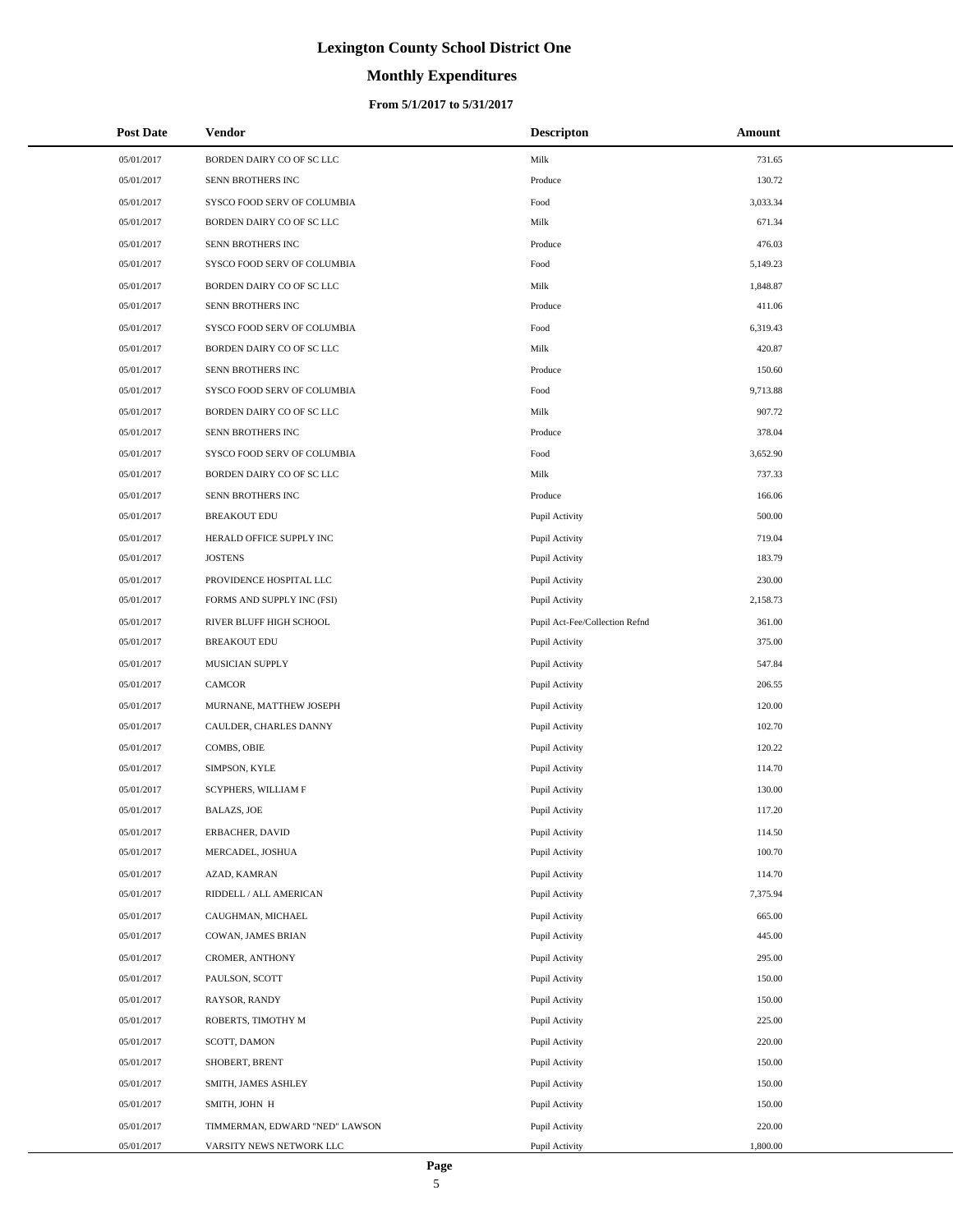# **Monthly Expenditures**

| <b>Post Date</b> | <b>Vendor</b>                                      | <b>Descripton</b>         | Amount   |
|------------------|----------------------------------------------------|---------------------------|----------|
| 05/01/2017       | STATE DEPARTMENT OF EDUCATION LEX DIST ONEBUS SHOP | Pupil Transportation      | 200.88   |
| 05/01/2017       | MSC INDUSTRIAL SUPPLY CO                           | Supplies                  | 212.08   |
| 05/01/2017       | MSC INDUSTRIAL SUPPLY CO                           | Supplies                  | 2,679.92 |
| 05/01/2017       | DODGE LEARNING RESOURCES                           | <b>Supplies</b>           | 390.00   |
| 05/02/2017       | SCHOOL SPECIALTY INC                               | Supplies                  | 124.04   |
| 05/02/2017       | US INK AND TONER INC                               | Supplies                  | 271.92   |
| 05/02/2017       | PITSCO EDUCATION HEARILY AND COMPANY               | <b>Supplies</b>           | 427.73   |
| 05/02/2017       | <b>KAEDEN BOOKS</b>                                | Supplies                  | 1,410.50 |
| 05/02/2017       | SOCIAL STUDIES SCHOOL SERVICE                      | <b>Supplies</b>           | 104.50   |
| 05/02/2017       | PALMETTO STRINGS                                   | Repairs and Maintenance   | 560.00   |
| 05/02/2017       | MUSICIAN SUPPLY                                    | Supplies                  | 757.19   |
| 05/02/2017       | VITA VIBE INC                                      | <b>Supplies</b>           | 245.99   |
| 05/02/2017       | CERTIFIED TRANSLATION SERVICES                     | Other Prof & Tech Service | 128.67   |
| 05/02/2017       | AMERICAN PAPER OPTICS LLC                          | Supplies                  | 5,250.00 |
| 05/02/2017       | SC DEPARTMENT OF REVENUE (SALES TAX RETURN)        | <b>Supplies</b>           | 367.50   |
| 05/02/2017       | SIMPLY SOUTHERN CATERING LLC                       | Other Objects             | 182.97   |
| 05/02/2017       | FORMS AND SUPPLY INC (FSI)                         | <b>Supplies</b>           | 572.62   |
| 05/02/2017       | FORMS AND SUPPLY INC (FSI)                         | Supplies                  | 427.90   |
| 05/02/2017       | JOHNSON MINI STORAGE                               | Rentals                   | 1,800.00 |
| 05/02/2017       | FORMS AND SUPPLY INC (FSI)                         | Supplies-Maintenace       | 317.40   |
| 05/02/2017       | SMITH AND JONES JANITORIAL SUPPLIES AND EQUIP INC  | Supplies-Maintenace       | 588.50   |
| 05/02/2017       | SMITH AND JONES JANITORIAL SUPPLIES AND EQUIP INC  | Supplies-Maintenace       | 974.98   |
| 05/02/2017       | SMITH AND JONES JANITORIAL SUPPLIES AND EQUIP INC  | Supplies-Maintenace       | 588.50   |
| 05/02/2017       | SMITH AND JONES JANITORIAL SUPPLIES AND EQUIP INC  | Supplies-Maintenace       | 1,416.68 |
| 05/02/2017       | SMITH AND JONES JANITORIAL SUPPLIES AND EQUIP INC  | Supplies-Maintenace       | 1,091.40 |
| 05/02/2017       | SMITH AND JONES JANITORIAL SUPPLIES AND EQUIP INC  | Supplies-Maintenace       | 1,061.98 |
| 05/02/2017       | SMITH AND JONES JANITORIAL SUPPLIES AND EQUIP INC  | Supplies-Maintenace       | 588.50   |
| 05/02/2017       | SMITH AND JONES JANITORIAL SUPPLIES AND EQUIP INC  | Supplies-Maintenace       | 842.63   |
| 05/02/2017       | SMITH AND JONES JANITORIAL SUPPLIES AND EQUIP INC  | Supplies-Maintenace       | 716.25   |
| 05/02/2017       | <b>WW GRAINGER</b>                                 | Supplies-Maintenace       | 104.00   |
| 05/02/2017       | SMITH AND JONES JANITORIAL SUPPLIES AND EQUIP INC  | Supplies-Maintenace       | 433.35   |
| 05/02/2017       | SMITH AND JONES JANITORIAL SUPPLIES AND EQUIP INC  | Supplies-Maintenace       | 588.50   |
| 05/02/2017       | SMITH AND JONES JANITORIAL SUPPLIES AND EQUIP INC  | Supplies-Maintenace       | 1,347.55 |
| 05/02/2017       | <b>WW GRAINGER</b>                                 | Supplies-Maintenace       | 359.52   |
| 05/02/2017       | SMITH AND JONES JANITORIAL SUPPLIES AND EQUIP INC  | Supplies-Maintenace       | 2,065.04 |
| 05/02/2017       | SOUTHEASTERN PAPER                                 | Supplies-Maintenace       | 400.61   |
| 05/02/2017       | SMITH AND JONES JANITORIAL SUPPLIES AND EQUIP INC  | Supplies-Maintenace       | 1,344.99 |
| 05/02/2017       | SMITH AND JONES JANITORIAL SUPPLIES AND EQUIP INC  | Supplies-Maintenace       | 837.17   |
| 05/02/2017       | SMITH AND JONES JANITORIAL SUPPLIES AND EQUIP INC  | Supplies-Maintenace       | 425.00   |
| 05/02/2017       | SMITH AND JONES JANITORIAL SUPPLIES AND EQUIP INC  | Supplies-Maintenace       | 2,724.64 |
| 05/02/2017       | SMITH AND JONES JANITORIAL SUPPLIES AND EQUIP INC  | Supplies-Maintenace       | 173.34   |
| 05/02/2017       | CASCADE WATER SERVICES                             | Repairs and Maintenance   | 107.00   |
| 05/02/2017       | FINLEY, STEPHEN CRAIG                              | Other Prof & Tech Service | 180.00   |
| 05/02/2017       | CLARK POWELL ASSOCIATES INC                        | Software Renewal/Agreemen | 2,988.00 |
| 05/02/2017       | SC DEPARTMENT OF REVENUE (SALES TAX RETURN)        | Software Renewal/Agreemen | 208.25   |
| 05/02/2017       | SC DEPARTMENT OF SOCIAL SERVICES                   | Other Prof & Tech Service | 640.00   |
| 05/02/2017       | ALFRED WILLIAMS AND CO                             | <b>Supplies</b>           | 1,762.83 |
| 05/02/2017       | SUNGARD PUBLIC SECTOR INC                          | Software Renewal/Agreemen | 427.20   |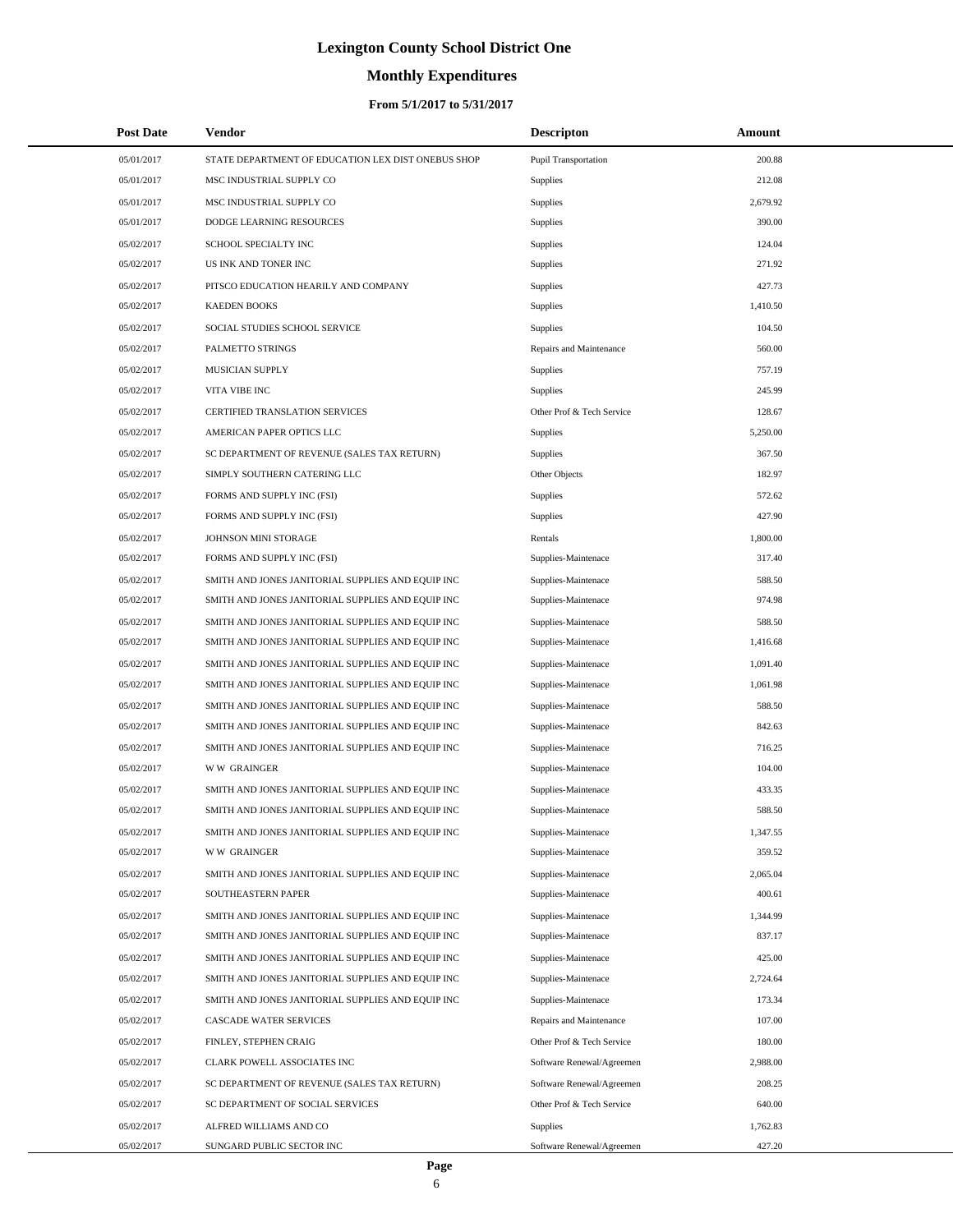# **Monthly Expenditures**

| <b>Post Date</b> | <b>Vendor</b>                                      | <b>Descripton</b>           | <b>Amount</b> |
|------------------|----------------------------------------------------|-----------------------------|---------------|
| 05/02/2017       | CDWG ACCT 305089                                   | <b>Technology Supplies</b>  | 575.87        |
| 05/02/2017       | CDWG ACCT 305089                                   | <b>Technology Supplies</b>  | 287.94        |
| 05/02/2017       | DEMCO INC                                          | <b>Supplies</b>             | 639.96        |
| 05/02/2017       | POSITIVE PROMOTIONS INC                            | <b>Supplies</b>             | 335.20        |
| 05/02/2017       | SC SCHOOL FOR THE DEAF AND BLIND                   | <b>Pupil Services</b>       | 916.66        |
| 05/02/2017       | SC INTERPRETING SERVICE FOR THE DEAF               | <b>Pupil Services</b>       | 877.50        |
| 05/02/2017       | <b>GROVE MEDICAL</b>                               | <b>Supplies</b>             | 292.78        |
| 05/02/2017       | DOUBLETREE HOTEL ANAHEIM ORANGE COUNTY             | <b>Pupil Transportation</b> | 4,138.20      |
| 05/02/2017       | <b>FBLA</b>                                        | <b>Pupil Transportation</b> | 920.00        |
| 05/02/2017       | DOUBLETREE HOTEL ANAHEIM ORANGE COUNTY             | Travel                      | 2,626.80      |
| 05/02/2017       | <b>FBLA</b>                                        | Travel                      | 230.00        |
| 05/02/2017       | AIKIDO ACADEMY OF SELF DEFENSE LLC                 | Other Prof & Tech Service   | 500.00        |
| 05/02/2017       | SC DEPARTMENT OF REVENUE (SALES TAX RETURN)        | Supplies                    | 120.65        |
| 05/02/2017       | <b>STUDICA INC</b>                                 | Supplies                    | 1,723.55      |
| 05/02/2017       | LAKESHORE LEARNING MATERIALS                       | Supplies                    | 303.93        |
| 05/02/2017       | EDUCATION AND BUSINESS SUMMIT                      | Travel                      | 480.00        |
| 05/02/2017       | FREY SCIENTIFIC                                    | Pupil Activity              | 272.82        |
| 05/02/2017       | SOUTHEASTERN PERFORMANCE APPAREL                   | Pupil Activity              | 1,380.00      |
| 05/02/2017       | MODERN TURF INC                                    | Pupil Activity              | 300.00        |
| 05/03/2017       | SCHOOL SPECIALTY INC                               | <b>Supplies</b>             | 546.75        |
| 05/03/2017       | SCHOOL SPECIALTY INC                               | <b>Supplies</b>             | $-68.60$      |
| 05/03/2017       | STATE DEPARTMENT OF EDUCATION LEX DIST ONEBUS SHOP | <b>Pupil Transportation</b> | 632.15        |
| 05/03/2017       | LEXINGTON COUNTY SCHOOL DIST 1                     | <b>Pupil Transportation</b> | 431.52        |
| 05/03/2017       | AMERICAN READING COMPANY INC                       | <b>Supplies</b>             | 1,800.00      |
| 05/03/2017       | SCHOOL SPECIALTY INC                               | <b>Supplies</b>             | 348.41        |
| 05/03/2017       | <b>BWI COMPANIES INC</b>                           | Supplies                    | 289.66        |
| 05/03/2017       | FORESTRY SUPPLIERS INC                             | Supplies                    | 990.01        |
| 05/03/2017       | STATE DEPARTMENT OF EDUCATION LEX DIST ONEBUS SHOP | <b>Pupil Transportation</b> | 217.74        |
| 05/03/2017       | INTERNATIONAL BACCALAUREATE ORGANIZATION           | Dues and Fees               | 9,500.00      |
| 05/03/2017       | <b>CONVERSE COLLEGE</b>                            | Inst Prog Improvement       | 17,000.00     |
| 05/03/2017       | LANGUAGES UNLIMITED LLC                            | Other Prof & Tech Service   | 1,192.48      |
| 05/03/2017       | HALLIGAN MAHONEY AND WILLIAMS                      | Legal Services              | 22,272.17     |
| 05/03/2017       | NASSP CONVENTION (NATIONAL ASSOC OF SECONDARY SCH  | Dues and Fees               | 250.00        |
| 05/03/2017       | ADVANCE EDUCATION INC                              | Other Prof & Tech Service   | 362.40        |
| 05/03/2017       | LCJMWANDSC (LEX CTY JOINT WATER AND SEWER COMMI    | <b>Public Utilities</b>     | 128.45        |
| 05/03/2017       | <b>SCE&amp;G</b>                                   | <b>Public Utilities</b>     | 15,671.75     |
| 05/03/2017       | ADVANCED DISPOSAL SERVICES SOUTH CAROLINA LLC      | Other Property Services     | 114.30        |
| 05/03/2017       | SMITH AND JONES JANITORIAL SUPPLIES AND EQUIP INC  | Supplies-Maintenace         | 545.70        |
| 05/03/2017       | LCJMWANDSC (LEX CTY JOINT WATER AND SEWER COMMI    | <b>Public Utilities</b>     | 2,555.76      |
| 05/03/2017       | SCE&G                                              | <b>Public Utilities</b>     | 50,062.97     |
| 05/03/2017       | EA SERVICES INC                                    | Repairs and Maintenance     | 764.00        |
| 05/03/2017       | ADVANCED DISPOSAL SERVICES SOUTH CAROLINA LLC      | Other Property Services     | 967.79        |
| 05/03/2017       | SMITH AND JONES JANITORIAL SUPPLIES AND EQUIP INC  | Supplies-Maintenace         | 625.09        |
| 05/03/2017       | SCE&G                                              | <b>Public Utilities</b>     | 8,590.89      |
| 05/03/2017       | ADVANCED DISPOSAL SERVICES SOUTH CAROLINA LLC      | Other Property Services     | 505.17        |
| 05/03/2017       | EA SERVICES INC                                    | Repairs and Maintenance     | 168.00        |
| 05/03/2017       | ADVANCED DISPOSAL SERVICES SOUTH CAROLINA LLC      | Other Property Services     | 675.69        |
| 05/03/2017       | <b>SUPPLY WORKS</b>                                | Supplies-Maintenace         | 242.84        |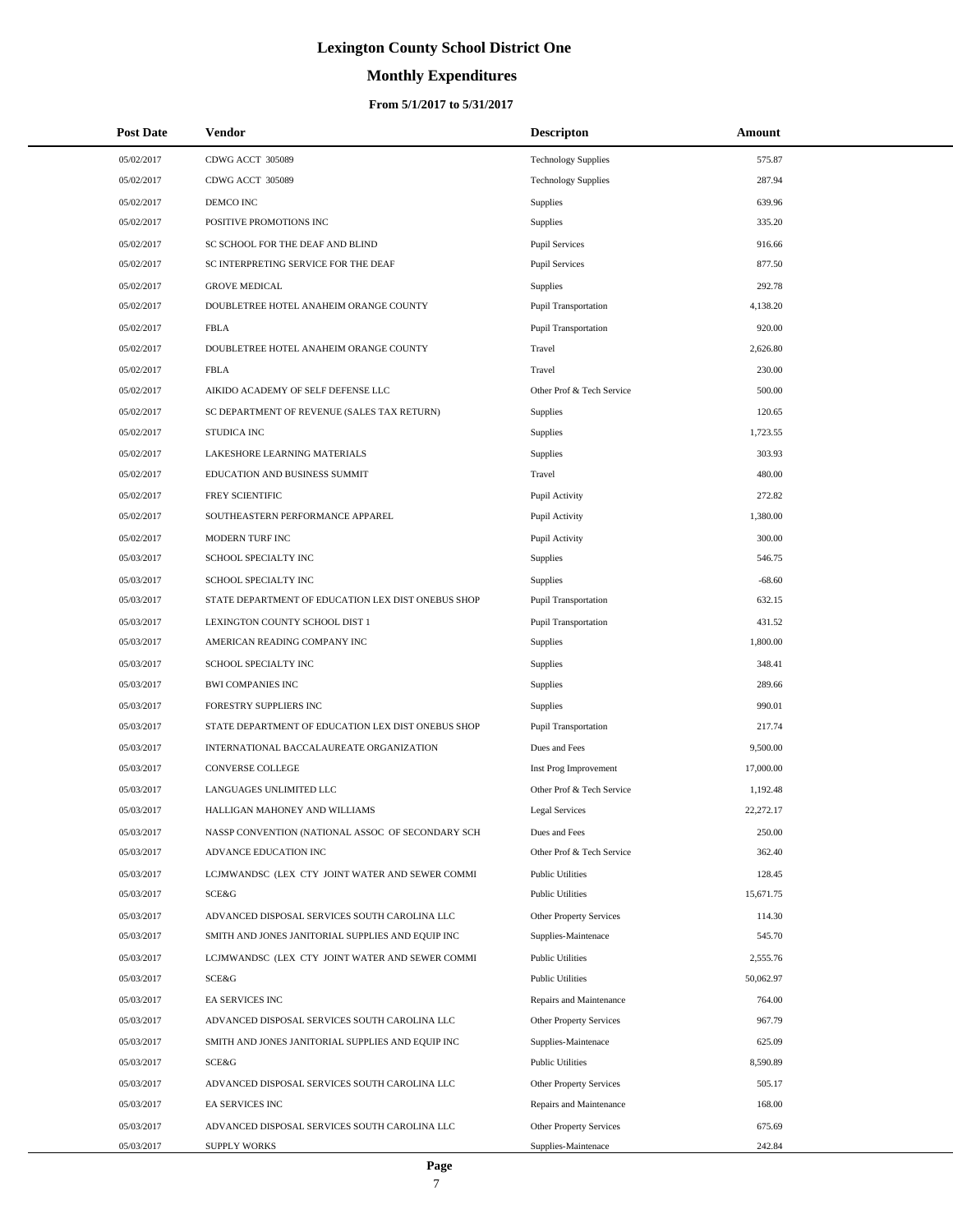# **Monthly Expenditures**

| <b>Post Date</b> | Vendor                                            | <b>Descripton</b>              | Amount    |  |
|------------------|---------------------------------------------------|--------------------------------|-----------|--|
| 05/03/2017       | <b>EA SERVICES INC</b>                            | Repairs and Maintenance        | 168.00    |  |
| 05/03/2017       | ADVANCED DISPOSAL SERVICES SOUTH CAROLINA LLC     | <b>Other Property Services</b> | 675.69    |  |
| 05/03/2017       | EA SERVICE LLC                                    | Supplies-Maintenace            | 621.14    |  |
| 05/03/2017       | LCJMWANDSC (LEX CTY JOINT WATER AND SEWER COMMI   | <b>Public Utilities</b>        | 1,443.78  |  |
| 05/03/2017       | ADVANCED DISPOSAL SERVICES SOUTH CAROLINA LLC     | <b>Other Property Services</b> | 675.69    |  |
| 05/03/2017       | LCJMWANDSC (LEX CTY JOINT WATER AND SEWER COMMI   | <b>Public Utilities</b>        | 2,036.22  |  |
| 05/03/2017       | EA SERVICES INC                                   | Repairs and Maintenance        | 2,756.33  |  |
| 05/03/2017       | ADVANCED DISPOSAL SERVICES SOUTH CAROLINA LLC     | Other Property Services        | 846.17    |  |
| 05/03/2017       | EA SERVICE LLC                                    | Supplies-Maintenace            | 414.09    |  |
| 05/03/2017       | SCE&G                                             | <b>Public Utilities</b>        | 5,905.22  |  |
| 05/03/2017       | ADVANCED DISPOSAL SERVICES SOUTH CAROLINA LLC     | Other Property Services        | 334.70    |  |
| 05/03/2017       | <b>SCE&amp;G</b>                                  | <b>Public Utilities</b>        | 15,206.62 |  |
| 05/03/2017       | ADVANCED DISPOSAL SERVICES SOUTH CAROLINA LLC     | <b>Other Property Services</b> | 675.69    |  |
| 05/03/2017       | OSWALD WHOLESALE LUMBER INC                       | Supplies-Maintenace            | 430.15    |  |
| 05/03/2017       | SMITH AND JONES JANITORIAL SUPPLIES AND EQUIP INC | Supplies-Maintenace            | 226.31    |  |
| 05/03/2017       | <b>SCE&amp;G</b>                                  | <b>Public Utilities</b>        | 17,890.03 |  |
| 05/03/2017       | ADVANCED DISPOSAL SERVICES SOUTH CAROLINA LLC     | <b>Other Property Services</b> | 505.17    |  |
| 05/03/2017       | SMITH AND JONES JANITORIAL SUPPLIES AND EQUIP INC | Supplies-Maintenace            | 276.06    |  |
| 05/03/2017       | CAROLINA WATER SERVICE INC                        | <b>Public Utilities</b>        | 2,515.42  |  |
| 05/03/2017       | ADVANCED DISPOSAL SERVICES SOUTH CAROLINA LLC     | <b>Other Property Services</b> | 505.17    |  |
| 05/03/2017       | LCJMWANDSC (LEX CTY JOINT WATER AND SEWER COMMI   | <b>Public Utilities</b>        | 1,931.39  |  |
| 05/03/2017       | ADVANCED DISPOSAL SERVICES SOUTH CAROLINA LLC     | Other Property Services        | 334.70    |  |
| 05/03/2017       | SMITH AND JONES JANITORIAL SUPPLIES AND EQUIP INC | Supplies-Maintenace            | 113.68    |  |
| 05/03/2017       | LCJMWANDSC (LEX CTY JOINT WATER AND SEWER COMMI   | <b>Public Utilities</b>        | 1,954.14  |  |
| 05/03/2017       | SCE&G                                             | <b>Public Utilities</b>        | 8,647.52  |  |
| 05/03/2017       | ADVANCED DISPOSAL SERVICES SOUTH CAROLINA LLC     | Other Property Services        | 505.17    |  |
| 05/03/2017       | SCE&G                                             | <b>Public Utilities</b>        | 7,348.03  |  |
| 05/03/2017       | ADVANCED DISPOSAL SERVICES SOUTH CAROLINA LLC     | <b>Other Property Services</b> | 626.80    |  |
| 05/03/2017       | <b>SCE&amp;G</b>                                  | <b>Public Utilities</b>        | 12,010.39 |  |
| 05/03/2017       | ADVANCED DISPOSAL SERVICES SOUTH CAROLINA LLC     | Other Property Services        | 675.69    |  |
| 05/03/2017       | LCJMWANDSC (LEX CTY JOINT WATER AND SEWER COMMI   | <b>Public Utilities</b>        | 9,375.76  |  |
| 05/03/2017       | ADVANCED DISPOSAL SERVICES SOUTH CAROLINA LLC     | <b>Other Property Services</b> | 675.69    |  |
| 05/03/2017       | ADVANCED DISPOSAL SERVICES SOUTH CAROLINA LLC     | <b>Other Property Services</b> | 505.17    |  |
| 05/03/2017       | ADVANCED DISPOSAL SERVICES SOUTH CAROLINA LLC     | Other Property Services        | 505.17    |  |
| 05/03/2017       | LCJMWANDSC (LEX CTY JOINT WATER AND SEWER COMMI   | <b>Public Utilities</b>        | 812.70    |  |
| 05/03/2017       | EA SERVICES INC                                   | Repairs and Maintenance        | 168.00    |  |
| 05/03/2017       | ADVANCED DISPOSAL SERVICES SOUTH CAROLINA LLC     | Other Property Services        | 505.17    |  |
| 05/03/2017       | LCJMWANDSC (LEX CTY JOINT WATER AND SEWER COMMI   | <b>Public Utilities</b>        | 640.78    |  |
| 05/03/2017       | ADVANCED DISPOSAL SERVICES SOUTH CAROLINA LLC     | Other Property Services        | 505.17    |  |
| 05/03/2017       | EA SERVICES INC                                   | Repairs and Maintenance        | 2,656.33  |  |
| 05/03/2017       | TERMINIX COMMERCIAL                               | Repairs and Maintenance        | 425.00    |  |
| 05/03/2017       | ADVANCED DISPOSAL SERVICES SOUTH CAROLINA LLC     | Other Property Services        | 675.73    |  |
| 05/03/2017       | <b>WW GRAINGER</b>                                | Supplies-Maintenace            | 169.57    |  |
| 05/03/2017       | LCJMWANDSC (LEX CTY JOINT WATER AND SEWER COMMI   | <b>Public Utilities</b>        | 736.00    |  |
| 05/03/2017       | SCE&G                                             | <b>Public Utilities</b>        | 534.35    |  |
| 05/03/2017       | EA SERVICES INC                                   | Repairs and Maintenance        | 207.00    |  |
| 05/03/2017       | ADVANCED DISPOSAL SERVICES SOUTH CAROLINA LLC     | Other Property Services        | 505.17    |  |
| 05/03/2017       | LCJMWANDSC (LEX CTY JOINT WATER AND SEWER COMMI   | <b>Public Utilities</b>        | 810.06    |  |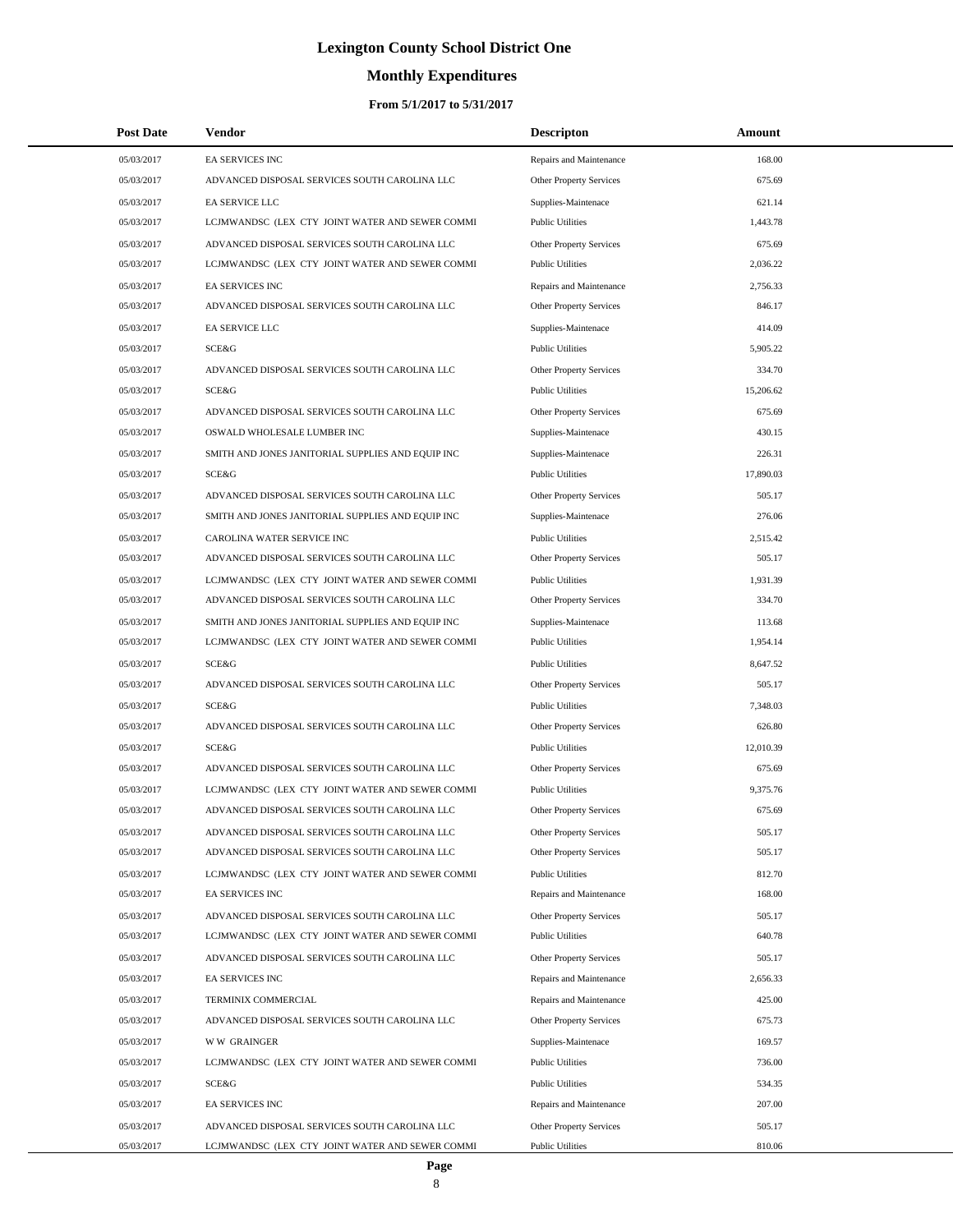### **Monthly Expenditures**

### **From 5/1/2017 to 5/31/2017**

| <b>Post Date</b> | <b>Vendor</b>                                     | <b>Descripton</b>              | Amount   |
|------------------|---------------------------------------------------|--------------------------------|----------|
| 05/03/2017       | SCE&G                                             | <b>Public Utilities</b>        | 229.02   |
| 05/03/2017       | ADVANCED DISPOSAL SERVICES SOUTH CAROLINA LLC     | <b>Other Property Services</b> | 505.17   |
| 05/03/2017       | LCJMWANDSC (LEX CTY JOINT WATER AND SEWER COMMI   | <b>Public Utilities</b>        | 1,514.86 |
| 05/03/2017       | ADVANCED DISPOSAL SERVICES SOUTH CAROLINA LLC     | Other Property Services        | 505.17   |
| 05/03/2017       | SMITH AND JONES JANITORIAL SUPPLIES AND EQUIP INC | Supplies-Maintenace            | 283.34   |
| 05/03/2017       | LCJMWANDSC (LEX CTY JOINT WATER AND SEWER COMMI   | <b>Public Utilities</b>        | 1,693.05 |
| 05/03/2017       | <b>EA SERVICES INC</b>                            | Repairs and Maintenance        | 429.00   |
| 05/03/2017       | ADVANCED DISPOSAL SERVICES SOUTH CAROLINA LLC     | Other Property Services        | 505.17   |
| 05/03/2017       | LCJMWANDSC (LEX CTY JOINT WATER AND SEWER COMMI   | <b>Public Utilities</b>        | 886.81   |
| 05/03/2017       | ADVANCED DISPOSAL SERVICES SOUTH CAROLINA LLC     | Other Property Services        | 505.17   |
| 05/03/2017       | LCJMWANDSC (LEX CTY JOINT WATER AND SEWER COMMI   | <b>Public Utilities</b>        | 651.53   |
| 05/03/2017       | <b>SCE&amp;G</b>                                  | <b>Public Utilities</b>        | 7,741.52 |
| 05/03/2017       | <b>EA SERVICES INC</b>                            | Repairs and Maintenance        | 400.00   |
| 05/03/2017       | ADVANCED DISPOSAL SERVICES SOUTH CAROLINA LLC     | Other Property Services        | 505.17   |
| 05/03/2017       | LCJMWANDSC (LEX CTY JOINT WATER AND SEWER COMMI   | <b>Public Utilities</b>        | 215.00   |
| 05/03/2017       | SCE&G                                             | <b>Public Utilities</b>        | 143.43   |
| 05/03/2017       | <b>EA SERVICES INC</b>                            | Repairs and Maintenance        | 220.00   |
| 05/03/2017       | ADVANCED DISPOSAL SERVICES SOUTH CAROLINA LLC     | <b>Other Property Services</b> | 505.17   |
| 05/03/2017       | ADVANCED DISPOSAL SERVICES SOUTH CAROLINA LLC     | Other Property Services        | 505.17   |
| 05/03/2017       | ADVANCED DISPOSAL SERVICES SOUTH CAROLINA LLC     | Other Property Services        | 505.17   |
| 05/03/2017       | <b>EA SERVICES INC</b>                            | Repairs and Maintenance        | 325.00   |
| 05/03/2017       | ADVANCED DISPOSAL SERVICES SOUTH CAROLINA LLC     | Other Property Services        | 505.17   |
| 05/03/2017       | LCJMWANDSC (LEX CTY JOINT WATER AND SEWER COMMI   | <b>Public Utilities</b>        | 1,675.16 |
| 05/03/2017       | ADVANCED DISPOSAL SERVICES SOUTH CAROLINA LLC     | Other Property Services        | 505.17   |
| 05/03/2017       | SMITH AND JONES JANITORIAL SUPPLIES AND EQUIP INC | Supplies-Maintenace            | 147.66   |
| 05/03/2017       | MANSFIELD OIL CO                                  | <b>Pupil Transportation</b>    | 1,190.47 |
| 05/03/2017       | RANDOM DRUG SCREENS INC                           | Other Prof & Tech Service      | 1,019.00 |
| 05/03/2017       | FORMS AND SUPPLY INC (FSI)                        | <b>Supplies</b>                | 143.44   |
| 05/03/2017       | HEBBE, MARIAH MORGAN DEEN                         | Other Prof & Tech Service      | 120.00   |
| 05/03/2017       | PAYTON, BRIAN THOMAS                              | Other Prof & Tech Service      | 120.00   |
| 05/03/2017       | RIVERA, JONATHAN GARCIA                           | Other Prof & Tech Service      | 120.00   |
| 05/03/2017       | LINT, CHARLES ROBERT                              | Other Prof & Tech Service      | 180.00   |
| 05/03/2017       | RIVERA JR, LUIS M                                 | Other Prof & Tech Service      | 180.00   |
| 05/03/2017       | MIXON, CHRISTOPHER DOUGLAS                        | Other Prof & Tech Service      | 360.00   |
| 05/03/2017       | <b>SNUFFER, ROBERT</b>                            | Other Prof & Tech Service      | 135.00   |
| 05/03/2017       | THOMAS, LANCE ALAN                                | Other Prof & Tech Service      | 105.00   |
| 05/03/2017       | HINZ, BRIAN E                                     | Other Prof & Tech Service      | 120.00   |
| 05/03/2017       | <b>BLACK, CALEB JAMES</b>                         | Other Prof & Tech Service      | 180.00   |
| 05/03/2017       | COLLINS, STEPHEN M                                | Other Prof & Tech Service      | 240.00   |
| 05/03/2017       | COLLINS, STEPHEN M                                | Other Prof & Tech Service      | 180.00   |
| 05/03/2017       | FRANKLIN, TIMOTHY WILLIAM                         | Other Prof & Tech Service      | 180.00   |
| 05/03/2017       | HINZ, BRIAN E                                     | Other Prof & Tech Service      | 180.00   |
| 05/03/2017       | FRANKLIN, TIMOTHY WILLIAM                         | Other Prof & Tech Service      | 180.00   |
| 05/03/2017       | THOMPSON, NICHOLAS REED                           | Other Prof & Tech Service      | 120.00   |
| 05/03/2017       | CERTIFIED TRANSLATION SERVICES                    | Other Prof & Tech Service      | 118.08   |
| 05/03/2017       | NEWZ GROUP                                        | Other Prof & Tech Service      | 240.00   |
| 05/03/2017       | <b>B &amp; H PHOTO</b>                            | <b>Supplies</b>                | 1,596.00 |
| 05/03/2017       | SC DEPARTMENT OF REVENUE (SALES TAX RETURN)       | Supplies                       | 111.72   |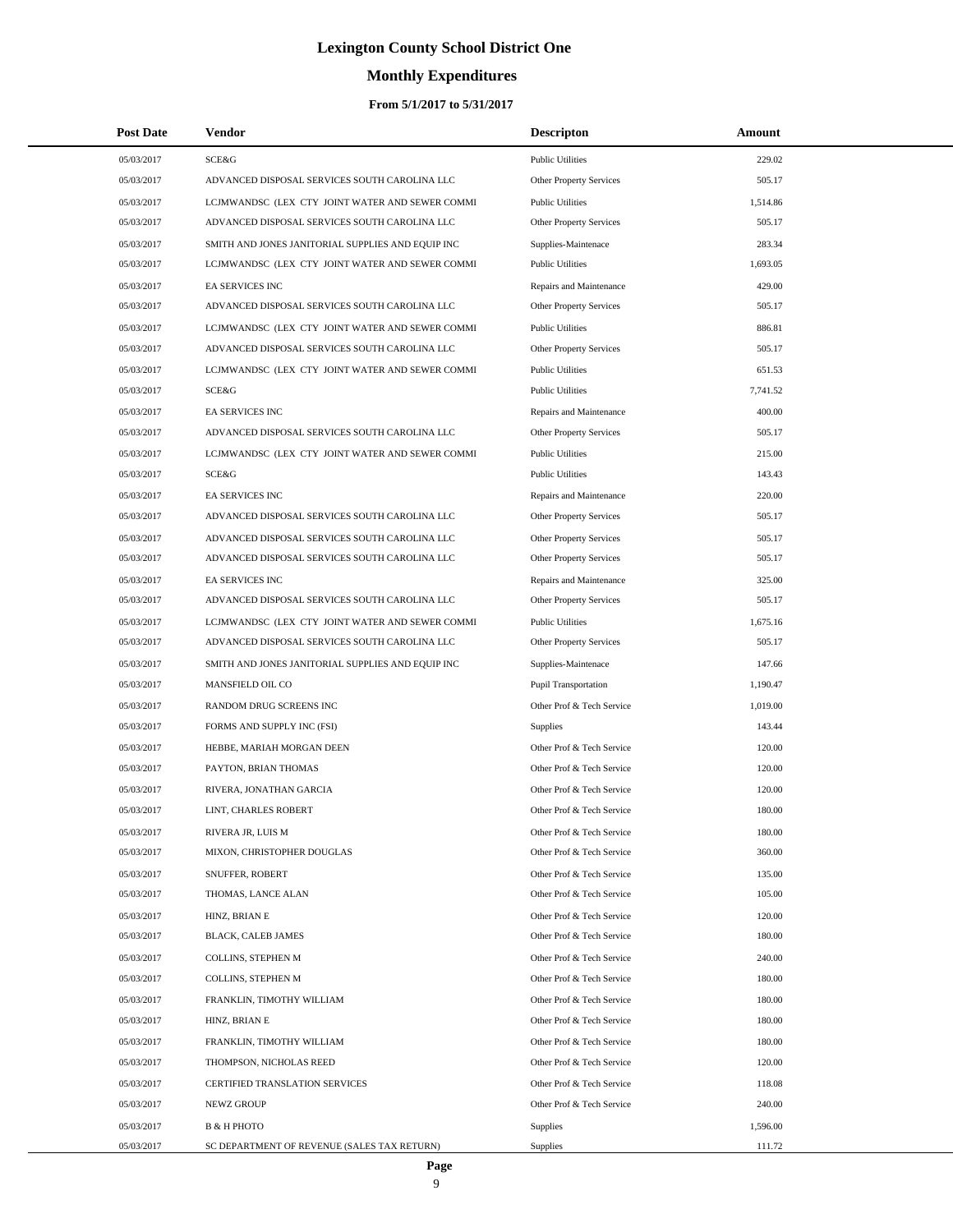# **Monthly Expenditures**

### **From 5/1/2017 to 5/31/2017**

| <b>Post Date</b> | <b>Vendor</b>                                  | <b>Descripton</b>          | Amount    |
|------------------|------------------------------------------------|----------------------------|-----------|
| 05/03/2017       | POSTMASTER 010 (BULK MAIL)                     | Dues and Fees              | 225.00    |
| 05/03/2017       | SPIRIT COMMUNICATIONS                          | Communication              | 148.89    |
| 05/03/2017       | SUNGARD PUBLIC SECTOR INC                      | Software Renewal/Agreemen  | 2,831.60  |
| 05/03/2017       | DIGITAL OFFICE SOLUTIONS INC                   | <b>Technology Supplies</b> | 401.25    |
| 05/03/2017       | TELCOM OF SOUTH CAROLINA INC                   | Repairs and Maintenance    | 270.00    |
| 05/03/2017       | SOUTHERN SPECIAL TEES INC                      | Supplies                   | 1,160.95  |
| 05/03/2017       | SCHOOL SPECIALTY INC                           | <b>Supplies</b>            | 1,262.94  |
| 05/03/2017       | FRANKLIN COVEY                                 | Supplies                   | 3,107.90  |
| 05/03/2017       | US INK AND TONER INC                           | <b>Supplies</b>            | 1,746.94  |
| 05/03/2017       | CRISIS PREVENTION INSTITUTE                    | Dues and Fees              | 150.00    |
| 05/03/2017       | <b>B &amp; H PHOTO</b>                         | Supplies                   | 519.34    |
| 05/03/2017       | <b>CAMCOR</b>                                  | Supplies                   | 118.06    |
| 05/03/2017       | KAPLAN EARLY LEARNING COMPANY                  | Supplies                   | 783.60    |
| 05/03/2017       | H L SHEALY CO                                  | Supplies                   | 948.02    |
| 05/03/2017       | <b>KAEDEN BOOKS</b>                            | Supplies                   | 108.50    |
| 05/03/2017       | PURCHASED SERVICE                              | Supplies                   | 108.92    |
| 05/03/2017       | STANDARD AND POOR'S                            | Dues and Fees              | 23,000.00 |
| 05/03/2017       | JUMPER CARTER SEASE ARCHITECTS P A             | <b>Building</b>            | 19,655.93 |
| 05/03/2017       | ALFRED WILLIAMS AND CO                         | Supplies                   | 1,200.54  |
| 05/03/2017       | SC SCHOOL FOOD SERVICE PURCHASING ALLIANCE INC | Dues and Fees              | 2,500.00  |
| 05/03/2017       | NARDONE BROS BAKING CO INC                     | Food                       | 1,434.60  |
| 05/03/2017       | NARDONE BROS BAKING CO INC                     | Food                       | 956.40    |
| 05/03/2017       | <b>INTEGRATED FOOD SERVICE</b>                 | Food                       | 1,873.80  |
| 05/03/2017       | NARDONE BROS BAKING CO INC                     | Food                       | 1,115.80  |
| 05/03/2017       | <b>WW GRAINGER</b>                             | Supplies                   | 831.93    |
| 05/03/2017       | NARDONE BROS BAKING CO INC                     | Food                       | 956.40    |
| 05/03/2017       | NARDONE BROS BAKING CO INC                     | Food                       | 956.40    |
| 05/03/2017       | <b>WW GRAINGER</b>                             | Supplies                   | 831.93    |
| 05/03/2017       | NARDONE BROS BAKING CO INC                     | Food                       | 956.40    |
| 05/03/2017       | <b>INTEGRATED FOOD SERVICE</b>                 | Food                       | 1,873.80  |
| 05/03/2017       | NARDONE BROS BAKING CO INC                     | Food                       | 956.40    |
| 05/03/2017       | NARDONE BROS BAKING CO INC                     | Food                       | 956.40    |
| 05/03/2017       | NARDONE BROS BAKING CO INC                     | Food                       | 956.40    |
| 05/03/2017       | <b>WW GRAINGER</b>                             | Supplies                   | 831.93    |
| 05/03/2017       | NARDONE BROS BAKING CO INC                     | Food                       | 956.40    |
| 05/03/2017       | <b>WW GRAINGER</b>                             | Supplies                   | 831.93    |
| 05/03/2017       | <b>INTEGRATED FOOD SERVICE</b>                 | Food                       | 1,873.80  |
| 05/03/2017       | NARDONE BROS BAKING CO INC                     | Food                       | 956.40    |
| 05/03/2017       | NARDONE BROS BAKING CO INC                     | Food                       | 956.40    |
| 05/03/2017       | <b>INTEGRATED FOOD SERVICE</b>                 | Food                       | 1,873.80  |
| 05/03/2017       | NARDONE BROS BAKING CO INC                     | Food                       | 956.40    |
| 05/03/2017       | NARDONE BROS BAKING CO INC                     | Food                       | 956.40    |
| 05/03/2017       | NARDONE BROS BAKING CO INC                     | Food                       | 956.40    |
| 05/03/2017       | NARDONE BROS BAKING CO INC                     | Food                       | 956.40    |
| 05/03/2017       | NARDONE BROS BAKING CO INC                     | Food                       | 956.40    |
| 05/03/2017       | NARDONE BROS BAKING CO INC                     | Food                       | 956.40    |
| 05/03/2017       | <b>WW GRAINGER</b>                             | Supplies                   | 831.93    |
| 05/03/2017       | NARDONE BROS BAKING CO INC                     | Food                       | 956.40    |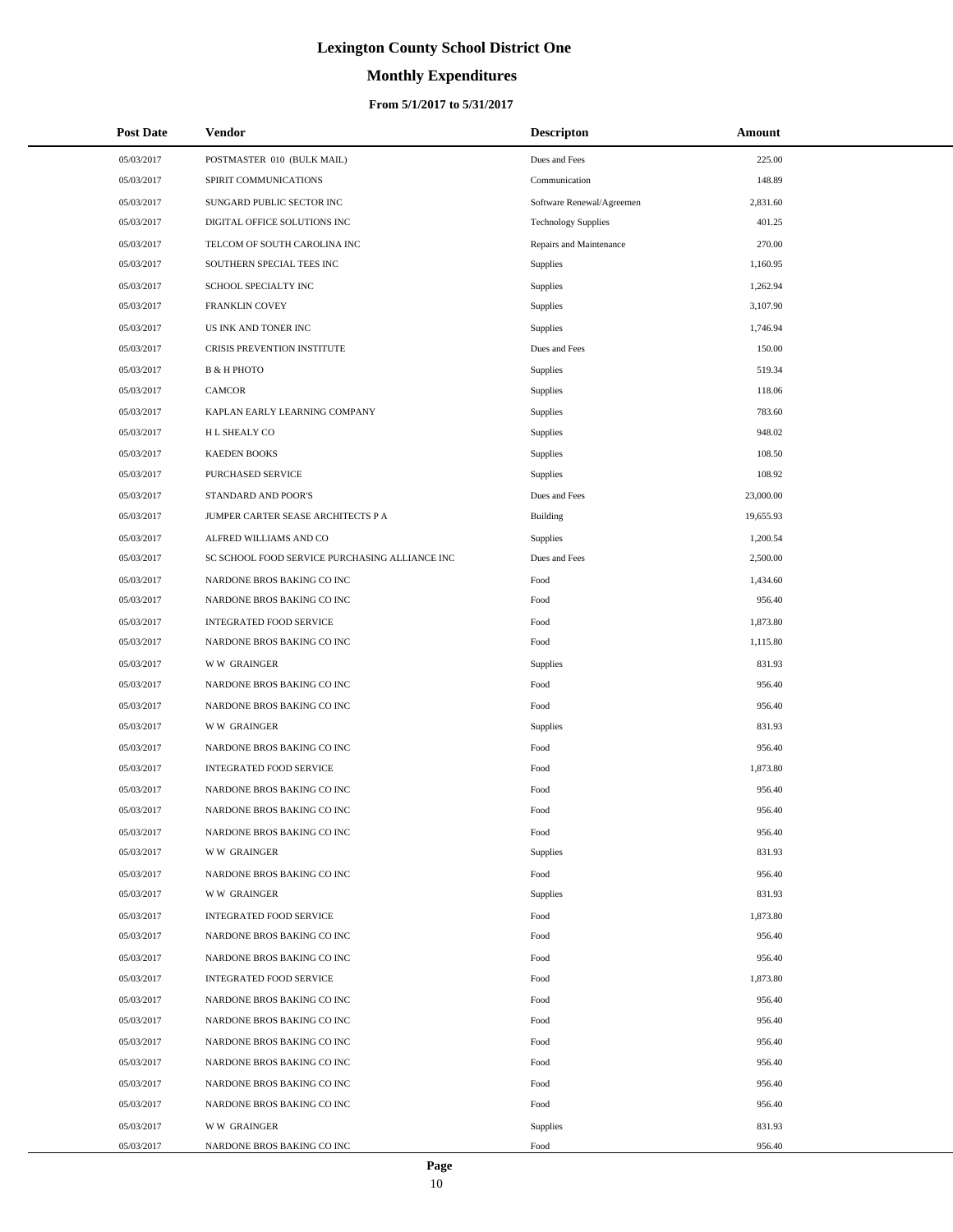# **Monthly Expenditures**

### **From 5/1/2017 to 5/31/2017**

| <b>Post Date</b> | Vendor                                             | <b>Descripton</b>         | Amount    |
|------------------|----------------------------------------------------|---------------------------|-----------|
| 05/03/2017       | NARDONE BROS BAKING CO INC                         | Food                      | 478.20    |
| 05/03/2017       | NARDONE BROS BAKING CO INC                         | Food                      | 478.20    |
| 05/03/2017       | NARDONE BROS BAKING CO INC                         | Food                      | 1,434.60  |
| 05/03/2017       | NARDONE BROS BAKING CO INC                         | Food                      | 956.40    |
| 05/03/2017       | INTEGRATED FOOD SERVICE                            | Food                      | 1,839.10  |
| 05/03/2017       | NARDONE BROS BAKING CO INC                         | Food                      | 956.40    |
| 05/03/2017       | NARDONE BROS BAKING CO INC                         | Food                      | 956.40    |
| 05/03/2017       | NARDONE BROS BAKING CO INC                         | Food                      | 478.20    |
| 05/03/2017       | NARDONE BROS BAKING CO INC                         | Food                      | 478.20    |
| 05/03/2017       | NARDONE BROS BAKING CO INC                         | Food                      | 956.40    |
| 05/03/2017       | INTEGRATED FOOD SERVICE                            | Food                      | 1,873.80  |
| 05/03/2017       | NARDONE BROS BAKING CO INC                         | Food                      | 956.40    |
| 05/03/2017       | NARDONE BROS BAKING CO INC                         | Food                      | 956.40    |
| 05/03/2017       | SMARTPHONE MEDIC LLC                               | Pupil Activity            | 396.00    |
| 05/03/2017       | SMARTPHONE MEDIC LLC                               | Pupil Activity            | 198.00    |
| 05/03/2017       | SMARTPHONE MEDIC LLC                               | Pupil Activity            | 198.00    |
| 05/03/2017       | AMERICAN READING COMPANY INC                       | Pupil Activity            | 2,704.77  |
| 05/03/2017       | BLYTHEWOOD HIGH SCHOOL                             | Pupil Activity            | 247.50    |
| 05/03/2017       | <b>GOOSE CREEK HIGH SCHOOL</b>                     | Pupil Activity            | 145.10    |
| 05/03/2017       | SUMMERVILLE HIGH SCHOOL                            | Pupil Activity            | 321.25    |
| 05/03/2017       | PARKER'S OF LEXINGTON                              | Pupil Activity            | 284.61    |
| 05/03/2017       | PIONEER MANUFACTURING CO                           | Pupil Activity            | 629.16    |
| 05/03/2017       | AYNOR HIGH SCHOOL                                  | Pupil Activity            | 297.50    |
| 05/03/2017       | BATTERY CREEK HIGH SCHOOL                          | Pupil Activity            | 362.50    |
| 05/03/2017       | HANAHAN HIGH SCHOOL                                | Pupil Activity            | 222.50    |
| 05/03/2017       | STATE DEPARTMENT OF EDUCATION LEX DIST ONEBUS SHOP | Pupil Activity            | 128.46    |
| 05/03/2017       | FORT DORCHESTER HIGH SCHOOL                        | Pupil Activity            | 175.00    |
| 05/03/2017       | SC SCHOLASTIC PRESS ASN (SCSPA COLLEGE OF JOURNALI | Pupil Activity            | 130.00    |
| 05/03/2017       | STUDENT COUNCIL COALITION                          | Pupil Activity            | 550.00    |
| 05/03/2017       | BOATWRIGHT, GREGORY                                | Pupil Activity            | 1,200.00  |
| 05/03/2017       | STATE DEPARTMENT OF EDUCATION LEX DIST ONEBUS SHOP | Pupil Transportation      | 365.80    |
| 05/03/2017       | FOLLETT SCHOOL SOLUTIONS INC                       | <b>Library Books</b>      | 3,626.94  |
| 05/03/2017       | <b>WW GRAINGER</b>                                 | Supplies                  | 2,410.52  |
| 05/04/2017       | <b>NCS PEARSON</b>                                 | Supplies                  | 170.13    |
| 05/04/2017       | NORTHWEST EVALUATION ASSOC (NWEA)                  | Software Renewal/Agreemen | 14,972.40 |
| 05/04/2017       | SC DEPARTMENT OF REVENUE (SALES TAX RETURN)        | Software Renewal/Agreemen | 1,048.07  |
| 05/04/2017       | SC COACH LLC                                       | Pupil Transportation      | 600.00    |
| 05/04/2017       | FORMS AND SUPPLY INC (FSI)                         | Supplies                  | 614.79    |
| 05/04/2017       | <b>DELL COMPUTERS</b>                              | Supplies                  | 347.61    |
| 05/04/2017       | PURCHASED SERVICE                                  | Travel                    | 167.46    |
| 05/04/2017       | PURCHASED SERVICE                                  | Travel                    | 167.46    |
| 05/04/2017       | PURCHASED SERVICE                                  | Travel                    | 167.46    |
| 05/04/2017       | <b>LAMAR CO</b>                                    | Advertising               | 2,975.00  |
| 05/04/2017       | MUSICAL INNOVATIONS                                | Supplies                  | 2,947.79  |
| 05/04/2017       | <b>BWI COMPANIES INC</b>                           | Supplies                  | 1,518.84  |
| 05/04/2017       | AUTO BODY TOOL MART                                | Supplies                  | 148.50    |
| 05/04/2017       | BLICK ART MATERIALS LLC                            | Supplies                  | 454.72    |
| 05/04/2017       | PURCHASED SERVICE                                  | Travel                    | 118.88    |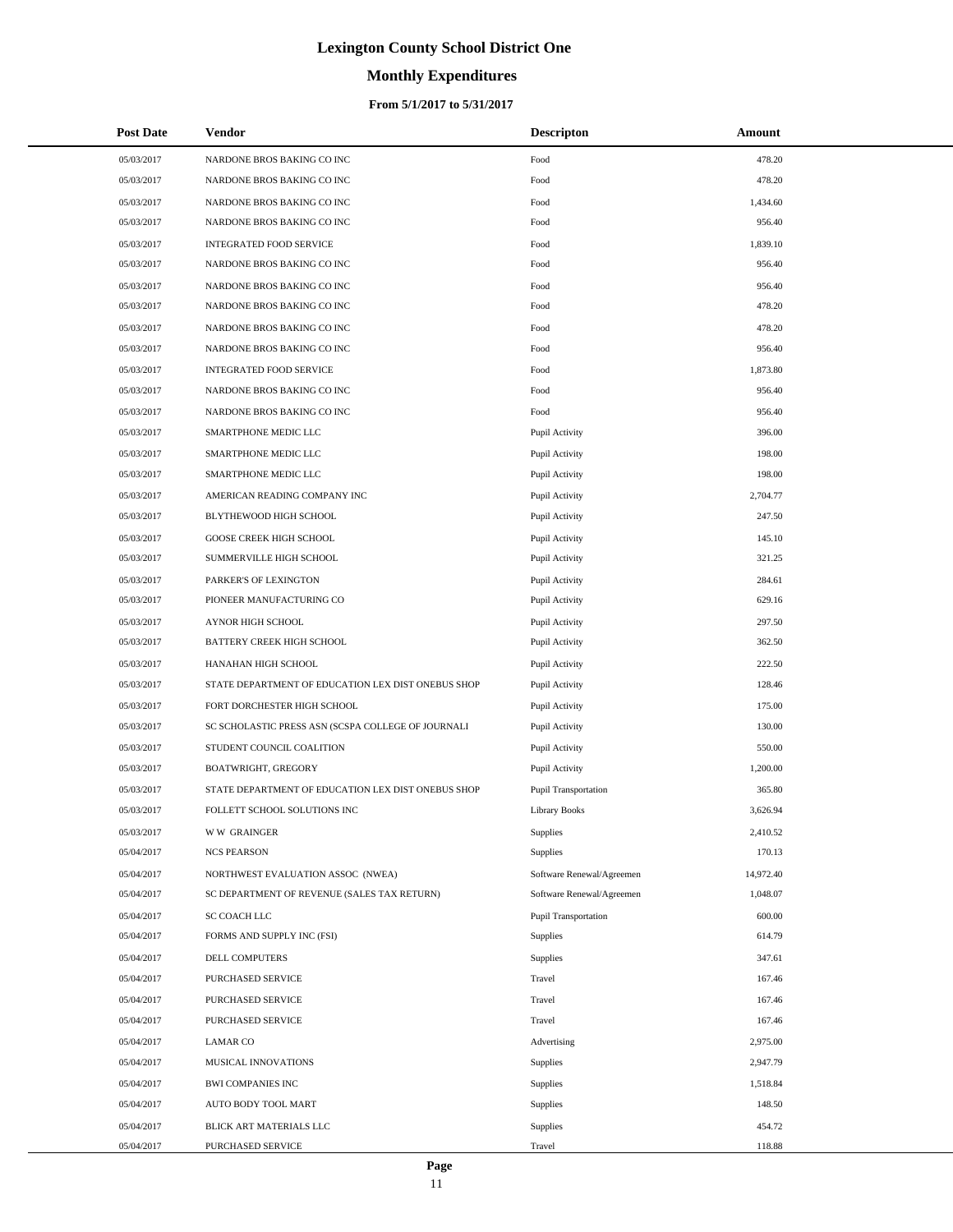# **Monthly Expenditures**

### **From 5/1/2017 to 5/31/2017**

| <b>Post Date</b> | <b>Vendor</b>                                      | <b>Descripton</b>           | Amount    |
|------------------|----------------------------------------------------|-----------------------------|-----------|
| 05/04/2017       | APPLE INC                                          | <b>Technology Supplies</b>  | 105.93    |
| 05/04/2017       | ON TRACK PRESS                                     | Other Prof & Tech Service   | 10,000.00 |
| 05/04/2017       | <b>DELL COMPUTERS</b>                              | <b>Technology Supplies</b>  | 268.35    |
| 05/04/2017       | PURCHASED SERVICE                                  | Travel                      | 242.25    |
| 05/04/2017       | PURCHASED SERVICE                                  | Travel                      | 178.62    |
| 05/04/2017       | PURCHASED SERVICE                                  | Travel                      | 123.05    |
| 05/04/2017       | TOWN OF LEXINGTON                                  | <b>Public Utilities</b>     | 443.12    |
| 05/04/2017       | TOWN OF LEXINGTON                                  | <b>Public Utilities</b>     | 4,552.98  |
| 05/04/2017       | CITY ELECTRIC SUPPLY CO                            | Supplies-Maintenace         | 302.39    |
| 05/04/2017       | TOWN OF LEXINGTON                                  | <b>Public Utilities</b>     | 1,519.16  |
| 05/04/2017       | TOWN OF LEXINGTON                                  | <b>Public Utilities</b>     | 375.59    |
| 05/04/2017       | REBEL YELL INC                                     | Supplies-Maintenace         | 224.70    |
| 05/04/2017       | TOWN OF LEXINGTON                                  | <b>Public Utilities</b>     | 1,142.68  |
| 05/04/2017       | CITY OF WEST COLUMBIA WATER COLLECTION DIVISION    | <b>Public Utilities</b>     | 846.00    |
| 05/04/2017       | TOWN OF LEXINGTON                                  | <b>Public Utilities</b>     | 341.81    |
| 05/04/2017       | SMITH AND JONES JANITORIAL SUPPLIES AND EQUIP INC  | Supplies-Maintenace         | 469.84    |
| 05/04/2017       | TOWN OF LEXINGTON                                  | <b>Public Utilities</b>     | 860.13    |
| 05/04/2017       | TOWN OF LEXINGTON                                  | <b>Public Utilities</b>     | 1,044.93  |
| 05/04/2017       | TOWN OF LEXINGTON                                  | <b>Public Utilities</b>     | 1,154.05  |
| 05/04/2017       | TOWN OF LEXINGTON                                  | <b>Public Utilities</b>     | 558.29    |
| 05/04/2017       | TOWN OF LEXINGTON                                  | <b>Public Utilities</b>     | 215.09    |
| 05/04/2017       | TOWN OF LEXINGTON                                  | <b>Public Utilities</b>     | 1,763.76  |
| 05/04/2017       | TOWN OF LEXINGTON                                  | <b>Public Utilities</b>     | 1,636.64  |
| 05/04/2017       | TOWN OF LEXINGTON                                  | <b>Public Utilities</b>     | 4,617.66  |
| 05/04/2017       | ASMAR, HAYA A                                      | Pupil Transportation        | 147.42    |
| 05/04/2017       | <b>BATCHLER, NICHOLE</b>                           | Pupil Transportation        | 207.36    |
| 05/04/2017       | COLE, SUSAN                                        | Pupil Transportation        | 407.16    |
| 05/04/2017       | FILIPPONI, LANE                                    | Pupil Transportation        | 165.60    |
| 05/04/2017       | FOGLE, PAM                                         | Pupil Transportation        | 172.80    |
| 05/04/2017       | HEADDEN, CYNTHIA                                   | Pupil Transportation        | 269.57    |
| 05/04/2017       | KEMP, LISA                                         | Pupil Transportation        | 178.20    |
| 05/04/2017       | PURCHASED SERVICE                                  | Pupil Transportation        | 142.56    |
| 05/04/2017       | MANSFIELD OIL CO                                   | <b>Pupil Transportation</b> | 368.69    |
| 05/04/2017       | PEARCE, TIM                                        | <b>Pupil Transportation</b> | 604.80    |
| 05/04/2017       | SC DEPARTMENT OF EDUCATION OFFICE OF TRANSPORTATIO | <b>Pupil Transportation</b> | 4,408.77  |
| 05/04/2017       | SIMUEL, DEATRU                                     | <b>Pupil Transportation</b> | 207.90    |
| 05/04/2017       | STROUD, ANDREA                                     | <b>Pupil Transportation</b> | 272.16    |
| 05/04/2017       | PURCHASED SERVICE                                  | Pupil Transportation        | 181.44    |
| 05/04/2017       | VAUGHN, DANA                                       | Pupil Transportation        | 505.44    |
| 05/04/2017       | PURCHASED SERVICE                                  | Travel                      | 135.00    |
| 05/04/2017       | PURCHASED SERVICE                                  | Travel                      | 126.26    |
| 05/04/2017       | <b>COMPORIUM</b>                                   | Communication               | 13,081.70 |
| 05/04/2017       | POWER SCHOOL GROUP LLC                             | Software Renewal/Agreemen   | 4,088.79  |
| 05/04/2017       | <b>COMPORIUM</b>                                   | Communication               | 6,503.63  |
| 05/04/2017       | <b>COMPORIUM</b>                                   | Communication               | 2,287.70  |
| 05/04/2017       | COMPORIUM                                          | Communication               | 3,825.39  |
| 05/04/2017       | <b>COMPORIUM</b>                                   | Communication               | 2,040.89  |
| 05/04/2017       | <b>COMPORIUM</b>                                   | Communication               | 3,457.01  |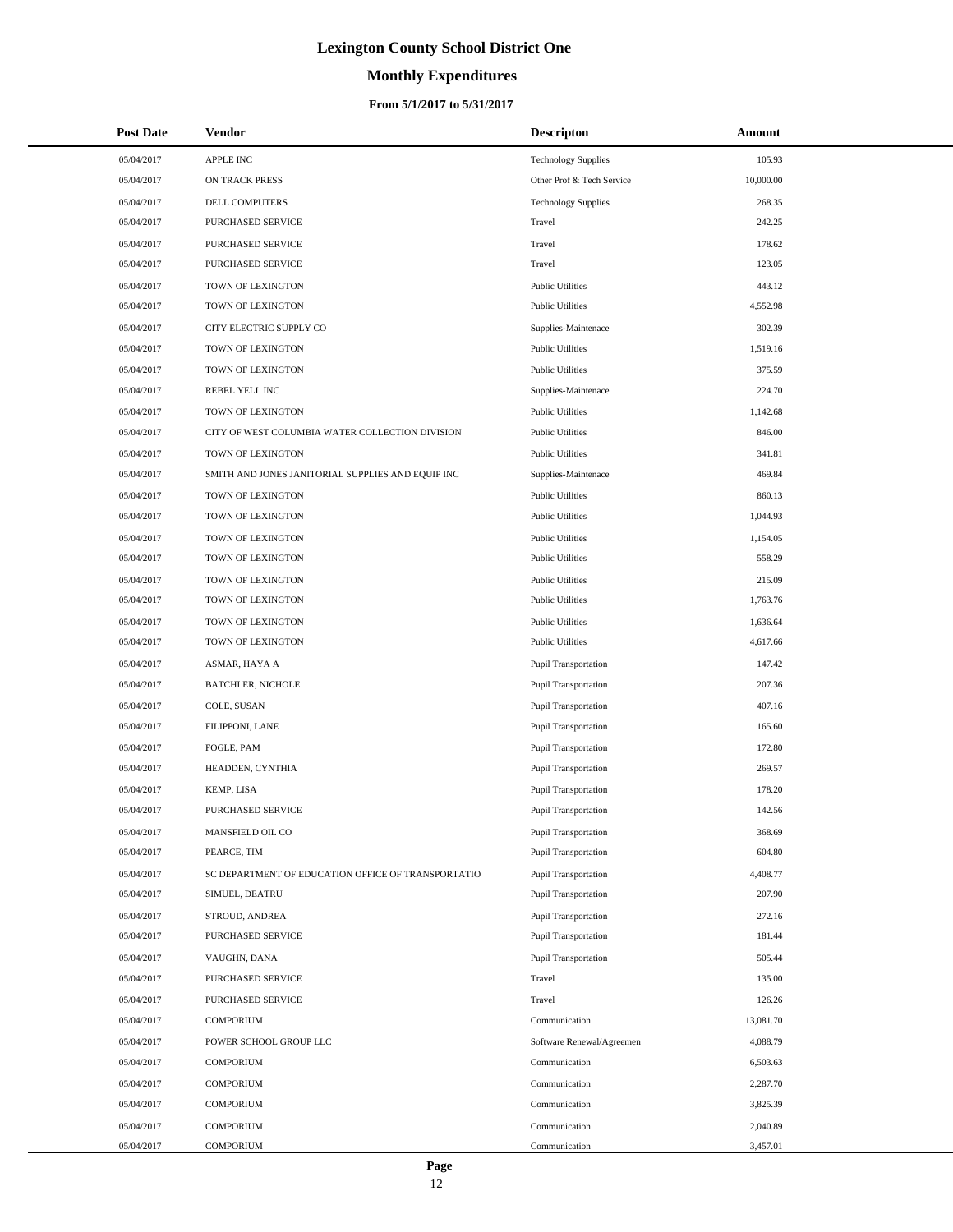# **Monthly Expenditures**

### **From 5/1/2017 to 5/31/2017**

| <b>Post Date</b> | <b>Vendor</b>           | <b>Descripton</b>          | Amount    |
|------------------|-------------------------|----------------------------|-----------|
| 05/04/2017       | <b>COMPORIUM</b>        | Communication              | 2,755.52  |
| 05/04/2017       | <b>COMPORIUM</b>        | Communication              | 1,182.90  |
| 05/04/2017       | <b>COMPORIUM</b>        | Communication              | 2,937.17  |
| 05/04/2017       | <b>COMPORIUM</b>        | Communication              | 1,936.02  |
| 05/04/2017       | <b>COMPORIUM</b>        | Communication              | 2,108.94  |
| 05/04/2017       | MONOPRICE.COM           | <b>Technology Supplies</b> | 152.66    |
| 05/04/2017       | <b>COMPORIUM</b>        | Communication              | 2,031.14  |
| 05/04/2017       | MONOPRICE.COM           | <b>Technology Supplies</b> | 125.72    |
| 05/04/2017       | <b>COMPORIUM</b>        | Communication              | 2,405.05  |
| 05/04/2017       | <b>COMPORIUM</b>        | Communication              | 2,231.36  |
| 05/04/2017       | <b>COMPORIUM</b>        | Communication              | 2,863.53  |
| 05/04/2017       | <b>COMPORIUM</b>        | Communication              | 5,690.61  |
| 05/04/2017       | <b>COMPORIUM</b>        | Communication              | 2,350.28  |
| 05/04/2017       | <b>COMPORIUM</b>        | Communication              | 2,438.11  |
| 05/04/2017       | <b>COMPORIUM</b>        | Communication              | 2,399.99  |
| 05/04/2017       | <b>COMPORIUM</b>        | Communication              | 2,282.64  |
| 05/04/2017       | MONOPRICE.COM           | <b>Technology Supplies</b> | 121.23    |
| 05/04/2017       | <b>COMPORIUM</b>        | Communication              | 2,533.77  |
| 05/04/2017       | <b>COMPORIUM</b>        | Communication              | 3,109.50  |
| 05/04/2017       | <b>COMPORIUM</b>        | Communication              | 2,465.46  |
| 05/04/2017       | <b>COMPORIUM</b>        | Communication              | 2,350.35  |
| 05/04/2017       | <b>COMPORIUM</b>        | Communication              | 2,388.83  |
| 05/04/2017       | <b>COMPORIUM</b>        | Communication              | 1,911.10  |
| 05/04/2017       | <b>COMPORIUM</b>        | Communication              | 1,862.39  |
| 05/04/2017       | <b>COMPORIUM</b>        | Communication              | 2,066.99  |
| 05/04/2017       | <b>COMPORIUM</b>        | Communication              | 2,330.52  |
| 05/04/2017       | <b>COMPORIUM</b>        | Communication              | 2,815.78  |
| 05/04/2017       | <b>COMPORIUM</b>        | Communication              | 6,800.88  |
| 05/04/2017       | <b>COMPORIUM</b>        | Communication              | 2,784.36  |
| 05/04/2017       | <b>BOOKSOURCE</b>       | <b>Supplies</b>            | 265.26    |
| 05/04/2017       | PURCHASED SERVICE       | Travel                     | 125.40    |
| 05/04/2017       | PURCHASED SERVICE       | Travel                     | 184.58    |
| 05/04/2017       | PURCHASED SERVICE       | Travel                     | 175.75    |
| 05/04/2017       | PURCHASED SERVICE       | Travel                     | 111.28    |
| 05/04/2017       | PURCHASED SERVICE       | Travel                     | 118.93    |
| 05/04/2017       | SHAMPY, MADELAINE DAISY | Other Prof & Tech Service  | 300.00    |
| 05/04/2017       | SHAMPY, MADELAINE DAISY | Other Prof & Tech Service  | 450.00    |
| 05/04/2017       | CAMCOR                  | <b>Supplies</b>            | 2,246.96  |
| 05/04/2017       | PURCHASED SERVICE       | Travel                     | 234.33    |
| 05/04/2017       | PURCHASED SERVICE       | Travel                     | 233.50    |
| 05/04/2017       | PURCHASED SERVICE       | Travel                     | 225.00    |
| 05/04/2017       | ALFRED WILLIAMS AND CO  | <b>Supplies</b>            | 13,519.45 |
| 05/04/2017       | <b>US FOODS</b>         | Supplies                   | 1,034.43  |
| 05/04/2017       | US FOODS                | <b>Supplies</b>            | 1,148.96  |
| 05/04/2017       | <b>US FOODS</b>         | <b>Supplies</b>            | 1,198.10  |
| 05/04/2017       | <b>US FOODS</b>         | <b>Supplies</b>            | 694.28    |
| 05/04/2017       | US FOODS                | Supplies                   | 794.06    |
| 05/04/2017       | US FOODS                | Supplies                   | 1,233.47  |

 $\overline{a}$ 

 $\overline{a}$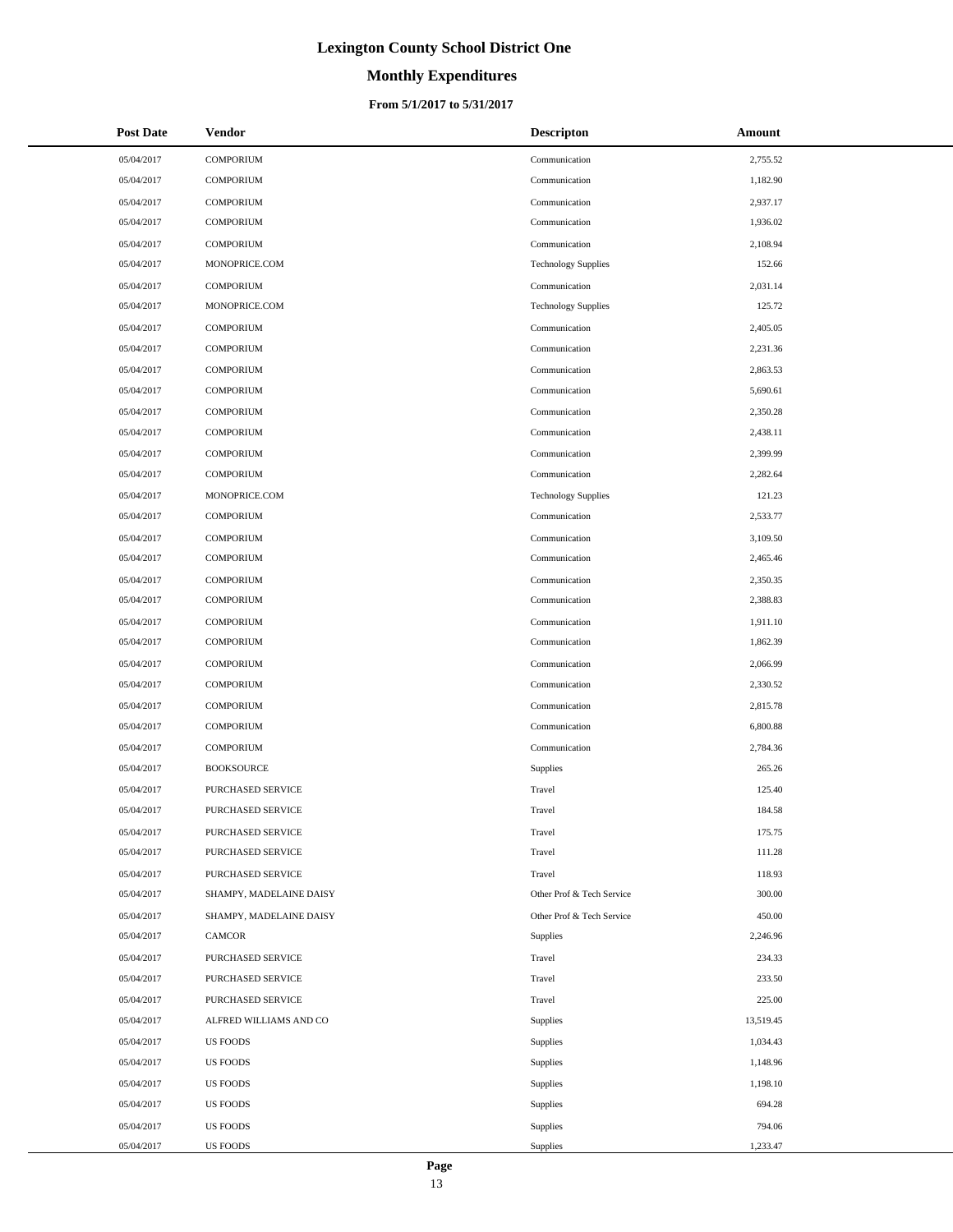# **Monthly Expenditures**

### **From 5/1/2017 to 5/31/2017**

| <b>Post Date</b> | Vendor                        | <b>Descripton</b> | Amount   |
|------------------|-------------------------------|-------------------|----------|
| 05/04/2017       | <b>US FOODS</b>               | Supplies          | 468.09   |
| 05/04/2017       | <b>US FOODS</b>               | Supplies          | 799.67   |
| 05/04/2017       | <b>US FOODS</b>               | Supplies          | 878.61   |
| 05/04/2017       | <b>US FOODS</b>               | Supplies          | 661.39   |
| 05/04/2017       | <b>US FOODS</b>               | Supplies          | 520.87   |
| 05/04/2017       | <b>US FOODS</b>               | Supplies          | 739.41   |
| 05/04/2017       | <b>US FOODS</b>               | Supplies          | 491.66   |
| 05/04/2017       | <b>US FOODS</b>               | Supplies          | 767.26   |
| 05/04/2017       | <b>US FOODS</b>               | Supplies          | 754.06   |
| 05/04/2017       | <b>US FOODS</b>               | Supplies          | 1,031.94 |
| 05/04/2017       | <b>US FOODS</b>               | Supplies          | 920.06   |
| 05/04/2017       | <b>US FOODS</b>               | Supplies          | 672.43   |
| 05/04/2017       | <b>US FOODS</b>               | Supplies          | 488.41   |
| 05/04/2017       | <b>US FOODS</b>               | Supplies          | 1,213.20 |
| 05/04/2017       | <b>US FOODS</b>               | Supplies          | 1,024.11 |
| 05/04/2017       | <b>US FOODS</b>               | Supplies          | 1,025.16 |
| 05/04/2017       | <b>US FOODS</b>               | Supplies          | 1,013.74 |
| 05/04/2017       | <b>US FOODS</b>               | Supplies          | 457.26   |
| 05/04/2017       | <b>US FOODS</b>               | Supplies          | 814.19   |
| 05/04/2017       | <b>US FOODS</b>               | Supplies          | 1,187.69 |
| 05/04/2017       | <b>US FOODS</b>               | Supplies          | 1,054.81 |
| 05/04/2017       | <b>US FOODS</b>               | Supplies          | 1,428.90 |
| 05/04/2017       | <b>US FOODS</b>               | Supplies          | 325.18   |
| 05/04/2017       | CAROLINA BIOLOGICAL SUPPLY CO | Pupil Activity    | 714.69   |
| 05/04/2017       | CAROLINA BIOLOGICAL SUPPLY CO | Pupil Activity    | 167.51   |
| 05/04/2017       | SARGENT WELCH LLC A VWR CO    | Pupil Activity    | 118.62   |
| 05/04/2017       | <b>IVEY SALES ASSOC</b>       | Pupil Activity    | 258.00   |
| 05/04/2017       | MIRO, PAUL DOUG               | Pupil Activity    | 210.00   |
| 05/04/2017       | RAMIREZ, JESSE J              | Pupil Activity    | 175.00   |
| 05/04/2017       | SMITH, JAMES ASHLEY           | Pupil Activity    | 175.00   |
| 05/04/2017       | SULLIVAN, MATT                | Pupil Activity    | 175.00   |
| 05/04/2017       | COMBS, OBIE                   | Pupil Activity    | 109.00   |
| 05/04/2017       | HEWITT, GEORGE                | Pupil Activity    | 104.50   |
| 05/04/2017       | MACK, PAUL T                  | Pupil Activity    | 101.80   |
| 05/04/2017       | PICKENS, CHARLIE W            | Pupil Activity    | 115.30   |
| 05/04/2017       | AZAD, KAMRAN                  | Pupil Activity    | 112.70   |
| 05/04/2017       | CHURCH, ELIZABETH J           | Pupil Activity    | 105.00   |
| 05/04/2017       | COSTILLO, JOSE HENERA         | Pupil Activity    | 130.60   |
| 05/04/2017       | GASAN, DUMITRU                | Pupil Activity    | 112.00   |
| 05/04/2017       | MIXON, CHRISTOPHER DOUGLAS    | Pupil Activity    | 135.00   |
| 05/04/2017       | COPELAND, MICHAEL FORREST     | Pupil Activity    | 116.00   |
| 05/04/2017       | CREECH, DWAYNE                | Pupil Activity    | 109.70   |
| 05/04/2017       | DARNELL, STEVE                | Pupil Activity    | 116.00   |
| 05/04/2017       | DAY, JAMES                    | Pupil Activity    | 107.00   |
| 05/04/2017       | JUSINO, ARMANDO               | Pupil Activity    | 119.60   |
| 05/04/2017       | SMITH, STAN                   | Pupil Activity    | 108.80   |
| 05/04/2017       | FORT DORCHESTER HIGH SCHOOL   | Pupil Activity    | 175.00   |
| 05/04/2017       | BURGER, BRADLEY L             | Pupil Activity    | 140.00   |

 $\overline{a}$  $\overline{\phantom{0}}$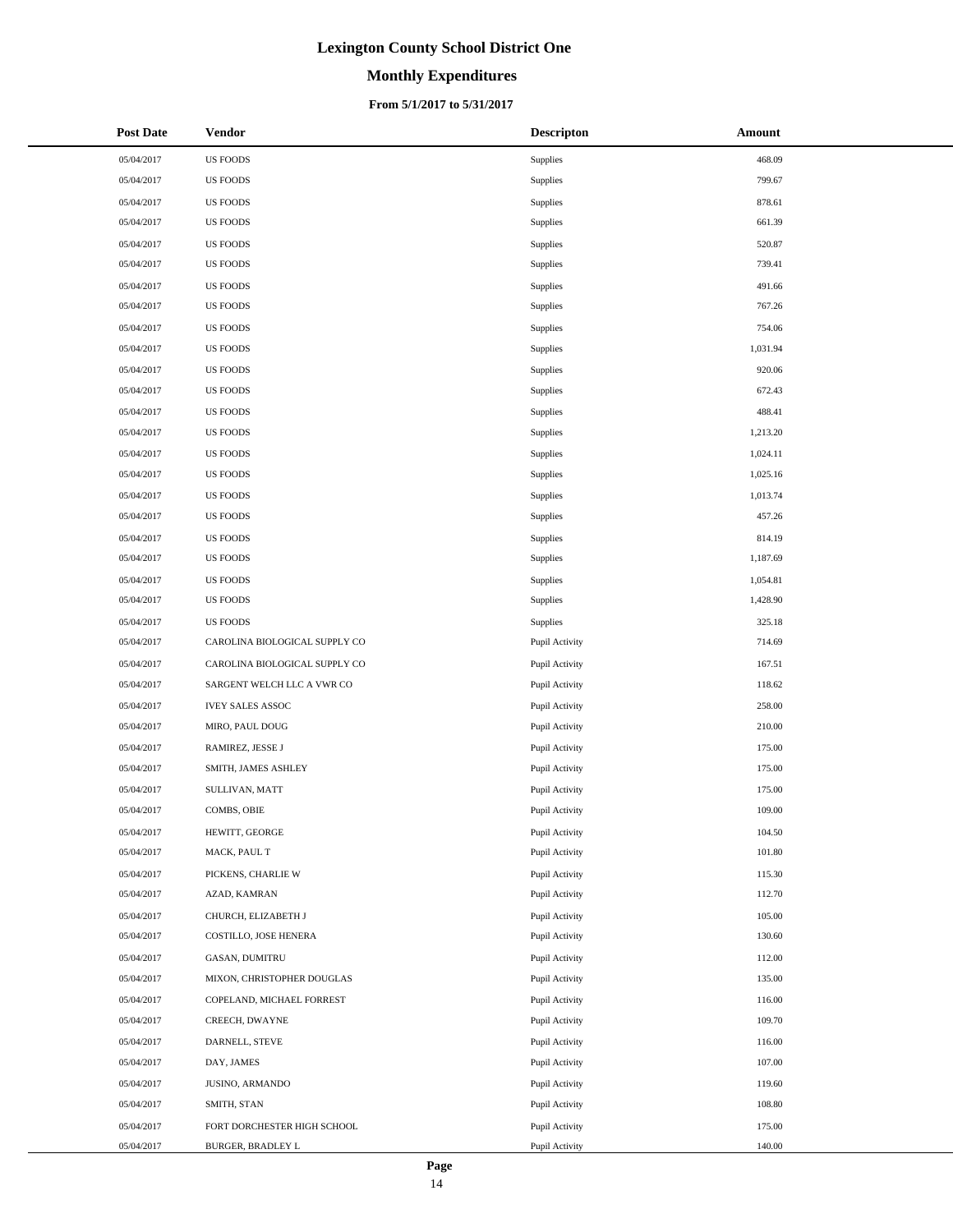# **Monthly Expenditures**

### **From 5/1/2017 to 5/31/2017**

| <b>Post Date</b>         | Vendor                                    | <b>Descripton</b>                              | <b>Amount</b>      |
|--------------------------|-------------------------------------------|------------------------------------------------|--------------------|
| 05/04/2017               | <b>GRAHAM, STEVEN</b>                     | Pupil Activity                                 | 140.00             |
| 05/04/2017               | PEEL, RUSSELL                             | Pupil Activity                                 | 150.00             |
| 05/04/2017               | FOLLETT SCHOOL SOLUTIONS INC              | Supplies                                       | 116.43             |
| 05/05/2017               | DELL COMPUTERS                            | Supplies                                       | 241.50             |
| 05/05/2017               | FORMS AND SUPPLY INC (FSI)                | Supplies                                       | 186.43             |
| 05/05/2017               | COLUMBIA FLAG AND SIGN COMPANY LLC        | Supplies                                       | 248.24             |
| 05/05/2017               | PURCHASED SERVICE                         | Travel                                         | 167.46             |
| 05/05/2017               | <b>SC HOSA</b>                            | Pupil Transportation                           | 270.00             |
| 05/05/2017               | <b>SC HOSA</b>                            | Travel                                         | 180.00             |
| 05/05/2017               | SC FFA ASSOC                              | Pupil Transportation                           | 224.00             |
| 05/05/2017               | OCCUPATIONAL HEALTH                       | Supplies                                       | 810.00             |
| 05/05/2017               | BOUND TO STAY BOUND BOOKS INC             | Library Books                                  | 526.89             |
| 05/05/2017               | <b>APPLE INC</b>                          | <b>Technology Supplies</b>                     | 490.01             |
| 05/05/2017               | <b>CONVERSE COLLEGE</b>                   | Inst Prog Improvement                          | 6,000.00           |
| 05/05/2017               | CERTIFIED TRANSLATION SERVICES            | Other Prof & Tech Service                      | 153.76             |
| 05/05/2017               | THE ARMAND HAMMER UNITED WORLD COLLEGE    | Travel-Teacher Staff Dev                       | 6,745.00           |
| 05/05/2017               | EGGS UP GRILL 16                          | Other Objects                                  | 384.99             |
| 05/05/2017               | PURCHASED SERVICE                         | Travel                                         | 103.04             |
| 05/05/2017               | ACE GLASS CO INC                          | Repairs and Maintenance                        | 202.53             |
| 05/05/2017               | <b>CULLUM SERVICES INC</b>                | Repairs and Maintenance                        | 1,343.75           |
| 05/05/2017               | <b>NCS PEARSON</b>                        | Supplies                                       | 4,306.42           |
| 05/05/2017               | <b>NCS PEARSON</b>                        | <b>Technology Supplies</b>                     | 604.55             |
| 05/05/2017               | ASSET TECHNOLOGIES LLC                    | Repairs and Maintenance                        | 418.36             |
| 05/05/2017               | <b>CULLUM SERVICES INC</b>                | Repairs and Maintenance                        | 4,792.50           |
| 05/05/2017               | KENDALL ELEVATOR COMPANY                  | Repairs and Maintenance                        | 350.00             |
| 05/05/2017               | <b>SUPPLY WORKS</b>                       | Supplies-Maintenace                            | 911.11             |
| 05/05/2017               | <b>CULLUM SERVICES INC</b>                | Repairs and Maintenance                        | 1,108.08           |
| 05/05/2017               | SOUTHEASTERN PAPER                        | Supplies-Maintenace                            | 559.82             |
| 05/05/2017               | <b>CULLUM SERVICES INC</b>                | Repairs and Maintenance                        | 3,937.50           |
| 05/05/2017               | <b>BATTERIES PLUS BULBS</b>               | Supplies-Maintenace                            | 319.72             |
| 05/05/2017               | COOK & BOARDMAN LLC                       | Supplies-Maintenace                            | 727.60             |
| 05/05/2017               | <b>CULLUM SERVICES INC</b>                | Repairs and Maintenance                        | 1,023.75           |
| 05/05/2017               | CULLUM SERVICES INC                       | Repairs and Maintenance                        | 360.00             |
| 05/05/2017               | ASSET TECHNOLOGIES LLC                    | Repairs and Maintenance                        | 1,022.35           |
| 05/05/2017               | CULLUM SERVICES INC                       | Repairs and Maintenance                        | 1,379.17           |
| 05/05/2017               | CULLUM SERVICES INC                       | Repairs and Maintenance                        | 440.63             |
| 05/05/2017<br>05/05/2017 | SOUTHEASTERN PAPER<br>CULLUM SERVICES INC | Supplies-Maintenace<br>Repairs and Maintenance | 333.84<br>2,730.00 |
| 05/05/2017               | CULLUM SERVICES INC                       | Repairs and Maintenance                        | 757.50             |
| 05/05/2017               | SOUTHEASTERN PAPER                        | Supplies-Maintenace                            | 267.07             |
| 05/05/2017               | CULLUM SERVICES INC                       | Repairs and Maintenance                        | 1,372.50           |
| 05/05/2017               | CULLUM SERVICES INC                       | Repairs and Maintenance                        | 1,355.63           |
| 05/05/2017               | SOUTHEASTERN PAPER                        | Supplies-Maintenace                            | 667.68             |
| 05/05/2017               | CULLUM SERVICES INC                       | Repairs and Maintenance                        | 1,059.38           |
| 05/05/2017               | CULLUM SERVICES INC                       | Repairs and Maintenance                        | 1,331.25           |
| 05/05/2017               | CULLUM SERVICES INC                       | Repairs and Maintenance                        | 1,792.50           |
| 05/05/2017               | CULLUM SERVICES INC                       | Repairs and Maintenance                        | 3,788.54           |
| 05/05/2017               | COOK & BOARDMAN LLC                       | Supplies-Maintenace                            | 727.60             |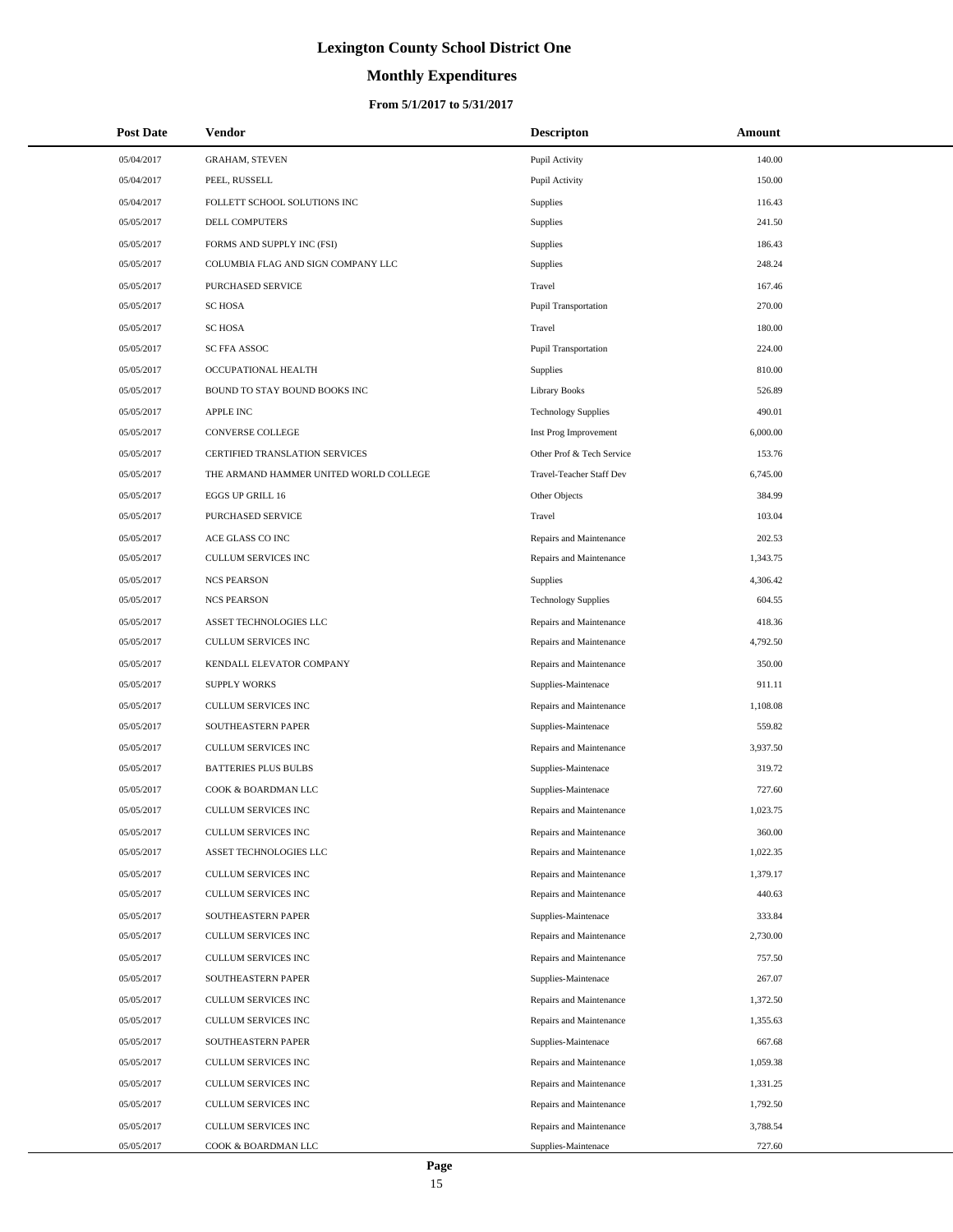# **Monthly Expenditures**

### **From 5/1/2017 to 5/31/2017**

| <b>Post Date</b> | <b>Vendor</b>                               | <b>Descripton</b>          | Amount    |
|------------------|---------------------------------------------|----------------------------|-----------|
| 05/05/2017       | CULLUM SERVICES INC                         | Repairs and Maintenance    | 1,691.25  |
| 05/05/2017       | CULLUM SERVICES INC                         | Repairs and Maintenance    | 1,537.50  |
| 05/05/2017       | CULLUM SERVICES INC                         | Repairs and Maintenance    | 1,149.38  |
| 05/05/2017       | <b>CULLUM SERVICES INC</b>                  | Repairs and Maintenance    | 2,651.25  |
| 05/05/2017       | COOK & BOARDMAN LLC                         | Supplies-Maintenace        | 727.60    |
| 05/05/2017       | CULLUM SERVICES INC                         | Repairs and Maintenance    | 1,125.00  |
| 05/05/2017       | CULLUM SERVICES INC                         | Repairs and Maintenance    | 1,515.00  |
| 05/05/2017       | <b>CULLUM SERVICES INC</b>                  | Repairs and Maintenance    | 1,376.25  |
| 05/05/2017       | SOUTHEASTERN PAPER                          | Supplies-Maintenace        | 667.68    |
| 05/05/2017       | CULLUM SERVICES INC                         | Repairs and Maintenance    | 1,530.00  |
| 05/05/2017       | CULLUM SERVICES INC                         | Repairs and Maintenance    | 1,205.60  |
| 05/05/2017       | ASSET TECHNOLOGIES LLC                      | Repairs and Maintenance    | 291.49    |
| 05/05/2017       | CULLUM SERVICES INC                         | Repairs and Maintenance    | 1,276.88  |
| 05/05/2017       | <b>CULLUM SERVICES INC</b>                  | Repairs and Maintenance    | 620.62    |
| 05/05/2017       | ACE GLASS CO INC                            | Repairs and Maintenance    | 261.10    |
| 05/05/2017       | CULLUM SERVICES INC                         | Repairs and Maintenance    | 2,371.88  |
| 05/05/2017       | CULLUM SERVICES INC                         | Repairs and Maintenance    | 1,453.12  |
| 05/05/2017       | CULLUM SERVICES INC                         | Repairs and Maintenance    | 2,437.50  |
| 05/05/2017       | CULLUM SERVICES INC                         | Repairs and Maintenance    | 5,887.50  |
| 05/05/2017       | <b>CARTS PLUS</b>                           | Supplies-Maintenace        | 1,155.60  |
| 05/05/2017       | SOUTHEASTERN PAPER                          | Supplies-Maintenace        | 667.68    |
| 05/05/2017       | CULLUM SERVICES INC                         | Repairs and Maintenance    | 1,453.13  |
| 05/05/2017       | SOUTHEASTERN PAPER                          | Supplies-Maintenace        | 801.22    |
| 05/05/2017       | KEMFORT, JAMES                              | Other Prof & Tech Service  | 180.00    |
| 05/05/2017       | YOUNG, MATTHEW                              | Other Prof & Tech Service  | 120.00    |
| 05/05/2017       | COLLINS, STEPHEN M                          | Other Prof & Tech Service  | 180.00    |
| 05/05/2017       | FRANKLIN, TIMOTHY WILLIAM                   | Other Prof & Tech Service  | 180.00    |
| 05/05/2017       | <b>BLACK, LEWIS ALLEN</b>                   | Other Prof & Tech Service  | 120.00    |
| 05/05/2017       | <b>CAMCOR</b>                               | <b>Technology Supplies</b> | 1,250.26  |
| 05/05/2017       | DELL COMPUTERS                              | <b>Technology Supplies</b> | 120.36    |
| 05/05/2017       | RR BOOKS LLC                                | Supplies                   | 127.87    |
| 05/05/2017       | <b>GROVE MEDICAL</b>                        | <b>Supplies</b>            | 378.56    |
| 05/05/2017       | <b>SC HOSA</b>                              | Pupil Transportation       | 990.00    |
| 05/05/2017       | <b>SC HOSA</b>                              | Pupil Transportation       | 900.00    |
| 05/05/2017       | <b>SC HOSA</b>                              | Travel                     | 360.00    |
| 05/05/2017       | AIKIDO ACADEMY OF SELF DEFENSE LLC          | Other Prof & Tech Service  | 175.00    |
| 05/05/2017       | PUBLIC CONSULTING GROUP INC (PCG)           | Software Renewal/Agreemen  | 37,500.00 |
| 05/05/2017       | SC DEPARTMENT OF REVENUE (SALES TAX RETURN) | Software Renewal/Agreemen  | 2,625.00  |
| 05/05/2017       | SCHOOL SPECIALTY INC                        | Supplies                   | 166.43    |
| 05/05/2017       | M B KAHN CONSTRUCTION CO INC                | Improv Other Than Bldg     | 61,122.51 |
| 05/05/2017       | M B KAHN CONSTRUCTION CO INC                | Building                   | 161.17    |
| 05/05/2017       | PRO KITCHEN ONLINE LLC                      | Supplies                   | 1,212.99  |
| 05/05/2017       | HERSHEYS ICE CREAM                          | Food                       | 108.00    |
| 05/05/2017       | RUFUS ORNDUFF REF INC                       | Repairs and Maintenance    | 268.67    |
| 05/05/2017       | PRO KITCHEN ONLINE LLC                      | <b>Supplies</b>            | 2,274.34  |
| 05/05/2017       | RUFUS ORNDUFF REF INC                       | Repairs and Maintenance    | 316.17    |
| 05/05/2017       | PRO KITCHEN ONLINE LLC                      | Supplies                   | 857.41    |
| 05/05/2017       | HERSHEYS ICE CREAM                          | Food                       | 144.00    |

÷.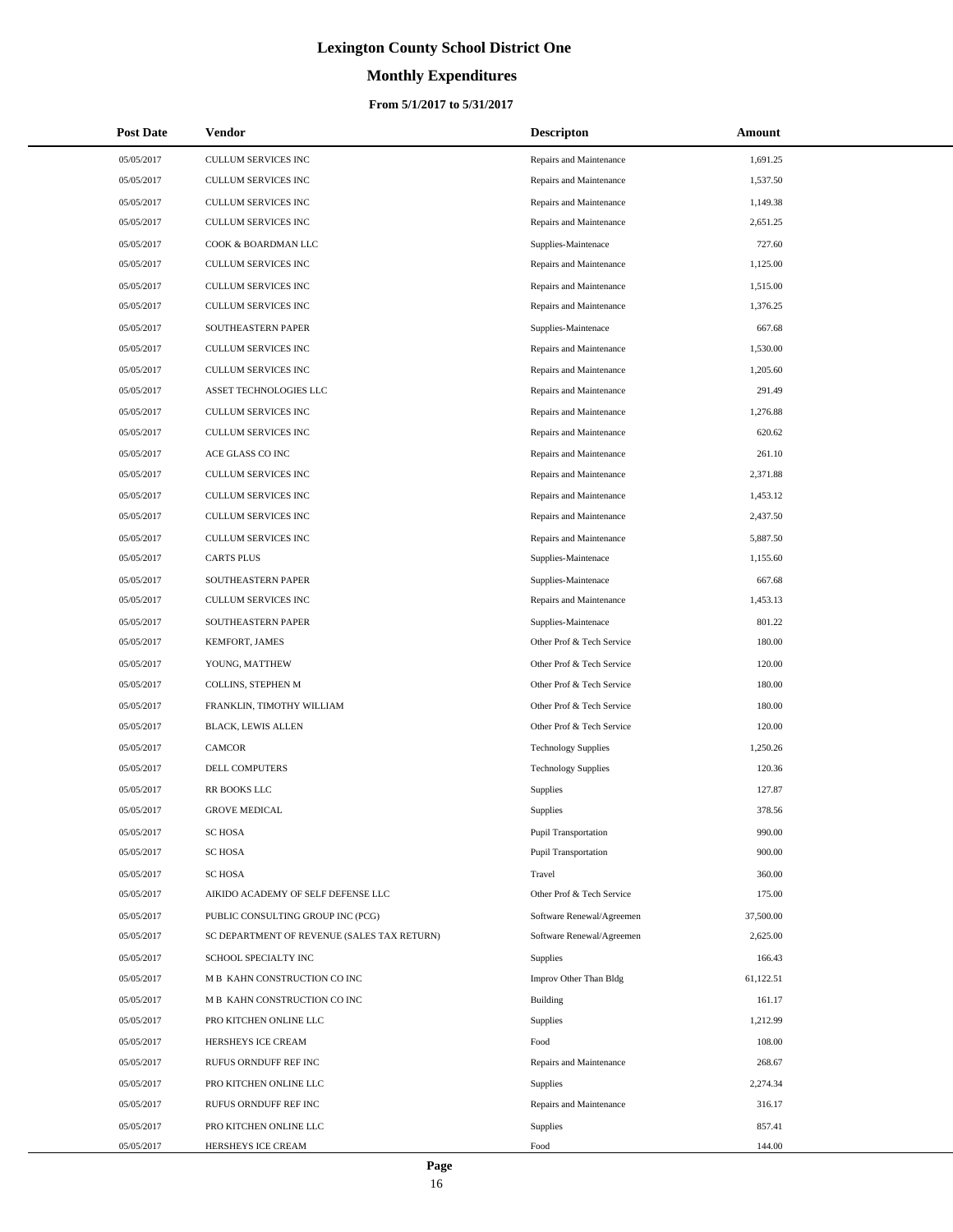# **Monthly Expenditures**

### **From 5/1/2017 to 5/31/2017**

| <b>Post Date</b> | <b>Vendor</b>                               | <b>Descripton</b>          | Amount    |
|------------------|---------------------------------------------|----------------------------|-----------|
| 05/05/2017       | HERSHEYS ICE CREAM                          | Food                       | 168.00    |
| 05/05/2017       | HERSHEYS ICE CREAM                          | Food                       | 122.76    |
| 05/05/2017       | T AND T SPORTS                              | Pupil Activity             | 2,115.93  |
| 05/05/2017       | NUIDEA SCHOOL SUPPLY CO                     | Pupil Activity             | 374.50    |
| 05/05/2017       | T AND T SPORTS                              | Pupil Activity             | 884.68    |
| 05/05/2017       | SC WRESTLING COACHES ASSOC                  | Pupil Activity             | 125.00    |
| 05/05/2017       | WILSON AND ASSOCIATES                       | Pupil Activity             | 630.00    |
| 05/05/2017       | DAWN STALEY BASKETBALL ACADEMY              | Pupil Activity             | 250.00    |
| 05/05/2017       | DUTCH FORK HIGH SCHOOL                      | Pupil Activity             | 125.00    |
| 05/05/2017       | HOUGHTON MIFFLIN HARCOURT PUBLISHING CO     | Supplies                   | 1,487.30  |
| 05/05/2017       | LEGACY LEARNING SYSTEMS                     | Supplies                   | 199.00    |
| 05/08/2017       | FORMS AND SUPPLY INC (FSI)                  | Supplies                   | 2,014.81  |
| 05/08/2017       | EAI (ERIC ARMIN INC)                        | Supplies                   | 6,005.47  |
| 05/08/2017       | SC DEPARTMENT OF REVENUE (SALES TAX RETURN) | Supplies                   | 420.38    |
| 05/08/2017       | FORMS AND SUPPLY INC (FSI)                  | Supplies                   | 1,439.15  |
| 05/08/2017       | US INK AND TONER INC                        | Supplies                   | 370.11    |
| 05/08/2017       | MUSICAL INNOVATIONS                         | Repairs and Maintenance    | 2,680.00  |
| 05/08/2017       | US INK AND TONER INC                        | Supplies                   | 438.12    |
| 05/08/2017       | LORICK OFFICE PRODUCTS                      | Supplies                   | 315.65    |
| 05/08/2017       | US INK AND TONER INC                        | Supplies                   | 381.60    |
| 05/08/2017       | FORMS AND SUPPLY INC (FSI)                  | <b>Supplies</b>            | 188.60    |
| 05/08/2017       | MUSICIAN SUPPLY                             | Supplies                   | 1,193.03  |
| 05/08/2017       | FOLLETT SCHOOL SOLUTIONS INC                | Library Books              | 734.61    |
| 05/08/2017       | DIANE SWEENEY CONSULTING                    | Inst Prog Improvement      | 10,377.30 |
| 05/08/2017       | CERTIFIED TRANSLATION SERVICES              | Other Prof & Tech Service  | 173.68    |
| 05/08/2017       | US INK AND TONER INC                        | Supplies                   | 128.09    |
| 05/08/2017       | ED SMITH LUMBER MILL INC                    | Supplies                   | 144.45    |
| 05/08/2017       | FORMS AND SUPPLY INC (FSI)                  | Supplies                   | 299.41    |
| 05/08/2017       | FORMS AND SUPPLY INC (FSI)                  | Supplies                   | 101.48    |
| 05/08/2017       | DADE PAPER AND BAG CO                       | Supplies-Maintenace        | 1,028.23  |
| 05/08/2017       | <b>WW GRAINGER</b>                          | Supplies-Maintenace        | 301.20    |
| 05/08/2017       | DADE PAPER AND BAG CO                       | Supplies-Maintenace        | 679.24    |
| 05/08/2017       | DADE PAPER AND BAG CO                       | Supplies-Maintenace        | 275.42    |
| 05/08/2017       | DADE PAPER AND BAG CO                       | Supplies-Maintenace        | 367.22    |
| 05/08/2017       | THYSSENKRUPP ELEVATOR                       | Repairs and Maintenance    | 926.68    |
| 05/08/2017       | LOWE'S                                      | Supplies-Maintenace        | 1,727.03  |
| 05/08/2017       | TERMINIX COMMERCIAL                         | Repairs and Maintenance    | 325.00    |
| 05/08/2017       | DADE PAPER AND BAG CO                       | Supplies-Maintenace        | 918.06    |
| 05/08/2017       | DADE PAPER AND BAG CO                       | Supplies-Maintenace        | 367.22    |
| 05/08/2017       | HYMAN PAPER CO INC                          | Supplies-Maintenace        | 801.22    |
| 05/08/2017       | HYMAN PAPER CO INC                          | Supplies-Maintenace        | 801.21    |
| 05/08/2017       | MIXON, CHRISTOPHER DOUGLAS                  | Other Prof & Tech Service  | 120.00    |
| 05/08/2017       | THOMAS, LANCE ALAN                          | Other Prof & Tech Service  | 105.00    |
| 05/08/2017       | <b>BARRETT, S LEE</b>                       | Other Prof & Tech Service  | 180.00    |
| 05/08/2017       | CDWG ACCT 305089                            | <b>Supplies</b>            | 2,033.00  |
| 05/08/2017       | CAMCOR                                      | <b>Technology Supplies</b> | 11,060.92 |
| 05/08/2017       | <b>IBM CORPORATION</b>                      | <b>Technology Supplies</b> | 277.50    |
| 05/08/2017       | TELCOM OF SOUTH CAROLINA INC                | <b>Technology Supplies</b> | 210.00    |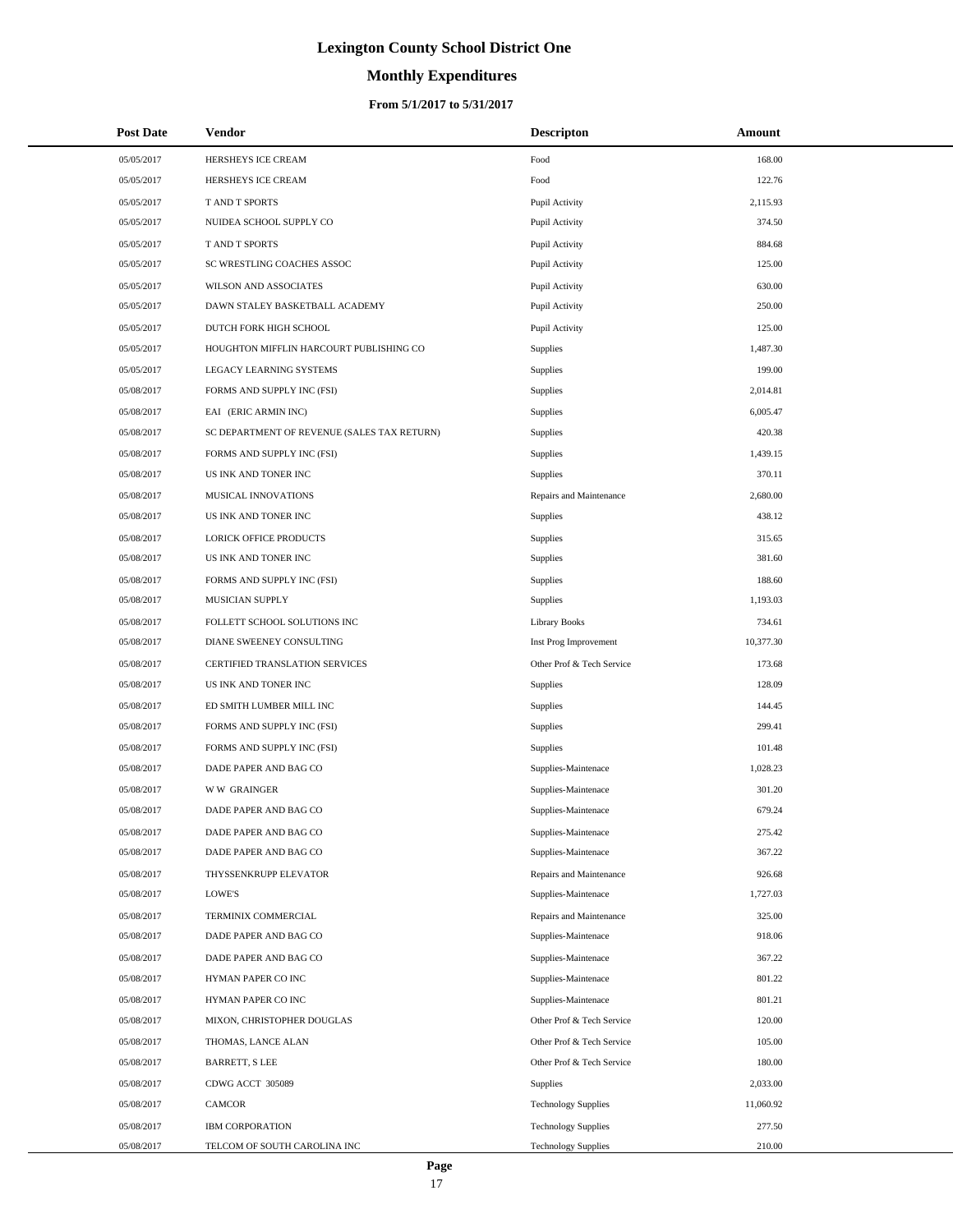# **Monthly Expenditures**

| <b>Post Date</b> | Vendor                                      | <b>Descripton</b>         | Amount   |  |
|------------------|---------------------------------------------|---------------------------|----------|--|
| 05/08/2017       | TELCOM OF SOUTH CAROLINA INC                | Repairs and Maintenance   | 245.00   |  |
| 05/08/2017       | SCHOOL SPECIALTY INC                        | Supplies                  | 893.60   |  |
| 05/08/2017       | POSITIVE PROMOTIONS INC                     | <b>Supplies</b>           | 174.75   |  |
| 05/08/2017       | COMPUTER DESIGN CONSULTING SERVICE LLC      | Printing and Binding      | 516.81   |  |
| 05/08/2017       | <b>NCS PEARSON</b>                          | <b>Supplies</b>           | 665.16   |  |
| 05/08/2017       | READYROSIE DBA PASCAL LEARNING              | Software Renewal/Agreemen | 1,070.00 |  |
| 05/08/2017       | SC DEPARTMENT OF REVENUE (SALES TAX RETURN) | Supplies                  | $-0.79$  |  |
| 05/08/2017       | <b>TERRAPIN SOFTWARE</b>                    | Supplies                  | 868.66   |  |
| 05/08/2017       | <b>MATCO TOOLS</b>                          | Supplies                  | 214.15   |  |
| 05/08/2017       | SCHOOL SPECIALTY INC                        | Supplies                  | 152.37   |  |
| 05/08/2017       | GREENE FINNEY AND HORTON LLP                | Dues and Fees             | 2,500.00 |  |
| 05/08/2017       | DAVIS FRAWLEY ATTORNEYS AT LAW              | <b>Legal Services</b>     | 1,471.50 |  |
| 05/08/2017       | <b>COMPORIUM</b>                            | Communication             | 388.86   |  |
| 05/08/2017       | SC DEPARTMENT OF REVENUE (SALES TAX RETURN) | Sales Tax on Adult Meals  | 1,423.17 |  |
| 05/08/2017       | SMARTPHONE MEDIC LLC                        | Pupil Activity            | 437.00   |  |
| 05/08/2017       | SMARTPHONE MEDIC LLC                        | Pupil Activity            | 198.00   |  |
| 05/08/2017       | SMARTPHONE MEDIC LLC                        | Pupil Activity            | 198.00   |  |
| 05/08/2017       | FORMS AND SUPPLY INC (FSI)                  | Pupil Activity            | 1,439.15 |  |
| 05/08/2017       | NUIDEA SCHOOL SUPPLY CO                     | Pupil Activity            | 170.13   |  |
| 05/08/2017       | GWYN, JAIME L                               | Pupil Activity            | 105.00   |  |
| 05/08/2017       | SUMMERVILLE HIGH SCHOOL                     | Pupil Activity            | 324.30   |  |
| 05/08/2017       | FORT DORCHESTER HIGH SCHOOL                 | Pupil Activity            | 235.00   |  |
| 05/08/2017       | WEST ASHLEY HIGH SCHOOL                     | Pupil Activity            | 352.50   |  |
| 05/08/2017       | <b>CAROLINA FOREST</b>                      | Pupil Activity            | 142.50   |  |
| 05/08/2017       | WEST FLORENCE HIGH SCHOOL                   | Pupil Activity            | 364.05   |  |
| 05/08/2017       | WEST ASHLEY HIGH SCHOOL                     | Pupil Activity            | 487.05   |  |
| 05/08/2017       | POLLY, TODD                                 | Pupil Activity            | 600.00   |  |
| 05/08/2017       | EXPANDING EXPRESSION LLC                    | Supplies                  | 705.00   |  |
| 05/09/2017       | CAROLINA BIOLOGICAL SUPPLY CO               | Supplies                  | 1,938.36 |  |
| 05/09/2017       | FORMS AND SUPPLY INC (FSI)                  | Supplies                  | 157.67   |  |
| 05/09/2017       | <b>HEINEMANN</b>                            | Supplies-Immersion        | 189.52   |  |
| 05/09/2017       | US INK AND TONER INC                        | Supplies                  | 213.88   |  |
| 05/09/2017       | FORMS AND SUPPLY INC (FSI)                  | Supplies                  | 1,151.32 |  |
| 05/09/2017       | ROCHESTER 100 INC                           | Supplies                  | 875.00   |  |
| 05/09/2017       | STAR MUSIC CO                               | Repairs and Maintenance   | 1,415.00 |  |
| 05/09/2017       | AUVSI FOUNDATION ROBONATION                 | Supplies                  | 879.00   |  |
| 05/09/2017       | US POSTAL SERVICE CMRSPOC                   | Supplies                  | 500.00   |  |
| 05/09/2017       | DIGITAL OFFICE SOLUTIONS INC                | Supplies                  | 547.25   |  |
| 05/09/2017       | THE FLIPPEN GROUP                           | Travel                    | 321.70   |  |
| 05/09/2017       | SCHOOL SPECIALTY INC                        | Supplies                  | 120.79   |  |
| 05/09/2017       | US INK AND TONER INC                        | Supplies                  | 178.42   |  |
| 05/09/2017       | PURCHASED SERVICE                           | Travel                    | 275.04   |  |
| 05/09/2017       | BLICK ART MATERIALS LLC                     | Supplies                  | 756.84   |  |
| 05/09/2017       | <b>FRANKLIN COVEY</b>                       | Inst Prog Improvement     | 3,354.46 |  |
| 05/09/2017       | <b>JW PEPPER</b>                            | Supplies                  | 376.88   |  |
| 05/09/2017       | SCHOOL SPECIALTY INC                        | Supplies                  | 758.18   |  |
| 05/09/2017       | PECKNEL MUSIC CO INC                        | Repairs and Maintenance   | 450.00   |  |
| 05/09/2017       | MUSICAL INNOVATIONS                         | Supplies                  | 1,069.99 |  |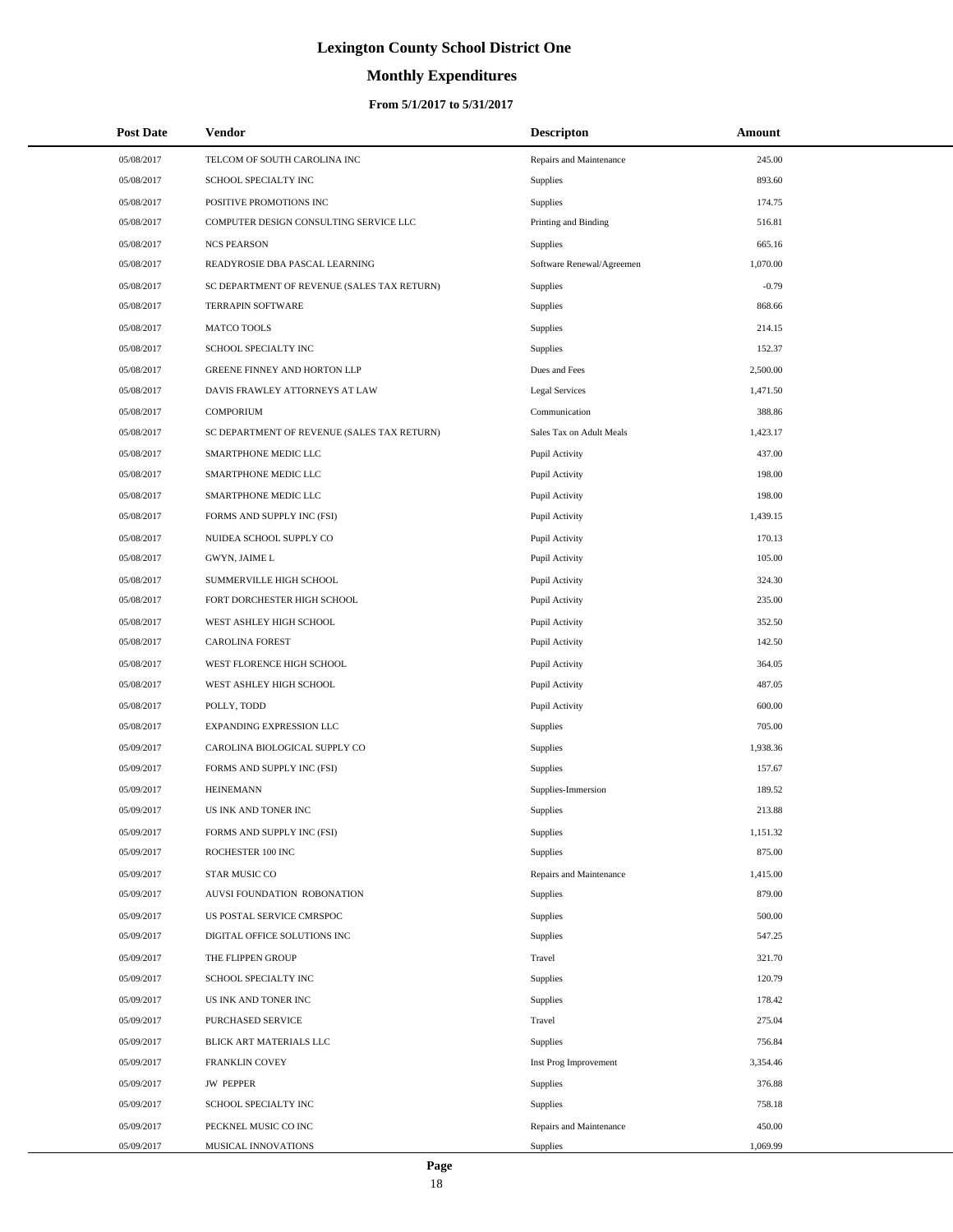# **Monthly Expenditures**

| <b>Post Date</b> | Vendor                                            | <b>Descripton</b>          | Amount    |
|------------------|---------------------------------------------------|----------------------------|-----------|
| 05/09/2017       | FORMS AND SUPPLY INC (FSI)                        | Supplies                   | 114.98    |
| 05/09/2017       | <b>HEINEMANN</b>                                  | Supplies                   | 127.06    |
| 05/09/2017       | OCCUPATIONAL HEALTH                               | Other Prof & Tech Service  | 291.00    |
| 05/09/2017       | FORMS AND SUPPLY INC (FSI)                        | Supplies                   | 361.79    |
| 05/09/2017       | <b>CLEMSON UNIVERSITY</b>                         | Inst Prog Improvement      | 750.00    |
| 05/09/2017       | THE FLIPPEN GROUP                                 | Travel                     | 3,263.06  |
| 05/09/2017       | FRANKLIN COVEY                                    | Inst Prog Improvement      | 845.74    |
| 05/09/2017       | THE FLIPPEN GROUP                                 | Travel                     | 4,400.00  |
| 05/09/2017       | DELL COMPUTERS                                    | Supplies                   | 241.50    |
| 05/09/2017       | FORMS AND SUPPLY INC (FSI)                        | Supplies                   | 1,268.55  |
| 05/09/2017       | LCJMWANDSC (LEX CTY JOINT WATER AND SEWER COMMI   | <b>Public Utilities</b>    | 128.45    |
| 05/09/2017       | LEBLEU OF COLUMBIA                                | Rentals                    | $-6.40$   |
| 05/09/2017       | MANSFIELD OIL CO                                  | Supplies-Maintenace        | 3,035.54  |
| 05/09/2017       | LCJMWANDSC (LEX CTY JOINT WATER AND SEWER COMMI   | <b>Public Utilities</b>    | 2,555.76  |
| 05/09/2017       | SLOAN CONSTRUCTION                                | Supplies-Maintenace        | 812.05    |
| 05/09/2017       | SMITH AND JONES JANITORIAL SUPPLIES AND EQUIP INC | Supplies-Maintenace        | 3,696.85  |
| 05/09/2017       | LCJMWANDSC (LEX CTY JOINT WATER AND SEWER COMMI   | <b>Public Utilities</b>    | 1,443.78  |
| 05/09/2017       | LCJMWANDSC (LEX CTY JOINT WATER AND SEWER COMMI   | <b>Public Utilities</b>    | 2,036.22  |
| 05/09/2017       | DADE PAPER AND BAG CO                             | Supplies-Maintenace        | 440.67    |
| 05/09/2017       | <b>SUPPLY WORKS</b>                               | Supplies-Maintenace        | 404.73    |
| 05/09/2017       | LCJMWANDSC (LEX CTY JOINT WATER AND SEWER COMMI   | <b>Public Utilities</b>    | 1,931.39  |
| 05/09/2017       | SMITH AND JONES JANITORIAL SUPPLIES AND EQUIP INC | Supplies-Maintenace        | 154.08    |
| 05/09/2017       | LCJMWANDSC (LEX CTY JOINT WATER AND SEWER COMMI   | <b>Public Utilities</b>    | 1,954.14  |
| 05/09/2017       | ADI                                               | Supplies-Maintenace        | 290.52    |
| 05/09/2017       | LCJMWANDSC (LEX CTY JOINT WATER AND SEWER COMMI   | <b>Public Utilities</b>    | 9,375.76  |
| 05/09/2017       | LCJMWANDSC (LEX CTY JOINT WATER AND SEWER COMMI   | <b>Public Utilities</b>    | 812.70    |
| 05/09/2017       | LCJMWANDSC (LEX CTY JOINT WATER AND SEWER COMMI   | <b>Public Utilities</b>    | 640.78    |
| 05/09/2017       | LCJMWANDSC (LEX CTY JOINT WATER AND SEWER COMMI   | <b>Public Utilities</b>    | 736.00    |
| 05/09/2017       | LCJMWANDSC (LEX CTY JOINT WATER AND SEWER COMMI   | <b>Public Utilities</b>    | 810.06    |
| 05/09/2017       | HD SUPPLY WATERWORKS LTD                          | Supplies-Maintenace        | 1,328.96  |
| 05/09/2017       | LCJMWANDSC (LEX CTY JOINT WATER AND SEWER COMMI   | <b>Public Utilities</b>    | 1,514.86  |
| 05/09/2017       | LCJMWANDSC (LEX CTY JOINT WATER AND SEWER COMMI   | <b>Public Utilities</b>    | 1,693.05  |
| 05/09/2017       | ADI                                               | Supplies-Maintenace        | 669.46    |
| 05/09/2017       | <b>GRAYBAR ELECTRIC CO INC</b>                    | Supplies-Maintenace        | 829.25    |
| 05/09/2017       | LCJMWANDSC (LEX CTY JOINT WATER AND SEWER COMMI   | <b>Public Utilities</b>    | 886.81    |
| 05/09/2017       | LCJMWANDSC (LEX CTY JOINT WATER AND SEWER COMMI   | <b>Public Utilities</b>    | 651.53    |
| 05/09/2017       | LCJMWANDSC (LEX CTY JOINT WATER AND SEWER COMMI   | <b>Public Utilities</b>    | 215.00    |
| 05/09/2017       | <b>WW GRAINGER</b>                                | Supplies-Maintenace        | 359.52    |
| 05/09/2017       | LCJMWANDSC (LEX CTY JOINT WATER AND SEWER COMMI   | <b>Public Utilities</b>    | 1,675.16  |
| 05/09/2017       | TINDAL, BUFFY                                     | Pupil Transportation       | 172.27    |
| 05/09/2017       | <b>BAUDVILLE COMPUTER PRODUCTS</b>                | <b>Supplies</b>            | 1,109.15  |
| 05/09/2017       | FORMS AND SUPPLY INC (FSI)                        | Supplies                   | 213.95    |
| 05/09/2017       | LEXINGTON PRINTING LLC                            | Printing and Binding       | 2,425.69  |
| 05/09/2017       | FORMS AND SUPPLY INC (FSI)                        | Supplies                   | 1,047.44  |
| 05/09/2017       | <b>APPLE INC</b>                                  | <b>Technology Supplies</b> | 2,092.92  |
| 05/09/2017       | DELL COMPUTERS                                    | Software Renewal/Agreemen  | 58,307.02 |
| 05/09/2017       | POWER SCHOOL GROUP LLC                            | Software Renewal/Agreemen  | 6,000.00  |
| 05/09/2017       | CDWG ACCT 305089                                  | <b>Technology Supplies</b> | 4,439.43  |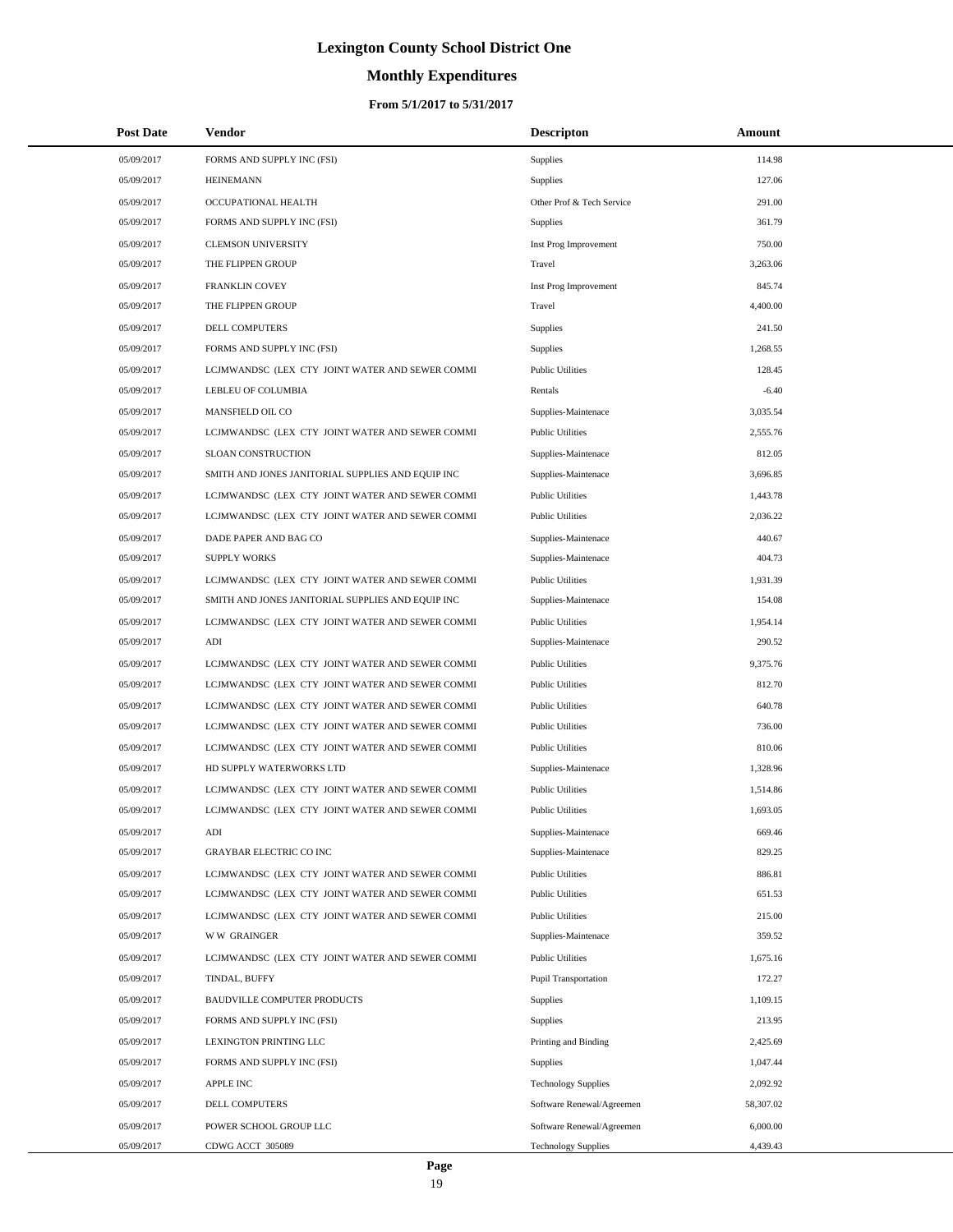# **Monthly Expenditures**

### **From 5/1/2017 to 5/31/2017**

| <b>Post Date</b> | Vendor                                             | <b>Descripton</b>         | Amount    |
|------------------|----------------------------------------------------|---------------------------|-----------|
| 05/09/2017       | DIGITAL OFFICE SOLUTIONS INC                       | Repairs and Maintenance   | 156.94    |
| 05/09/2017       | DIGITAL OFFICE SOLUTIONS INC                       | Repairs and Maintenance   | 407.77    |
| 05/09/2017       | DIGITAL OFFICE SOLUTIONS INC                       | Repairs and Maintenance   | 670.82    |
| 05/09/2017       | MACHINE AND WELDING SUPPLY CO DBA ARC3 GASES SOUTH | Supplies                  | 476.51    |
| 05/09/2017       | MOVIE LICENSING USA SWANK MOTION PICTURES INC      | Supplies                  | 510.00    |
| 05/09/2017       | DELL COMPUTERS                                     | Supplies                  | 1,402.34  |
| 05/09/2017       | FORMS AND SUPPLY INC (FSI)                         | Supplies                  | 201.48    |
| 05/09/2017       | DELL COMPUTERS                                     | Supplies                  | 701.17    |
| 05/09/2017       | THE FLIPPEN GROUP                                  | Travel                    | 1,136.94  |
| 05/09/2017       | THE FLIPPEN GROUP                                  | Travel                    | 401.80    |
| 05/09/2017       | SOUTHERN REGIONAL EDUCATION BD (SREB)              | Dues and Fees             | 200.00    |
| 05/09/2017       | SOUTHERN REGIONAL EDUCATION BD (SREB)              | Dues and Fees             | 200.00    |
| 05/09/2017       | SOUTHERN REGIONAL EDUCATION BD (SREB)              | Dues and Fees             | 200.00    |
| 05/09/2017       | SOUTHERN REGIONAL EDUCATION BD (SREB)              | Dues and Fees             | 200.00    |
| 05/09/2017       | SOUTHERN REGIONAL EDUCATION BD (SREB)              | Dues and Fees             | 200.00    |
| 05/09/2017       | SOUTHERN REGIONAL EDUCATION BD (SREB)              | Dues and Fees             | 200.00    |
| 05/09/2017       | SOUTHERN REGIONAL EDUCATION BD (SREB)              | Dues and Fees             | 200.00    |
| 05/09/2017       | SOUTHERN REGIONAL EDUCATION BD (SREB)              | Dues and Fees             | 200.00    |
| 05/09/2017       | SOUTHERN REGIONAL EDUCATION BD (SREB)              | Dues and Fees             | 200.00    |
| 05/09/2017       | THE FLIPPEN GROUP                                  | Travel                    | 913.30    |
| 05/09/2017       | SOUTHERN REGIONAL EDUCATION BD (SREB)              | Dues and Fees             | 200.00    |
| 05/09/2017       | SOUTHERN REGIONAL EDUCATION BD (SREB)              | Dues and Fees             | 200.00    |
| 05/09/2017       | SOUTHERN REGIONAL EDUCATION BD (SREB)              | Dues and Fees             | 200.00    |
| 05/09/2017       | JENKINS HANCOCK AND SIDES                          | Building                  | 14,590.50 |
| 05/09/2017       | JENKINS HANCOCK AND SIDES                          | Improv Other Than Bldg    | 25,523.80 |
| 05/09/2017       | US INK AND TONER INC                               | Pupil Activity            | 344.06    |
| 05/09/2017       | MUSICIAN SUPPLY                                    | Pupil Activity            | 845.30    |
| 05/09/2017       | US INK AND TONER INC                               | Pupil Activity            | 134.64    |
| 05/09/2017       | US INK AND TONER INC                               | Pupil Activity            | 205.95    |
| 05/09/2017       | US INK AND TONER INC                               | Pupil Activity            | 140.42    |
| 05/09/2017       | US INK AND TONER INC                               | Pupil Activity            | 112.63    |
| 05/09/2017       | FORMS AND SUPPLY INC (FSI)                         | Pupil Activity            | 2,101.16  |
| 05/09/2017       | US INK AND TONER INC                               | Pupil Activity            | 116.42    |
| 05/09/2017       | MOORE MEDICAL CORP                                 | Pupil Activity            | 451.39    |
| 05/09/2017       | US INK AND TONER INC                               | Pupil Activity            | 138.32    |
| 05/09/2017       | T AND T SPORTS                                     | Pupil Activity            | 494.35    |
| 05/09/2017       | <b>BSN SPORTS</b>                                  | Pupil Activity            | 3,856.62  |
| 05/09/2017       | <b>EMBROID ME</b>                                  | Pupil Activity            | 102.72    |
| 05/09/2017       | RHODES GRADUATION SERVICES INC                     | Pupil Activity            | 6,023.03  |
| 05/09/2017       | MASTERCRAFT RENOVATION SYSTEMS LLC                 | Pupil Activity            | 1,875.00  |
| 05/09/2017       | <b>HEINEMANN</b>                                   | Supplies                  | 4,928.12  |
| 05/09/2017       | <b>HEINEMANN</b>                                   | Supplies                  | 470.00    |
| 05/10/2017       | <b>LEARNING A-Z</b>                                | Software Renewal/Agreemen | 1,117.56  |
| 05/10/2017       | <b>US LASER INC</b>                                | Repairs and Maintenance   | 389.62    |
| 05/10/2017       | SCHOOL SPECIALTY INC                               | Supplies                  | 287.51    |
| 05/10/2017       | <b>HEINEMANN</b>                                   | Supplies                  | 526.90    |
| 05/10/2017       | US INK AND TONER INC                               | <b>Supplies</b>           | 747.66    |
| 05/10/2017       | LEXINGTON COUNTY SCHOOL DIST 1                     | Pupil Transportation      | 383.16    |

 $\overline{a}$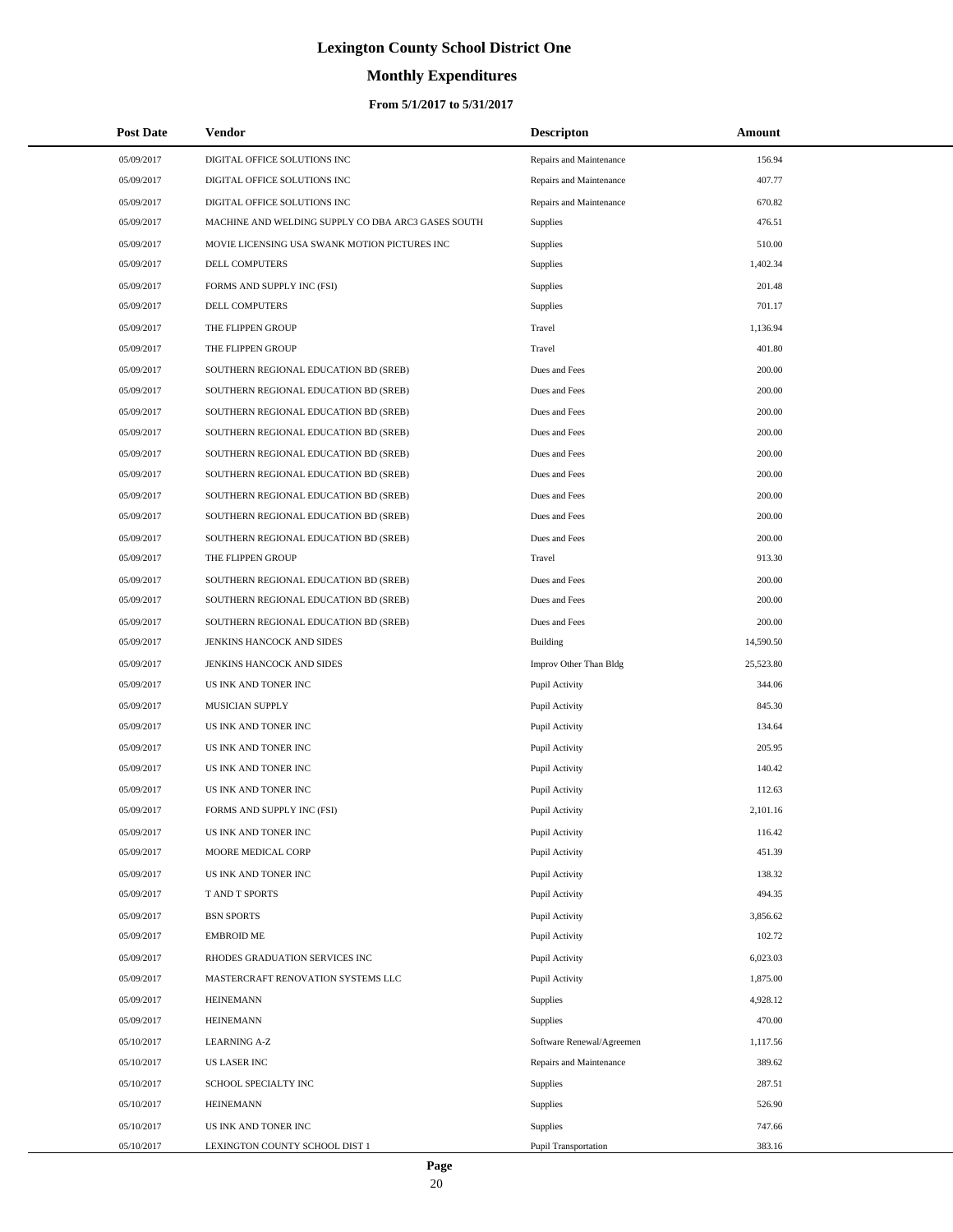# **Monthly Expenditures**

### **From 5/1/2017 to 5/31/2017**

| <b>Post Date</b> | <b>Vendor</b>                                     | <b>Descripton</b>          | Amount   |  |
|------------------|---------------------------------------------------|----------------------------|----------|--|
| 05/10/2017       | <b>US AWARDS INC</b>                              | Supplies                   | 158.40   |  |
| 05/10/2017       | ALL AMERICAN TROPHY CO INC                        | Supplies                   | 116.36   |  |
| 05/10/2017       | US INK AND TONER INC                              | Supplies                   | 218.56   |  |
| 05/10/2017       | <b>GREY HOUSE PUBLISHING</b>                      | <b>Library Books</b>       | 499.03   |  |
| 05/10/2017       | <b>CERTIFIED TRANSLATION SERVICES</b>             | Other Prof & Tech Service  | 123.04   |  |
| 05/10/2017       | <b>ASCD</b>                                       | Dues and Fees              | 372.00   |  |
| 05/10/2017       | US INK AND TONER INC                              | Supplies                   | 175.74   |  |
| 05/10/2017       | <b>LENOVO US</b>                                  | <b>Technology Supplies</b> | 406.60   |  |
| 05/10/2017       | COMPASS GROUP DBA CANTEEN REFRESHMENT SERV        | Supplies-Maintenace        | 100.47   |  |
| 05/10/2017       | SC DEPARTMENT OF CORRECTIONS                      | Supplies-Maintenace        | 108.00   |  |
| 05/10/2017       | TRUCKPRO LLC                                      | Supplies-Maintenace        | 885.72   |  |
| 05/10/2017       | <b>BARNES PROPANE</b>                             | Energy                     | 1,381.00 |  |
| 05/10/2017       | SMITH AND JONES JANITORIAL SUPPLIES AND EQUIP INC | Supplies-Maintenace        | 203.30   |  |
| 05/10/2017       | SMITH AND JONES JANITORIAL SUPPLIES AND EQUIP INC | Supplies-Maintenace        | 203.30   |  |
| 05/10/2017       | FERGUSON ENTERPRISES INC FEI 27                   | Supplies-Maintenace        | 888.10   |  |
| 05/10/2017       | CRESCENT CONSTRUCTION LLC                         | Repairs and Maintenance    | 1,825.00 |  |
| 05/10/2017       | SMITH AND JONES JANITORIAL SUPPLIES AND EQUIP INC | Supplies-Maintenace        | 905.22   |  |
| 05/10/2017       | CRESCENT CONSTRUCTION LLC                         | Repairs and Maintenance    | 6,990.00 |  |
| 05/10/2017       | SC DEPARTMENT OF ADMINISTRATION                   | Repairs and Maintenance    | 6,231.72 |  |
| 05/10/2017       | HOBBS, WILLIAM IRA                                | Other Prof & Tech Service  | 120.00   |  |
| 05/10/2017       | LINT, CHARLES ROBERT                              | Other Prof & Tech Service  | 180.00   |  |
| 05/10/2017       | WILFONG, MICHAEL BRIAN                            | Other Prof & Tech Service  | 180.00   |  |
| 05/10/2017       | YOUNG, MATTHEW                                    | Other Prof & Tech Service  | 120.00   |  |
| 05/10/2017       | MCMANUS, JOHN-PATRICK A.                          | Other Prof & Tech Service  | 240.00   |  |
| 05/10/2017       | YOUNG, MATTHEW                                    | Other Prof & Tech Service  | 120.00   |  |
| 05/10/2017       | COLLINS, STEPHEN M                                | Other Prof & Tech Service  | 180.00   |  |
| 05/10/2017       | JONES, JOHN (JJ) E                                | Other Prof & Tech Service  | 180.00   |  |
| 05/10/2017       | JONES, JOHN (JJ) E                                | Other Prof & Tech Service  | 180.00   |  |
| 05/10/2017       | HAIGLER III, THOMAS I                             | Other Prof & Tech Service  | 180.00   |  |
| 05/10/2017       | FRANKLIN, TIMOTHY WILLIAM                         | Other Prof & Tech Service  | 180.00   |  |
| 05/10/2017       | <b>BLACK, LEWIS ALLEN</b>                         | Other Prof & Tech Service  | 120.00   |  |
| 05/10/2017       | HOBBS, WILLIAM IRA                                | Other Prof & Tech Service  | 240.00   |  |
| 05/10/2017       | <b>GOVAN, TERRY</b>                               | Other Prof & Tech Service  | 180.00   |  |
| 05/10/2017       | DIGITAL OFFICE SOLUTIONS INC                      | Repairs and Maintenance    | 1,393.03 |  |
| 05/10/2017       | DIGITAL OFFICE SOLUTIONS INC                      | Repairs and Maintenance    | 521.40   |  |
| 05/10/2017       | DIGITAL OFFICE SOLUTIONS INC                      | Repairs and Maintenance    | 362.82   |  |
| 05/10/2017       | DIGITAL OFFICE SOLUTIONS INC                      | Repairs and Maintenance    | 387.20   |  |
| 05/10/2017       | DIGITAL OFFICE SOLUTIONS INC                      | Repairs and Maintenance    | 462.36   |  |
| 05/10/2017       | DIGITAL OFFICE SOLUTIONS INC                      | Repairs and Maintenance    | 414.77   |  |
| 05/10/2017       | DIGITAL OFFICE SOLUTIONS INC                      | Repairs and Maintenance    | 108.52   |  |
| 05/10/2017       | DIGITAL OFFICE SOLUTIONS INC                      | Repairs and Maintenance    | 593.75   |  |
| 05/10/2017       | DIGITAL OFFICE SOLUTIONS INC                      | Repairs and Maintenance    | 197.00   |  |
| 05/10/2017       | DIGITAL OFFICE SOLUTIONS INC                      | Repairs and Maintenance    | 341.83   |  |
| 05/10/2017       | DIGITAL OFFICE SOLUTIONS INC                      | Repairs and Maintenance    | 346.36   |  |
| 05/10/2017       | DIGITAL OFFICE SOLUTIONS INC                      | Repairs and Maintenance    | 607.68   |  |
| 05/10/2017       | DIGITAL OFFICE SOLUTIONS INC                      | Repairs and Maintenance    | 514.05   |  |
| 05/10/2017       | DIGITAL OFFICE SOLUTIONS INC                      | Repairs and Maintenance    | 563.92   |  |
| 05/10/2017       | DIGITAL OFFICE SOLUTIONS INC                      | Repairs and Maintenance    | 335.09   |  |

 $\overline{a}$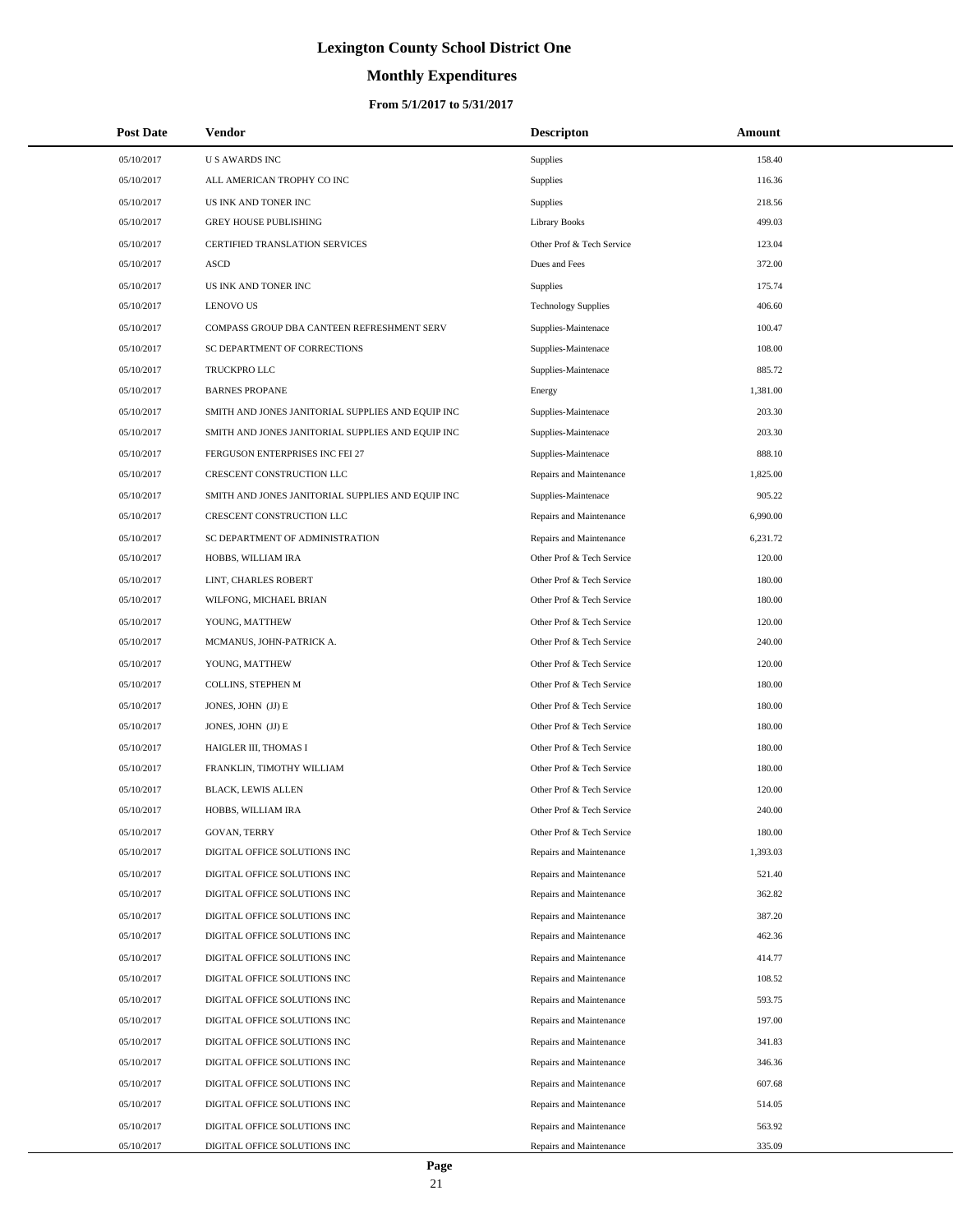# **Monthly Expenditures**

### **From 5/1/2017 to 5/31/2017**

| <b>Post Date</b> | <b>Vendor</b>                                     | <b>Descripton</b>         | Amount    |
|------------------|---------------------------------------------------|---------------------------|-----------|
| 05/10/2017       | DIGITAL OFFICE SOLUTIONS INC                      | Repairs and Maintenance   | 394.13    |
| 05/10/2017       | DIGITAL OFFICE SOLUTIONS INC                      | Repairs and Maintenance   | 453.24    |
| 05/10/2017       | DIGITAL OFFICE SOLUTIONS INC                      | Repairs and Maintenance   | 511.96    |
| 05/10/2017       | DIGITAL OFFICE SOLUTIONS INC                      | Repairs and Maintenance   | 246.20    |
| 05/10/2017       | DIGITAL OFFICE SOLUTIONS INC                      | Repairs and Maintenance   | 287.07    |
| 05/10/2017       | DIGITAL OFFICE SOLUTIONS INC                      | Repairs and Maintenance   | 950.96    |
| 05/10/2017       | DIGITAL OFFICE SOLUTIONS INC                      | Repairs and Maintenance   | 607.77    |
| 05/10/2017       | DIGITAL OFFICE SOLUTIONS INC                      | Repairs and Maintenance   | 869.80    |
| 05/10/2017       | DIGITAL OFFICE SOLUTIONS INC                      | Repairs and Maintenance   | 393.20    |
| 05/10/2017       | SC DEPARTMENT OF REVENUE (SALES TAX RETURN)       | Software Renewal/Agreemen | 228.97    |
| 05/10/2017       | SEESAW LEARNING INC                               | Software Renewal/Agreemen | 3,271.03  |
| 05/10/2017       | KEIFFER, CYNTHIA MICHELLE                         | <b>Pupil Services</b>     | 1,260.00  |
| 05/10/2017       | <b>NCS PEARSON</b>                                | Software Renewal/Agreemen | 749.00    |
| 05/10/2017       | INNOVATIVE LEARNING CONCEPT INC                   | <b>Supplies</b>           | 519.00    |
| 05/10/2017       | TRANSNATIONAL CHARTERS                            | Pupil Transportation      | 11,500.00 |
| 05/10/2017       | HOTEL TILLMAN                                     | Travel                    | 197.58    |
| 05/10/2017       | TRANSNATIONAL CHARTERS                            | Travel                    | 6,890.00  |
| 05/10/2017       | ALL ABOUT BOOKS                                   | <b>Supplies</b>           | 118.50    |
| 05/10/2017       | THE PARENT INSTITUTE                              | <b>Supplies</b>           | 644.40    |
| 05/10/2017       | LAKESHORE LEARNING MATERIALS                      | <b>Supplies</b>           | 289.68    |
| 05/10/2017       | <b>BOOKSOURCE</b>                                 | Supplies                  | 438.84    |
| 05/10/2017       | MOODY'S INVESTORS SERVICE                         | Dues and Fees             | 27,000.00 |
| 05/10/2017       | CASH                                              | Other Objects             | 3,500.00  |
| 05/10/2017       | CASH                                              | Other Objects             | 1,200.00  |
| 05/10/2017       | CASH                                              | Other Objects             | 500.00    |
| 05/10/2017       | CASH                                              | Other Objects             | 2,400.00  |
| 05/10/2017       | CASH                                              | Other Objects             | 5,883.29  |
| 05/10/2017       | US INK AND TONER INC                              | Pupil Activity            | 773.85    |
| 05/10/2017       | SEESAW LEARNING INC                               | Pupil Activity            | 728.97    |
| 05/10/2017       | PURCHASED SERVICE                                 | Pupil Activity            | 100.60    |
| 05/10/2017       | <b>GREY HOUSE PUBLISHING</b>                      | Pupil Activity            | 131.30    |
| 05/10/2017       | <b>BSN SPORTS</b>                                 | Pupil Activity            | 154.08    |
| 05/10/2017       | ALL AMERICAN BASKETBALL CAMPS LLC                 | Pupil Activity            | 600.00    |
| 05/10/2017       | PLAYSCRIPTS INC                                   | Supplies                  | 329.70    |
| 05/10/2017       | TRUSTUS THEATRE                                   | Inst Prog Improvement     | 262.50    |
| 05/11/2017       | US INK AND TONER INC                              | <b>Supplies</b>           | 271.92    |
| 05/11/2017       | US INK AND TONER INC                              | Supplies                  | 745.89    |
| 05/11/2017       | PURCHASED SERVICE                                 | Travel                    | 134.55    |
| 05/11/2017       | SPARROW AND KENNEDY TRACTOR CO INC                | Supplies                  | 410.02    |
| 05/11/2017       | TERMINIX COMMERCIAL                               | Repairs and Maintenance   | 770.00    |
| 05/11/2017       | <b>BSN SPORTS</b>                                 | Supplies-Maintenace       | 1,128.00  |
| 05/11/2017       | SMITH AND JONES JANITORIAL SUPPLIES AND EQUIP INC | Supplies-Maintenace       | 4,307.50  |
| 05/11/2017       | PURCHASED SERVICE                                 | Travel                    | 250.92    |
| 05/11/2017       | PURCHASED SERVICE                                 | Travel                    | 480.97    |
| 05/11/2017       | PURCHASED SERVICE                                 | Travel                    | 249.85    |
| 05/11/2017       | PURCHASED SERVICE                                 | Travel                    | 275.53    |
| 05/11/2017       | PURCHASED SERVICE                                 | Travel                    | 230.32    |
| 05/11/2017       | DODGE LEARNING RESOURCES                          | Supplies                  | 2,348.70  |

÷.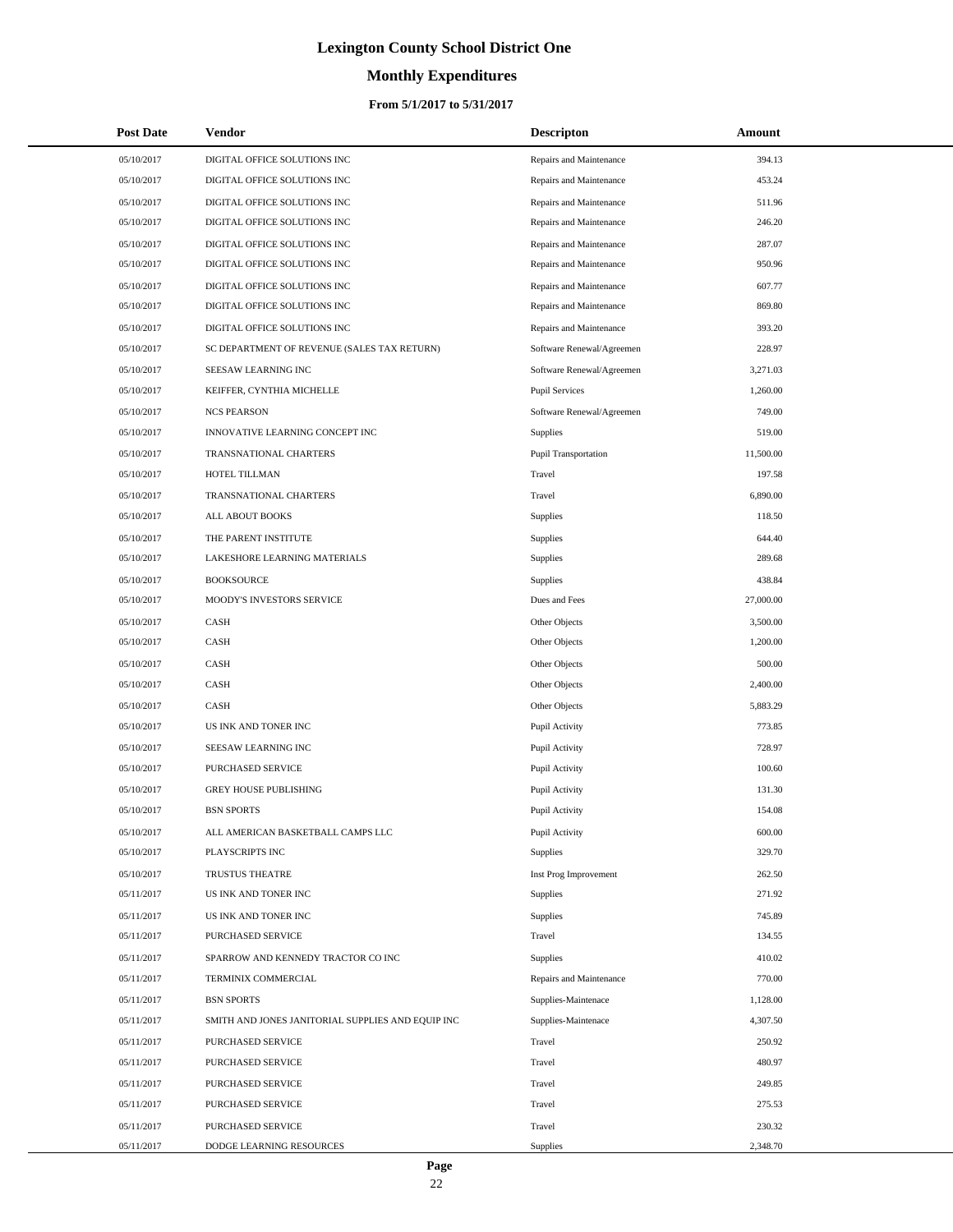# **Monthly Expenditures**

### **From 5/1/2017 to 5/31/2017**

| <b>Post Date</b> | <b>Vendor</b>                               | <b>Descripton</b>             | Amount    |
|------------------|---------------------------------------------|-------------------------------|-----------|
| 05/11/2017       | STUDICA INC                                 | <b>Supplies</b>               | 2,162.65  |
| 05/11/2017       | US INK AND TONER INC                        | <b>Supplies</b>               | 227.54    |
| 05/11/2017       | THE INN AT HARVARD HARVARD SQUARE HOTEL     | Travel                        | 4,431.97  |
| 05/11/2017       | JUMPER CARTER SEASE ARCHITECTS P A          | <b>Building</b>               | 12,269.75 |
| 05/11/2017       | <b>LORICK OFFICE PRODUCTS</b>               | <b>Supplies</b>               | 239.68    |
| 05/11/2017       | HUMANWARE USA                               | Technology Equipment D F      | 5,526.00  |
| 05/11/2017       | SC DEPARTMENT OF REVENUE (SALES TAX RETURN) | Technology Equipment D F      | 386.82    |
| 05/11/2017       | <b>BSN SPORTS</b>                           | Pupil Activity                | 2,789.30  |
| 05/11/2017       | ZEPHYR GRAF-X INC                           | Pupil Activity                | 1,461.03  |
| 05/11/2017       | <b>BSN SPORTS</b>                           | Pupil Activity                | 766.10    |
| 05/11/2017       | <b>BSN SPORTS</b>                           | Pupil Activity                | 674.10    |
| 05/11/2017       | <b>BSN SPORTS</b>                           | Pupil Activity                | 1,414.54  |
| 05/11/2017       | <b>BSN SPORTS</b>                           | Pupil Activity                | 327.42    |
| 05/11/2017       | <b>BSN SPORTS</b>                           | Pupil Activity                | 470.80    |
| 05/11/2017       | <b>BSN SPORTS</b>                           | Pupil Activity                | 821.76    |
| 05/11/2017       | HILLIARD, THERESA T                         | <b>Instructional Services</b> | 511.08    |
| 05/11/2017       | <b>GROVE MEDICAL</b>                        | <b>Supplies</b>               | 19,359.10 |
| 05/12/2017       | <b>PURCHASED SERVICE</b>                    | Travel                        | 240.75    |
| 05/12/2017       | DIGITAL OFFICE SOLUTIONS INC                | <b>Supplies</b>               | 507.18    |
| 05/12/2017       | SCHOOL SPECIALTY INC                        | <b>Supplies</b>               | 227.30    |
| 05/12/2017       | MCGRAW HILL EDUCATION INC                   | Supplies                      | 1,016.30  |
| 05/12/2017       | PURCHASED SERVICE                           | Travel                        | 352.00    |
| 05/12/2017       | PURCHASED SERVICE                           | Travel                        | 468.00    |
| 05/12/2017       | PURCHASED SERVICE                           | Travel                        | 352.00    |
| 05/12/2017       | SCHOOL SPECIALTY INC                        | <b>Supplies</b>               | 2,800.08  |
| 05/12/2017       | <b>JW PEPPER</b>                            | <b>Supplies</b>               | 814.34    |
| 05/12/2017       | PURCHASED SERVICE                           | Travel                        | 255.73    |
| 05/12/2017       | COBB PEDIATRIC THERAPY SERIVCES             | Other Prof & Tech Service     | 6,851.25  |
| 05/12/2017       | PURCHASED SERVICE                           | Travel                        | 146.70    |
| 05/12/2017       | PURCHASED SERVICE                           | Travel                        | 242.09    |
| 05/12/2017       | CERTIFIED TRANSLATION SERVICES              | Other Prof & Tech Service     | 535.60    |
| 05/12/2017       | PURCHASED SERVICE                           | Travel                        | 637.99    |
| 05/12/2017       | PURCHASED SERVICE                           | Travel                        | 352.00    |
| 05/12/2017       | DATA MANAGEMENT INC                         | Travel                        | 1,458.21  |
| 05/12/2017       | CATOE'S MOPED SHED INC                      | Supplies-Maintenace           | 840.92    |
| 05/12/2017       | CHARRON SPORTS SERVICES INC                 | Repairs and Maintenance       | 1,260.00  |
| 05/12/2017       | CHARRON SPORTS SERVICES INC                 | Repairs and Maintenance       | 950.00    |
| 05/12/2017       | CHARRON SPORTS SERVICES INC                 | Repairs and Maintenance       | 630.00    |
| 05/12/2017       | SOUTHEASTERN PAPER                          | Supplies-Maintenace           | 719.04    |
| 05/12/2017       | CHARRON SPORTS SERVICES INC                 | Repairs and Maintenance       | 630.00    |
| 05/12/2017       | SOUTHEASTERN PAPER                          | Supplies-Maintenace           | 729.31    |
| 05/12/2017       | SOUTHEASTERN PAPER                          | Supplies-Maintenace           | 231.12    |
| 05/12/2017       | SOUTHEASTERN PAPER                          | Supplies-Maintenace           | 462.24    |
| 05/12/2017       | CHARRON SPORTS SERVICES INC                 | Repairs and Maintenance       | 1,267.00  |
| 05/12/2017       | CHARRON SPORTS SERVICES INC                 | Repairs and Maintenance       | 950.00    |
| 05/12/2017       | CHARRON SPORTS SERVICES INC                 | Repairs and Maintenance       | 630.00    |
| 05/12/2017       | CHARRON SPORTS SERVICES INC                 | Repairs and Maintenance       | 630.00    |
| 05/12/2017       | CHARRON SPORTS SERVICES INC                 | Repairs and Maintenance       | 630.00    |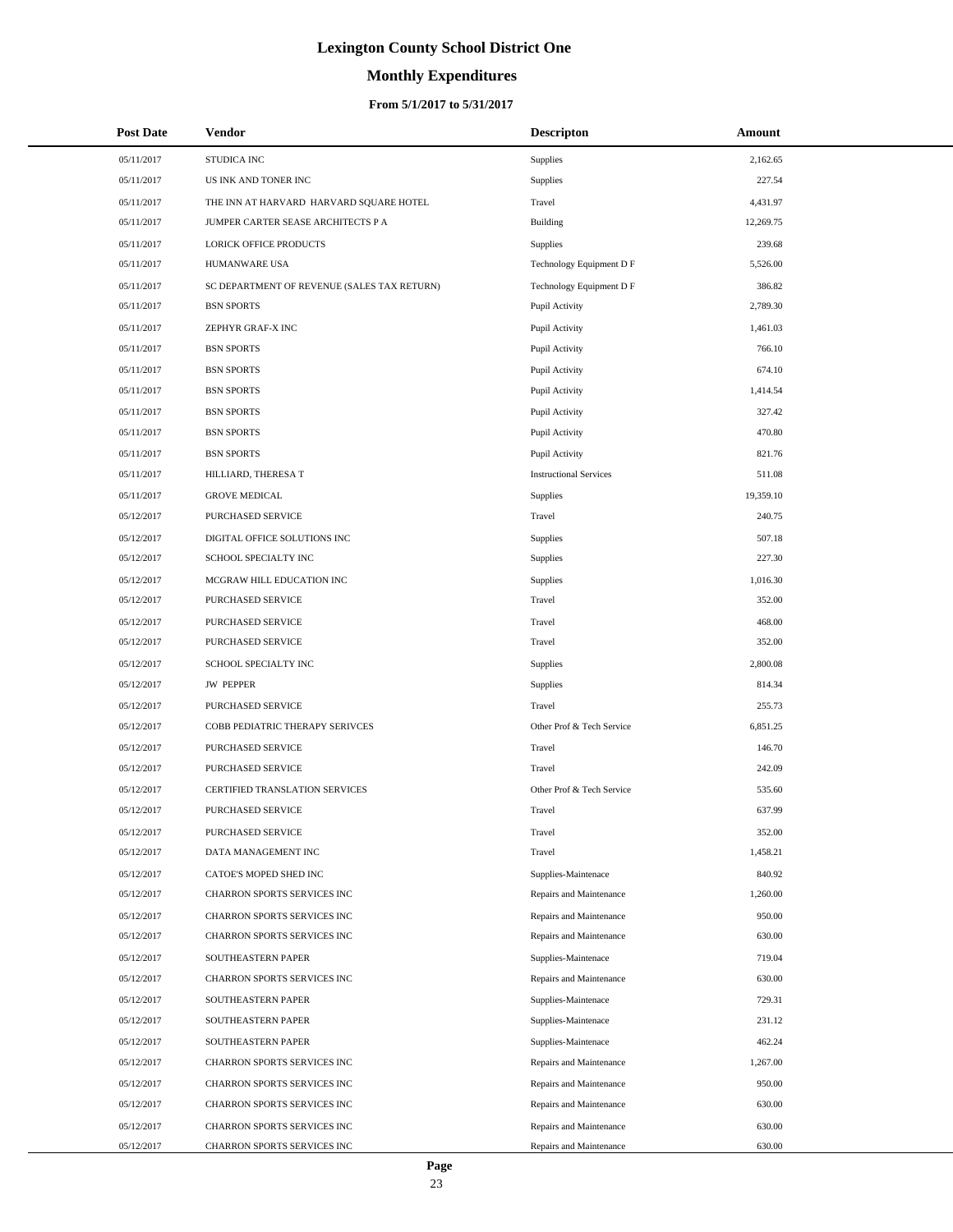# **Monthly Expenditures**

| <b>Post Date</b> | Vendor                                             | <b>Descripton</b>          | Amount    |
|------------------|----------------------------------------------------|----------------------------|-----------|
| 05/12/2017       | CHARRON SPORTS SERVICES INC                        | Repairs and Maintenance    | 630.00    |
| 05/12/2017       | SOUTHEASTERN PAPER                                 | Supplies-Maintenace        | 654.33    |
| 05/12/2017       | CHARRON SPORTS SERVICES INC                        | Repairs and Maintenance    | 400.00    |
| 05/12/2017       | CHARRON SPORTS SERVICES INC                        | Repairs and Maintenance    | 840.00    |
| 05/12/2017       | FRANKLIN, TIMOTHY WILLIAM                          | Other Prof & Tech Service  | 120.00    |
| 05/12/2017       | LINT, CHARLES ROBERT                               | Other Prof & Tech Service  | 180.00    |
| 05/12/2017       | WISEMAN, DARREN MARK                               | Other Prof & Tech Service  | 180.00    |
| 05/12/2017       | FRANKLIN, TIMOTHY WILLIAM                          | Other Prof & Tech Service  | 180.00    |
| 05/12/2017       | PURCHASED SERVICE                                  | Travel                     | 254.82    |
| 05/12/2017       | PURCHASED SERVICE                                  | Travel                     | 161.00    |
| 05/12/2017       | PURCHASED SERVICE                                  | Travel                     | 227.91    |
| 05/12/2017       | <b>LENOVO US</b>                                   | <b>Technology Supplies</b> | 839.95    |
| 05/12/2017       | DIGITAL OFFICE SOLUTIONS INC                       | Repairs and Maintenance    | 2,545.35  |
| 05/12/2017       | DIGITAL OFFICE SOLUTIONS INC                       | Repairs and Maintenance    | 3,330.10  |
| 05/12/2017       | SCHOOL SPECIALTY INC                               | Supplies                   | 139.97    |
| 05/12/2017       | SCHOOL SPECIALTY INC                               | Supplies                   | 1,602.73  |
| 05/12/2017       | SCHOOL SPECIALTY INC                               | Supplies                   | 1,969.77  |
| 05/12/2017       | LEXINGTON PRINTING LLC                             | Supplies                   | 589.57    |
| 05/12/2017       | PURCHASED SERVICE                                  | Travel                     | 160.00    |
| 05/12/2017       | PURCHASED SERVICE                                  | Travel                     | 454.48    |
| 05/12/2017       | PURCHASED SERVICE                                  | Travel                     | 180.03    |
| 05/12/2017       | PURCHASED SERVICE                                  | Travel                     | 124.12    |
| 05/12/2017       | PURCHASED SERVICE                                  | Travel                     | 119.84    |
| 05/12/2017       | PURCHASED SERVICE                                  | Travel                     | 122.25    |
| 05/12/2017       | PURCHASED SERVICE                                  | Travel                     | 298.38    |
| 05/12/2017       | PURCHASED SERVICE                                  | Travel                     | 266.38    |
| 05/12/2017       | PURCHASED SERVICE                                  | Travel                     | 266.38    |
| 05/12/2017       | <b>PURCHASED SERVICE</b>                           | Travel                     | 314.38    |
| 05/12/2017       | LAKESHORE LEARNING MATERIALS                       | Supplies                   | 618.54    |
| 05/12/2017       | SCHOOL SPECIALTY INC                               | Supplies                   | 267.20    |
| 05/12/2017       | PURCHASED SERVICE                                  | Travel                     | 210.00    |
| 05/12/2017       | PURCHASED SERVICE                                  | Travel                     | 225.00    |
| 05/12/2017       | PURCHASED SERVICE                                  | Travel                     | 548.38    |
| 05/12/2017       | SCHOOL SPECIALTY INC                               | Pupil Activity             | 22,636.92 |
| 05/12/2017       | DELL COMPUTERS                                     | Pupil Activity             | 730.88    |
| 05/12/2017       | WARDS NATURAL SCIENCE EST LLC                      | Pupil Activity             | 119.39    |
| 05/12/2017       | STATE DEPARTMENT OF EDUCATION LEX DIST ONEBUS SHOP | Pupil Activity             | 132.68    |
| 05/12/2017       | <b>BADEN SPORTS</b>                                | Pupil Activity             | 1,532.70  |
| 05/15/2017       | FORMS AND SUPPLY INC (FSI)                         | Supplies                   | 243.64    |
| 05/15/2017       | SCHOOL SPECIALTY INC                               | Supplies                   | 1,429.08  |
| 05/15/2017       | FORMS AND SUPPLY INC (FSI)                         | <b>Supplies</b>            | 1,523.87  |
| 05/15/2017       | FORMS AND SUPPLY INC (FSI)                         | Supplies-Immersion         | 238.05    |
| 05/15/2017       | TRIUNE MARKETING CO                                | <b>Supplies</b>            | 658.05    |
| 05/15/2017       | US INK AND TONER INC                               | <b>Supplies</b>            | 278.30    |
| 05/15/2017       | FORMS AND SUPPLY INC (FSI)                         | <b>Supplies</b>            | 1,658.71  |
| 05/15/2017       | FORMS AND SUPPLY INC (FSI)                         | <b>Supplies</b>            | 1,151.32  |
| 05/15/2017       | FORMS AND SUPPLY INC (FSI)                         | <b>Supplies</b>            | 228.37    |
| 05/15/2017       | ACE EDUCATIONAL SUPPLIES INC                       | Supplies                   | 1,009.07  |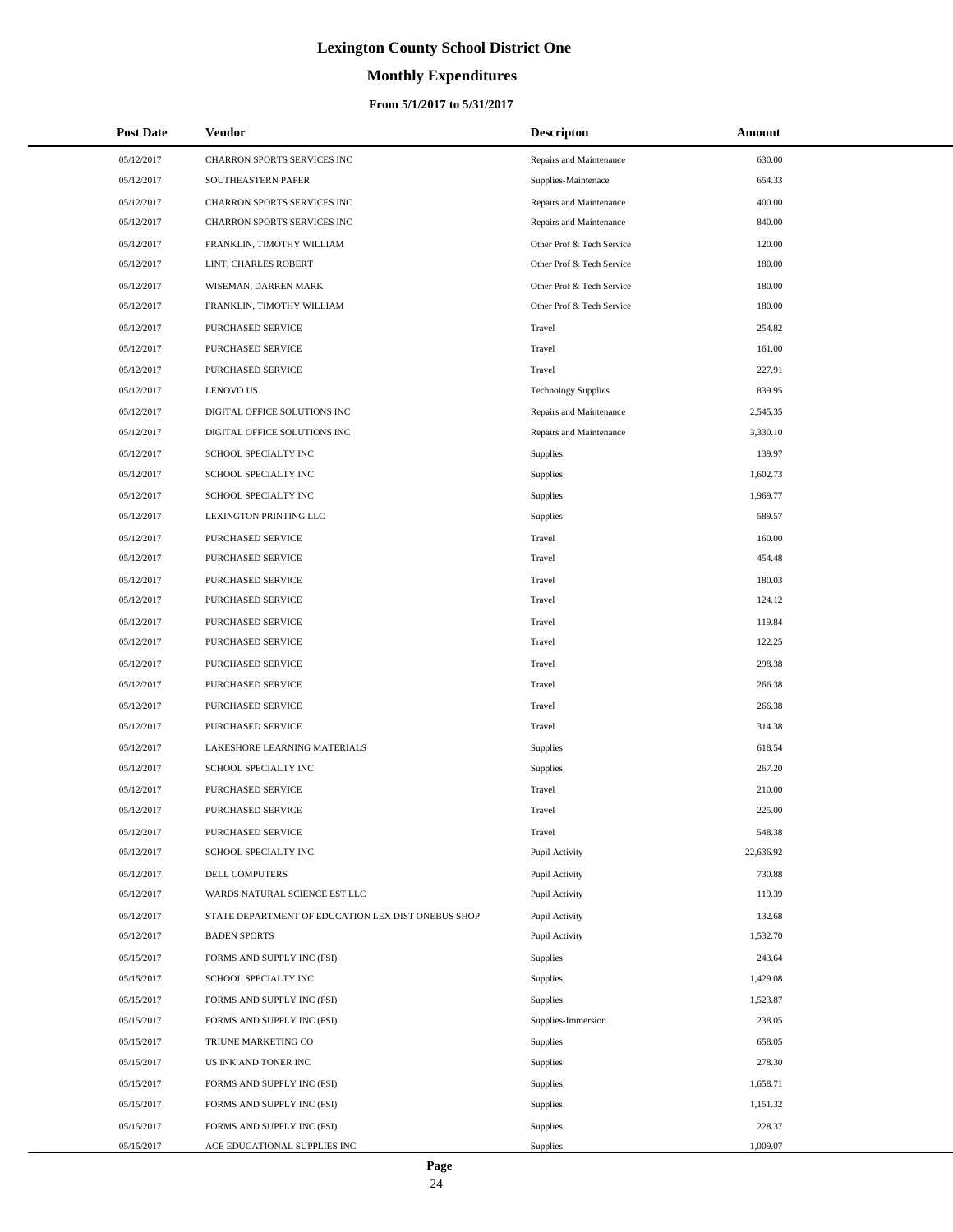# **Monthly Expenditures**

| <b>Post Date</b> | Vendor                                            | <b>Descripton</b>          | Amount   |
|------------------|---------------------------------------------------|----------------------------|----------|
| 05/15/2017       | FORMS AND SUPPLY INC (FSI)                        | <b>Supplies</b>            | 1,439.15 |
| 05/15/2017       | FORMS AND SUPPLY INC (FSI)                        | <b>Supplies</b>            | 1,226.22 |
| 05/15/2017       | SC DEPARTMENT OF REVENUE (SALES TAX RETURN)       | <b>Supplies</b>            | 218.02   |
| 05/15/2017       | US INK AND TONER INC                              | <b>Supplies</b>            | 4,369.65 |
| 05/15/2017       | HP INC                                            | <b>Technology Supplies</b> | 533.93   |
| 05/15/2017       | HP INC                                            | <b>Technology Supplies</b> | 1,000.00 |
| 05/15/2017       | <b>CAMCOR</b>                                     | Supplies                   | 1,924.93 |
| 05/15/2017       | FORMS AND SUPPLY INC (FSI)                        | <b>Supplies</b>            | 2,590.48 |
| 05/15/2017       | PRESENTATION SYSTEMS SOUTH INC                    | <b>Supplies</b>            | 801.70   |
| 05/15/2017       | DELL COMPUTERS                                    | <b>Supplies</b>            | 144.05   |
| 05/15/2017       | FORMS AND SUPPLY INC (FSI)                        | <b>Supplies</b>            | 5,756.60 |
| 05/15/2017       | US INK AND TONER INC                              | <b>Supplies</b>            | 132.22   |
| 05/15/2017       | FORMS AND SUPPLY INC (FSI)                        | Supplies                   | 194.27   |
| 05/15/2017       | CERTIFIED TRANSLATION SERVICES                    | Other Prof & Tech Service  | 231.36   |
| 05/15/2017       | SCHOOL SPECIALTY INC                              | Supplies                   | 911.00   |
| 05/15/2017       | <b>HEINEMANN</b>                                  | <b>Supplies</b>            | 478.00   |
| 05/15/2017       | BELLACINOS PIZZA AND GRINDERS                     | Other Objects              | 248.86   |
| 05/15/2017       | US INK AND TONER INC                              | <b>Supplies</b>            | 119.27   |
| 05/15/2017       | FORMS AND SUPPLY INC (FSI)                        | <b>Supplies</b>            | 195.75   |
| 05/15/2017       | <b>HEINEMANN</b>                                  | <b>Supplies</b>            | 708.75   |
| 05/15/2017       | US INK AND TONER INC                              | <b>Supplies</b>            | 174.96   |
| 05/15/2017       | TRIUNE MARKETING CO                               | Supplies                   | 679.45   |
| 05/15/2017       | HP INC                                            | <b>Technology Supplies</b> | 1,000.00 |
| 05/15/2017       | <b>US LASER INC</b>                               | Supplies                   | 462.24   |
| 05/15/2017       | <b>WW GRAINGER</b>                                | Supplies-Maintenace        | 158.63   |
| 05/15/2017       | DELL COMPUTERS                                    | <b>Technology Supplies</b> | 417.29   |
| 05/15/2017       | PIONEER MANUFACTURING CO                          | Supplies-Maintenace        | 376.64   |
| 05/15/2017       | SMITH AND JONES JANITORIAL SUPPLIES AND EQUIP INC | Supplies-Maintenace        | 5,604.66 |
| 05/15/2017       | GATEWAY SUPPLY CO INC                             | Supplies-Maintenace        | 295.67   |
| 05/15/2017       | SMITH AND JONES JANITORIAL SUPPLIES AND EQUIP INC | Supplies-Maintenace        | 3,049.50 |
| 05/15/2017       | ADVANCED DOOR SYSTEMS INC                         | Repairs and Maintenance    | 375.00   |
| 05/15/2017       | PIONEER MANUFACTURING CO                          | Supplies-Maintenace        | 376.64   |
| 05/15/2017       | SMITH AND JONES JANITORIAL SUPPLIES AND EQUIP INC | Supplies-Maintenace        | 3,276.34 |
| 05/15/2017       | PIONEER MANUFACTURING CO                          | Supplies-Maintenace        | 376.64   |
| 05/15/2017       | SMITH AND JONES JANITORIAL SUPPLIES AND EQUIP INC | Supplies-Maintenace        | 147.66   |
| 05/15/2017       | SHIFFLER EQUIPMENT SALES INC                      | Supplies-Maintenace        | 156.27   |
| 05/15/2017       | SMITH AND JONES JANITORIAL SUPPLIES AND EQUIP INC | Supplies-Maintenace        | 170.34   |
| 05/15/2017       | SOUTHEASTERN PAPER                                | Supplies-Maintenace        | 801.22   |
| 05/15/2017       | <b>WW GRAINGER</b>                                | Supplies-Maintenace        | 364.65   |
| 05/15/2017       | SMITH AND JONES JANITORIAL SUPPLIES AND EQUIP INC | Supplies-Maintenace        | 1,942.05 |
| 05/15/2017       | SMITH AND JONES JANITORIAL SUPPLIES AND EQUIP INC | Supplies-Maintenace        | 3,049.50 |
| 05/15/2017       | SMITH AND JONES JANITORIAL SUPPLIES AND EQUIP INC | Supplies-Maintenace        | 3,205.72 |
| 05/15/2017       | PIONEER MANUFACTURING CO                          | Supplies-Maintenace        | 423.72   |
| 05/15/2017       | <b>WW GRAINGER</b>                                | Supplies-Maintenace        | 104.33   |
| 05/15/2017       | SMITH AND JONES JANITORIAL SUPPLIES AND EQUIP INC | Supplies-Maintenace        | 4,244.69 |
| 05/15/2017       | TERMINIX COMMERCIAL                               | Repairs and Maintenance    | 312.50   |
| 05/15/2017       | SMITH AND JONES JANITORIAL SUPPLIES AND EQUIP INC | Supplies-Maintenace        | 2,423.83 |
| 05/15/2017       | SMITH AND JONES JANITORIAL SUPPLIES AND EQUIP INC | Supplies-Maintenace        | 138.03   |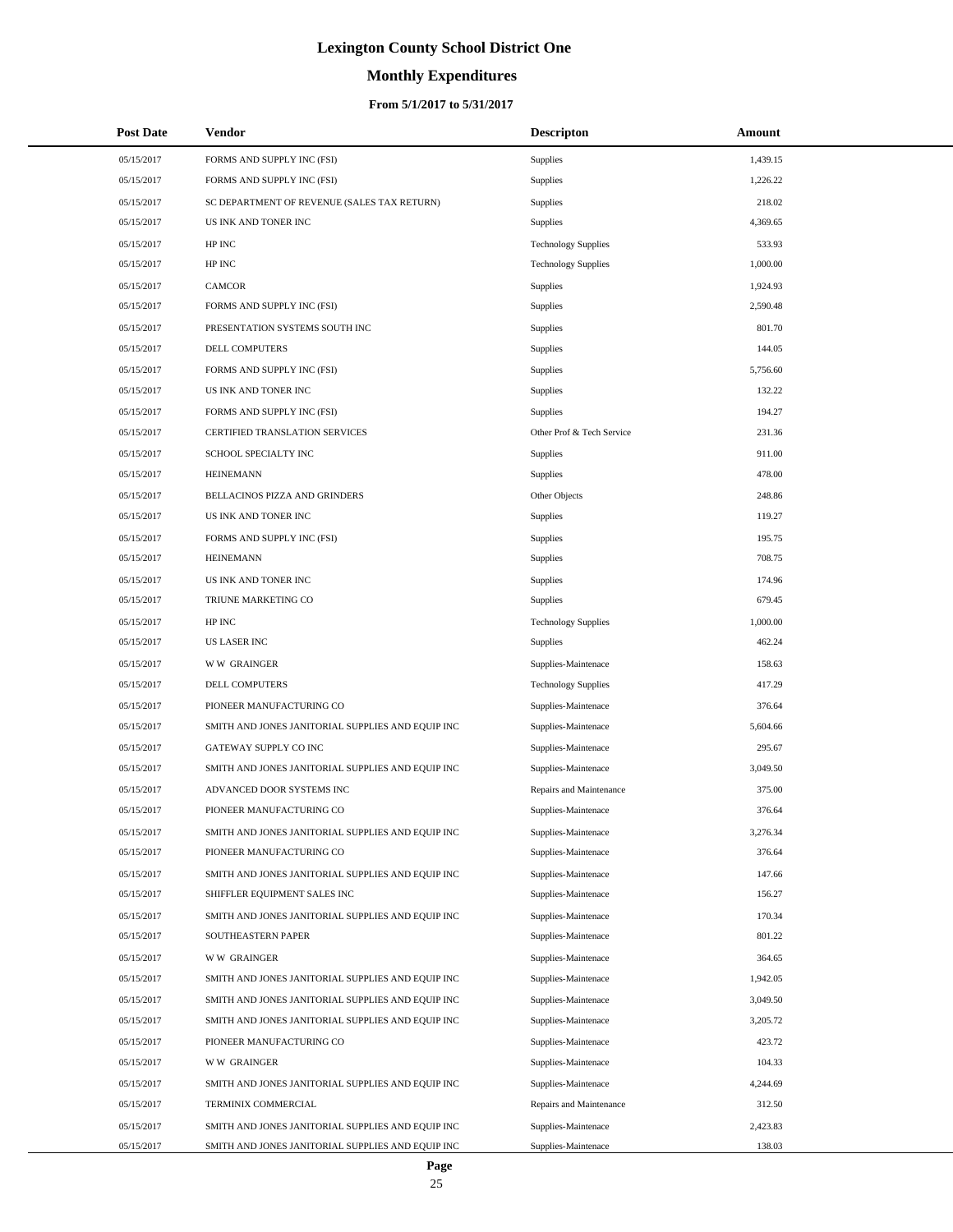# **Monthly Expenditures**

### **From 5/1/2017 to 5/31/2017**

| <b>Post Date</b> | Vendor                                            | <b>Descripton</b>          | Amount    |  |
|------------------|---------------------------------------------------|----------------------------|-----------|--|
| 05/15/2017       | SMITH AND JONES JANITORIAL SUPPLIES AND EQUIP INC | Supplies-Maintenace        | 4,815.00  |  |
| 05/15/2017       | PIONEER MANUFACTURING CO                          | Supplies-Maintenace        | 423.72    |  |
| 05/15/2017       | CHECKER YELLOW CAB CO INC                         | Pupil Transportation       | 17,119.00 |  |
| 05/15/2017       | FINLEY, STEPHEN CRAIG                             | Other Prof & Tech Service  | 180.00    |  |
| 05/15/2017       | YOUNG, MATTHEW                                    | Other Prof & Tech Service  | 120.00    |  |
| 05/15/2017       | HINZ, BRIAN E                                     | Other Prof & Tech Service  | 180.00    |  |
| 05/15/2017       | <b>SIGN A RAMA</b>                                | Printing and Binding       | 727.60    |  |
| 05/15/2017       | FORMS AND SUPPLY INC (FSI)                        | Supplies                   | 100.11    |  |
| 05/15/2017       | <b>CAMCOR</b>                                     | <b>Technology Supplies</b> | 1,231.79  |  |
| 05/15/2017       | UNIFIED AV SYSTEMS INC DBA MULTI MEDIA SERVICES   | <b>Technology Supplies</b> | 4,082.05  |  |
| 05/15/2017       | MOTOROLA SOLUTIONS                                | <b>Technology Supplies</b> | 1,802.31  |  |
| 05/15/2017       | <b>APPLE INC</b>                                  | <b>Technology Supplies</b> | 155.15    |  |
| 05/15/2017       | <b>CAMCOR</b>                                     | <b>Technology Supplies</b> | 556.92    |  |
| 05/15/2017       | MOTOROLA SOLUTIONS                                | <b>Technology Supplies</b> | 160.50    |  |
| 05/15/2017       | MOTOROLA SOLUTIONS                                | <b>Technology Supplies</b> | 240.75    |  |
| 05/15/2017       | <b>APPLE INC</b>                                  | <b>Technology Supplies</b> | 155.15    |  |
| 05/15/2017       | <b>APPLE INC</b>                                  | <b>Technology Supplies</b> | 341.33    |  |
| 05/15/2017       | <b>CAMCOR</b>                                     | <b>Technology Supplies</b> | 1,010.35  |  |
| 05/15/2017       | DIGITAL OFFICE SOLUTIONS INC                      | Repairs and Maintenance    | 158.62    |  |
| 05/15/2017       | <b>APPLE INC</b>                                  | <b>Technology Supplies</b> | 186.18    |  |
| 05/15/2017       | <b>APPLE INC</b>                                  | <b>Technology Supplies</b> | 124.12    |  |
| 05/15/2017       | PRESENTATION SYSTEMS SOUTH INC                    | <b>Supplies</b>            | 2,314.20  |  |
| 05/15/2017       | FORMS AND SUPPLY INC (FSI)                        | Supplies                   | 130.51    |  |
| 05/15/2017       | US INK AND TONER INC                              | Supplies                   | 168.51    |  |
| 05/15/2017       | DODGE LEARNING RESOURCES                          | Supplies                   | 222.82    |  |
| 05/15/2017       | LOWE'S                                            | Supplies                   | 1,818.14  |  |
| 05/15/2017       | DELL COMPUTERS                                    | Supplies                   | 440.26    |  |
| 05/15/2017       | LS3P ASSOCIATED LTD                               | Building                   | 734.20    |  |
| 05/15/2017       | <b>LORICK OFFICE PRODUCTS</b>                     | Supplies                   | 239.68    |  |
| 05/15/2017       | SMARTPHONE MEDIC LLC                              | Pupil Activity             | 198.00    |  |
| 05/15/2017       | SMARTPHONE MEDIC LLC                              | Pupil Activity             | 149.00    |  |
| 05/15/2017       | H L SHEALY CO                                     | Pupil Activity             | 139.10    |  |
| 05/15/2017       | TRIUNE MARKETING CO                               | Pupil Activity             | 631.30    |  |
| 05/15/2017       | US SPECIALTY COATINGS INC                         | Pupil Activity             | 597.87    |  |
| 05/15/2017       | SC ATHLETIC COACHES ASSOCIATION                   | Pupil Activity             | 300.00    |  |
| 05/15/2017       | PERFORMANCE HEALTH SUPPLY INC DBA MEDCO SUPPLY    | Pupil Activity             | 161.04    |  |
| 05/15/2017       | <b>BSN SPORTS</b>                                 | Pupil Activity             | 1,710.93  |  |
| 05/15/2017       | CRESCENT CLINIC FAMILY AND OCCUPATIONAL HEALTH    | Pupil Activity             | 1,080.00  |  |
| 05/15/2017       | <b>COLUMBIA FIREFLIES</b>                         | Pupil Activity             | 305.00    |  |
| 05/15/2017       | <b>GRAHAM, STEVEN</b>                             | Pupil Activity             | 140.00    |  |
| 05/15/2017       | SC COACHES ASSOC OF WOMEN'S SPORTS (SCCAWS)       | Pupil Activity             | 150.00    |  |
| 05/15/2017       | THE SCOA CARES FOUNDATION                         | Pupil Activity             | 1,500.00  |  |
| 05/15/2017       | COASTAL CAROLINA VOLLEYBALL ACADEMY               | Pupil Activity             | 1,200.00  |  |
| 05/15/2017       | SEVERT AND SONS PRODUCE                           | Pupil Activity             | 810.00    |  |
| 05/15/2017       | SC AMERICAN CHORAL DIRECTOR ASSOCIATION           | Pupil Activity             | 450.00    |  |
| 05/15/2017       | LEXINGTON COUNTY SCHOOL DIST 1                    | Pupil Transportation       | 377.58    |  |
| 05/15/2017       | <b>KAEDEN BOOKS</b>                               | Supplies                   | 651.00    |  |
| 05/16/2017       | HP INC                                            | <b>Technology Supplies</b> | 110.81    |  |

 $\overline{a}$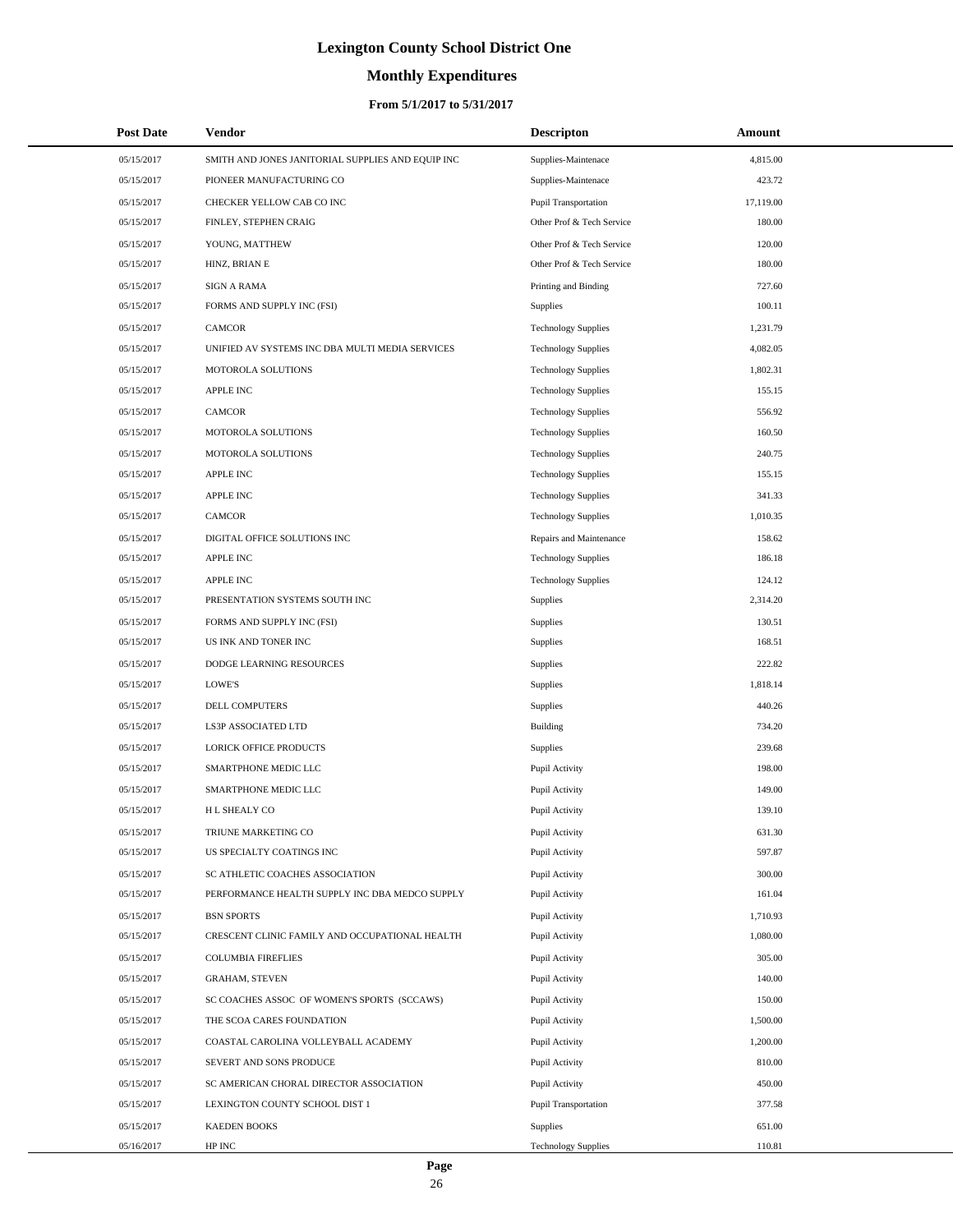# **Monthly Expenditures**

### **From 5/1/2017 to 5/31/2017**

| <b>Post Date</b> | <b>Vendor</b>                                      | <b>Descripton</b>                | Amount    |  |
|------------------|----------------------------------------------------|----------------------------------|-----------|--|
| 05/16/2017       | <b>LEARNING A-Z</b>                                | Software Renewal/Agreemen        | 991.45    |  |
| 05/16/2017       | BENCHMARK EDUCATION CO                             | Supplies-Immersion               | 165.00    |  |
| 05/16/2017       | FORMS AND SUPPLY INC (FSI)                         | Supplies-Immersion               | 106.87    |  |
| 05/16/2017       | SCHOOL SPECIALTY INC                               | Supplies                         | 144.50    |  |
| 05/16/2017       | KURTZ BROS DBA BENDER BURKOT EAST COAST SCHOOL SUP | Supplies                         | 238.89    |  |
| 05/16/2017       | HP INC                                             | <b>Technology Supplies</b>       | 638.79    |  |
| 05/16/2017       | THE TROPHY & AWARDS CENTER                         | <b>Supplies</b>                  | 134.82    |  |
| 05/16/2017       | HP INC                                             | <b>Technology Supplies</b>       | 1,906.74  |  |
| 05/16/2017       | SHOWCHOIR CAMPS OF AMERICA                         | <b>Pupil Transportation-Inst</b> | 750.00    |  |
| 05/16/2017       | SHOWCHOIR CAMPS OF AMERICA                         | Travel                           | 448.00    |  |
| 05/16/2017       | MOSKOVITZ, ELISA M                                 | Other Prof & Tech Service        | 150.00    |  |
| 05/16/2017       | <b>SC HOSA</b>                                     | <b>Pupil Transportation</b>      | 180.00    |  |
| 05/16/2017       | <b>SC HOSA</b>                                     | Travel                           | 180.00    |  |
| 05/16/2017       | <b>LEARNING LABS INC</b>                           | Supplies                         | 267.32    |  |
| 05/16/2017       | FAIR PLAY CAMP SCHOOL INC                          | Tuition                          | 1,122.75  |  |
| 05/16/2017       | MUSICIAN SUPPLY                                    | Supplies                         | 2,301.57  |  |
| 05/16/2017       | STAR MUSIC CO                                      | Repairs and Maintenance          | 470.00    |  |
| 05/16/2017       | PALMETTO HEALTH ALLIANCE                           | <b>Instructional Services</b>    | 375.00    |  |
| 05/16/2017       | FORMS AND SUPPLY INC (FSI)                         | Supplies                         | 132.06    |  |
| 05/16/2017       | MARCO PRODUCTS INC                                 | Supplies                         | 152.84    |  |
| 05/16/2017       | FOLLETT SCHOOL SOLUTIONS INC                       | <b>Library Books</b>             | 258.03    |  |
| 05/16/2017       | DEMCO INC                                          | Supplies                         | 399.98    |  |
| 05/16/2017       | HP INC                                             | <b>Technology Supplies</b>       | 363.80    |  |
| 05/16/2017       | W T COX SUBSCRIPTIONS                              | Periodicals                      | 136.99    |  |
| 05/16/2017       | DUFF AND CHILDS LLC                                | <b>Legal Services</b>            | 14,098.12 |  |
| 05/16/2017       | KURTZ BROS DBA BENDER BURKOT EAST COAST SCHOOL SUP | Supplies                         | 123.36    |  |
| 05/16/2017       | <b>WW GRAINGER</b>                                 | Supplies-Maintenace              | 1,217.57  |  |
| 05/16/2017       | <b>WW GRAINGER</b>                                 | Supplies-Maintenace              | 138.57    |  |
| 05/16/2017       | FILIPPONI, LANE                                    | <b>Pupil Transportation</b>      | 165.60    |  |
| 05/16/2017       | <b>LENOVO US</b>                                   | <b>Technology Supplies</b>       | 1,508.70  |  |
| 05/16/2017       | NAEOP (NATIONAL ASSOC OF EDUC'L OFFICE PROFESSIO   | Travel                           | 275.00    |  |
| 05/16/2017       | US INK AND TONER INC                               | Supplies                         | 199.82    |  |
| 05/16/2017       | CDWG ACCT 305089                                   | Software Renewal/Agreemen        | 1,603.93  |  |
| 05/16/2017       | ELECTRONIC RISKS CONSULTANTS INC                   | Software Renewal/Agreemen        | 2,031.80  |  |
| 05/16/2017       | UNIFIED AV SYSTEMS INC DBA MULTI MEDIA SERVICES    | Software Renewal/Agreemen        | 26,508.98 |  |
| 05/16/2017       | GRAYBAR ELECTRIC CO INC                            | Supplies                         | 184.90    |  |
| 05/16/2017       | COMMUNICATION MANAGEMENT INC                       | <b>Technology Supplies</b>       | 816.22    |  |
| 05/16/2017       | FOLLETT SCHOOL SOLUTIONS INC                       | Supplies                         | 908.60    |  |
| 05/16/2017       | KURTZ BROS DBA BENDER BURKOT EAST COAST SCHOOL SUP | Supplies                         | 1,056.00  |  |
| 05/16/2017       | SCHOOL SPECIALTY INC                               | Supplies                         | 2,312.90  |  |
| 05/16/2017       | <b>READ IT ONCE AGAIN</b>                          | Supplies                         | 1,725.75  |  |
| 05/16/2017       | CAROLINA WILDLIFE CARE INC                         | Other Prof & Tech Service        | 450.00    |  |
| 05/16/2017       | KAPLAN EARLY LEARNING COMPANY                      | Supplies                         | 1,749.61  |  |
| 05/16/2017       | <b>LEGO EDUCATION</b>                              | Supplies                         | 8,109.25  |  |
| 05/16/2017       | SC DEPARTMENT OF REVENUE (SALES TAX RETURN)        | Supplies                         | 170.22    |  |
| 05/16/2017       | THE BURMAX CO INC                                  | Supplies                         | 2,431.66  |  |
| 05/16/2017       | LAKESHORE LEARNING MATERIALS                       | <b>Supplies</b>                  | 1,002.79  |  |
| 05/16/2017       | VOYAGER SOPRIS LEARNING                            | Supplies                         | 26,149.50 |  |

 $\overline{a}$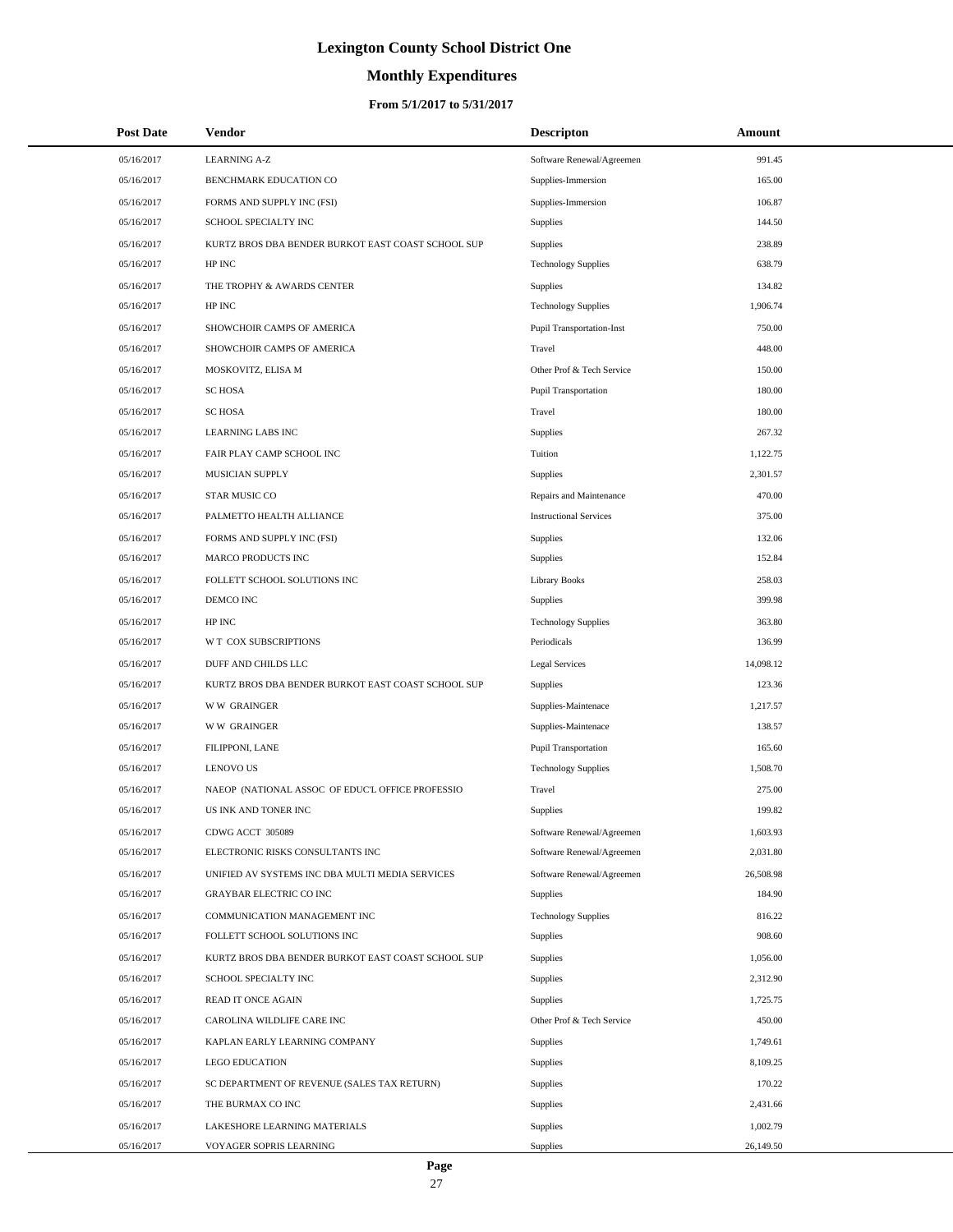# **Monthly Expenditures**

| <b>Post Date</b> | <b>Vendor</b>                                   | <b>Descripton</b>              | Amount    |
|------------------|-------------------------------------------------|--------------------------------|-----------|
| 05/16/2017       | VOYAGER SOPRIS LEARNING                         | Supplies                       | 30,687.93 |
| 05/16/2017       | <b>ECS SOUTHEAST LLP</b>                        | Land                           | 1,500.00  |
| 05/16/2017       | APPLE INC                                       | <b>Technology Supplies</b>     | 63,558.00 |
| 05/16/2017       | DIETARY EQUIPMENT                               | Supplies                       | 5,294.36  |
| 05/16/2017       | LEXINGTON TECHNOLOGY CENTER                     | Pupil Act-Fee/Collection Refnd | 132.00    |
| 05/16/2017       | HP INC                                          | Pupil Activity                 | 102.12    |
| 05/16/2017       | <b>HEINEMANN</b>                                | Pupil Activity                 | 2,316.25  |
| 05/16/2017       | MUSICIAN SUPPLY                                 | Pupil Activity                 | 200.00    |
| 05/16/2017       | FIRST TO THE FINISH SPORTS INC                  | Pupil Activity                 | 544.00    |
| 05/16/2017       | ASHLEY RIDGE HIGH SCHOOL                        | Pupil Activity                 | 192.50    |
| 05/16/2017       | JAMES ISLAND CHARTER HIGH SCHOOL                | Pupil Activity                 | 262.50    |
| 05/16/2017       | GOLDEN HILLS GOLF AND COUNTRY CLUB              | Pupil Activity                 | 1,620.00  |
| 05/16/2017       | DAWN STALEY BASKETBALL ACADEMY                  | Pupil Activity                 | 250.00    |
| 05/16/2017       | VITA VIBE INC                                   | Supplies                       | 347.90    |
| 05/16/2017       | FOLLETT SCHOOL SOLUTIONS INC                    | <b>Library Books</b>           | 1,373.00  |
| 05/16/2017       | <b>HEINEMANN</b>                                | Supplies                       | 200.75    |
| 05/17/2017       | DELL COMPUTERS                                  | Supplies                       | 241.50    |
| 05/17/2017       | SCHOOL SPECIALTY INC                            | Supplies                       | 1,683.87  |
| 05/17/2017       | BLICK ART MATERIALS LLC                         | Supplies                       | 697.90    |
| 05/17/2017       | SCHOOL SPECIALTY INC                            | Supplies                       | 113.96    |
| 05/17/2017       | MIDLANDS ACTION PHOTOGRAPHY LLC                 | Supplies                       | 285.69    |
| 05/17/2017       | SCHOOL SPECIALTY INC                            | Supplies                       | 587.95    |
| 05/17/2017       | THE TROPHY & AWARDS CENTER                      | Supplies                       | 513.60    |
| 05/17/2017       | WEISSMAN THEATRICAL SUPPLY DBA DESIGN FOR DANCE | Supplies                       | 405.30    |
| 05/17/2017       | SCHOOL SPECIALTY INC                            | <b>Supplies</b>                | 566.83    |
| 05/17/2017       | CERTIFIED TRANSLATION SERVICES                  | Other Prof & Tech Service      | 868.80    |
| 05/17/2017       | PURCHASED SERVICE                               | Travel                         | 495.00    |
| 05/17/2017       | <b>DELL COMPUTERS</b>                           | Supplies                       | 362.25    |
| 05/17/2017       | <b>ENLOWS AUTO SUPPLY</b>                       | Supplies-Maintenace            | 110.55    |
| 05/17/2017       | TRUCKPRO LLC                                    | Supplies-Maintenace            | 783.17    |
| 05/17/2017       | COOK & BOARDMAN LLC                             | Supplies-Maintenace            | 1,908.88  |
| 05/17/2017       | MIDCAROLINA ELEC COOP INC                       | <b>Public Utilities</b>        | 22,946.00 |
| 05/17/2017       | OSWALD WHOLESALE LUMBER INC                     | Supplies-Maintenace            | 1,829.70  |
| 05/17/2017       | FERGUSON ENTERPRISES INC FEI 27                 | Supplies-Maintenace            | 1,551.50  |
| 05/17/2017       | SANDLAPPER SOUND                                | Repairs and Maintenance        | 214.93    |
| 05/17/2017       | ADI                                             | Supplies-Maintenace            | 141.58    |
| 05/17/2017       | FERGUSON ENTERPRISES INC FEI 27                 | Supplies-Maintenace            | 408.62    |
| 05/17/2017       | PURCHASED SERVICE                               | Travel                         | 206.50    |
| 05/17/2017       | FINLEY, STEPHEN CRAIG                           | Other Prof & Tech Service      | 180.00    |
| 05/17/2017       | WILFONG, MICHAEL BRIAN                          | Other Prof & Tech Service      | 180.00    |
| 05/17/2017       | COLLINS, STEPHEN M                              | Other Prof & Tech Service      | 120.00    |
| 05/17/2017       | HINZ, BRIAN E                                   | Other Prof & Tech Service      | 120.00    |
| 05/17/2017       | HINZ, BRIAN E                                   | Other Prof & Tech Service      | 180.00    |
| 05/17/2017       | GUERRY, JAMES SPENCER                           | Other Prof & Tech Service      | 120.00    |
| 05/17/2017       | HOBBS, WILLIAM IRA                              | Other Prof & Tech Service      | 120.00    |
| 05/17/2017       | KLINSIC, JENNIFER                               | Other Prof & Tech Service      | 120.00    |
| 05/17/2017       | STOWE, THOMAS JASON                             | Other Prof & Tech Service      | 150.00    |
| 05/17/2017       | CDWG ACCT 305089                                | <b>Technology Supplies</b>     | 1,439.69  |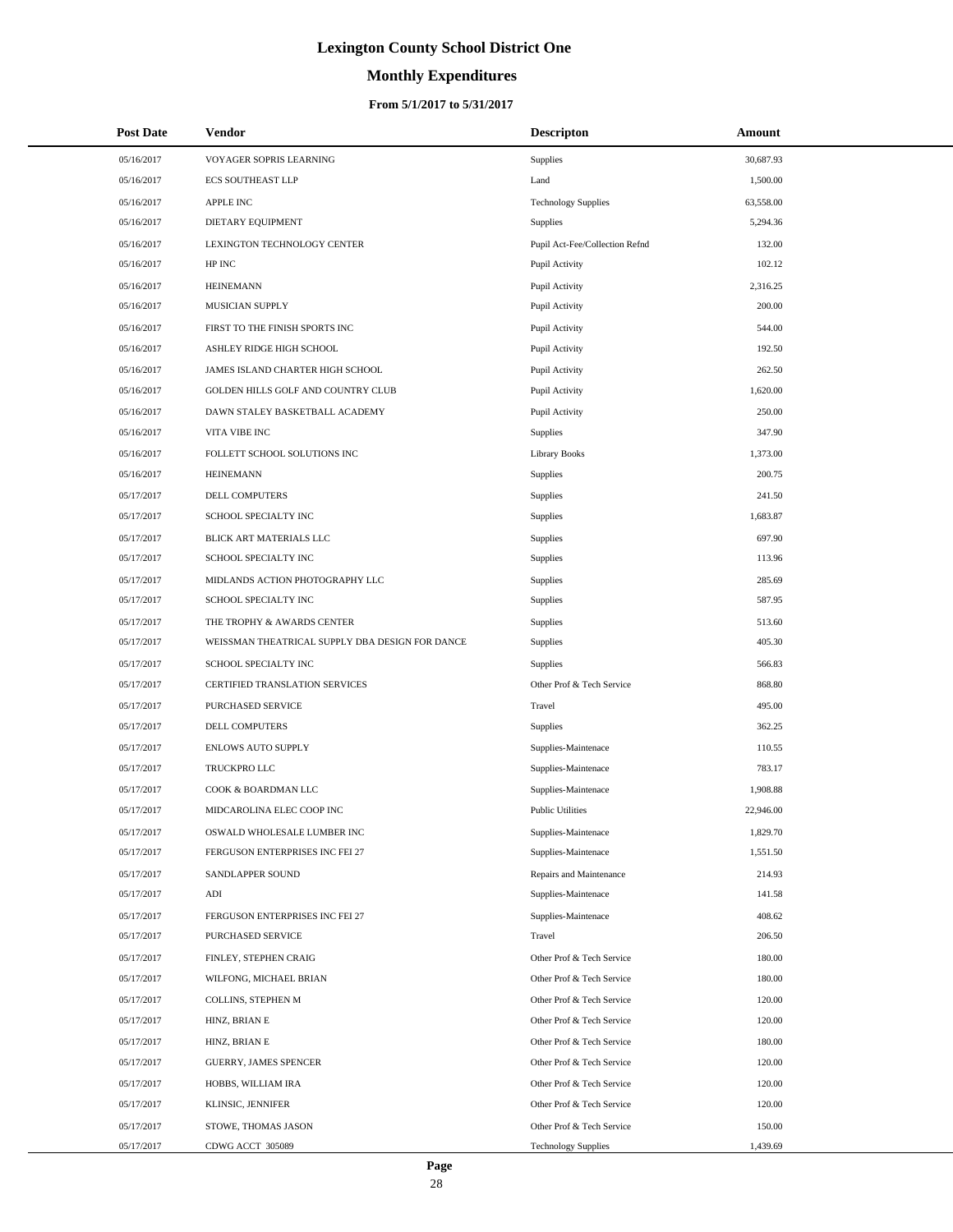# **Monthly Expenditures**

| <b>Post Date</b> | <b>Vendor</b>                               | <b>Descripton</b>          | Amount    |
|------------------|---------------------------------------------|----------------------------|-----------|
| 05/17/2017       | DIGITAL OFFICE SOLUTIONS INC                | Repairs and Maintenance    | 1,119.08  |
| 05/17/2017       | APPLE INC                                   | <b>Technology Supplies</b> | 12,615.30 |
| 05/17/2017       | APPLE INC                                   | <b>Technology Supplies</b> | 16,820.40 |
| 05/17/2017       | US INK AND TONER INC                        | Supplies                   | 318.24    |
| 05/17/2017       | S A PIAZZA AND ASSOCIATES LLC               | Food                       | 2,667.69  |
| 05/17/2017       | US INK AND TONER INC                        | Supplies                   | 204.84    |
| 05/17/2017       | S A PIAZZA AND ASSOCIATES LLC               | Food                       | 2,556.42  |
| 05/17/2017       | US INK AND TONER INC                        | Supplies                   | 204.84    |
| 05/17/2017       | S A PIAZZA AND ASSOCIATES LLC               | Food                       | 2,615.95  |
| 05/17/2017       | S A PIAZZA AND ASSOCIATES LLC               | Food                       | 2,615.95  |
| 05/17/2017       | CK PARTS LLC                                | Supplies                   | 522.16    |
| 05/17/2017       | US INK AND TONER INC                        | Supplies                   | 204.84    |
| 05/17/2017       | S A PIAZZA AND ASSOCIATES LLC               | Food                       | 2,615.95  |
| 05/17/2017       | S A PIAZZA AND ASSOCIATES LLC               | Food                       | 2,615.95  |
| 05/17/2017       | SOUTHERN SPECIAL TEES INC                   | Pupil Activity             | 938.26    |
| 05/17/2017       | THE TROPHY & AWARDS CENTER                  | Pupil Activity             | 224.70    |
| 05/17/2017       | DISCOUNT DANCE SUPPLY                       | Pupil Activity             | 350.13    |
| 05/17/2017       | HENRY SCHEIN INC MEDICAL SPECIAL MARKETS    | Pupil Activity             | 1,005.08  |
| 05/17/2017       | BOROUGH, BRIAN VINCENT                      | Pupil Activity             | 150.00    |
| 05/17/2017       | MANNING, THEODORE                           | Pupil Activity             | 140.00    |
| 05/17/2017       | SULLIVAN, MATT                              | Pupil Activity             | 140.00    |
| 05/17/2017       | TIMMERMAN, EDWARD "NED" LAWSON              | Pupil Activity             | 140.00    |
| 05/17/2017       | WOODRING, JIM                               | Pupil Activity             | 140.00    |
| 05/17/2017       | VARSITY NEWS NETWORK LLC                    | Pupil Activity             | 500.00    |
| 05/18/2017       | US INK AND TONER INC                        | Supplies                   | 278.30    |
| 05/18/2017       | SC DEPARTMENT OF REVENUE (SALES TAX RETURN) | <b>Supplies</b>            | 218.02    |
| 05/18/2017       | US INK AND TONER INC                        | Supplies                   | 4,369.65  |
| 05/18/2017       | BLICK ART MATERIALS LLC                     | Supplies                   | 133.04    |
| 05/18/2017       | US INK AND TONER INC                        | Supplies                   | 132.22    |
| 05/18/2017       | APPLIED VIDEO                               | Supplies                   | 1,917.23  |
| 05/18/2017       | PINE PRESS OF LEXINGTON INC                 | Printing and Binding       | 1,260.53  |
| 05/18/2017       | CERTIFIED TRANSLATION SERVICES              | Other Prof & Tech Service  | 332.24    |
| 05/18/2017       | US INK AND TONER INC                        | Supplies                   | 119.27    |
| 05/18/2017       | DELL COMPUTERS                              | Supplies                   | 1,034.76  |
| 05/18/2017       | SCE&G                                       | <b>Public Utilities</b>    | 865.20    |
| 05/18/2017       | SCE&G                                       | <b>Public Utilities</b>    | 433.64    |
| 05/18/2017       | SCE&G                                       | <b>Public Utilities</b>    | 8,797.51  |
| 05/18/2017       | SCE&G                                       | <b>Public Utilities</b>    | 7,828.71  |
| 05/18/2017       | SCE&G                                       | <b>Public Utilities</b>    | 18,298.49 |
| 05/18/2017       | SCE&G                                       | <b>Public Utilities</b>    | 11,834.30 |
| 05/18/2017       | SCE&G                                       | <b>Public Utilities</b>    | 6,846.00  |
| 05/18/2017       | SCE&G                                       | <b>Public Utilities</b>    | 7,421.72  |
| 05/18/2017       | SCE&G                                       | <b>Public Utilities</b>    | 37,056.80 |
| 05/18/2017       | SCE&G                                       | <b>Public Utilities</b>    | 6,668.15  |
| 05/18/2017       | SCE&G                                       | <b>Public Utilities</b>    | 8,995.26  |
| 05/18/2017       | SCE&G                                       | <b>Public Utilities</b>    | 11,493.09 |
| 05/18/2017       | SCE&G                                       | <b>Public Utilities</b>    | 6,688.59  |
| 05/18/2017       | SCE&G                                       | <b>Public Utilities</b>    | 2,369.83  |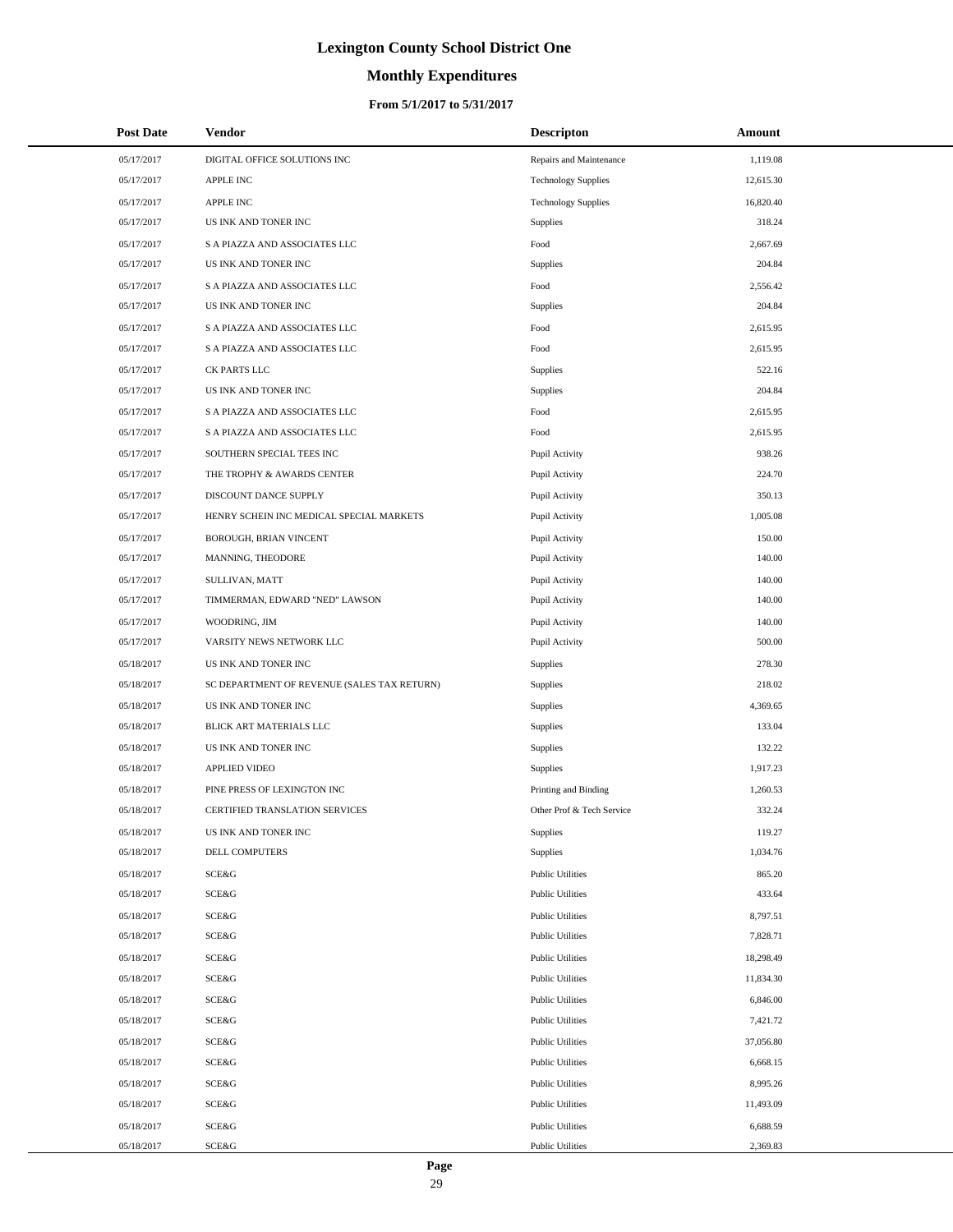# **Monthly Expenditures**

### **From 5/1/2017 to 5/31/2017**

| <b>Post Date</b> | Vendor                                            | <b>Descripton</b>          | Amount    |
|------------------|---------------------------------------------------|----------------------------|-----------|
| 05/18/2017       | SMITH AND JONES JANITORIAL SUPPLIES AND EQUIP INC | Supplies-Maintenace        | 631.13    |
| 05/18/2017       | SMITH AND JONES JANITORIAL SUPPLIES AND EQUIP INC | Supplies-Maintenace        | 354.17    |
| 05/18/2017       | SCE&G                                             | <b>Public Utilities</b>    | 15,510.69 |
| 05/18/2017       | <b>SCE&amp;G</b>                                  | <b>Public Utilities</b>    | 9,866.78  |
| 05/18/2017       | <b>SCE&amp;G</b>                                  | <b>Public Utilities</b>    | 7,738.54  |
| 05/18/2017       | SCE&G                                             | <b>Public Utilities</b>    | 8,157.71  |
| 05/18/2017       | <b>SCE&amp;G</b>                                  | <b>Public Utilities</b>    | 19,504.22 |
| 05/18/2017       | <b>SCE&amp;G</b>                                  | <b>Public Utilities</b>    | 45,967.27 |
| 05/18/2017       | SCE&G                                             | <b>Public Utilities</b>    | 7,874.88  |
| 05/18/2017       | SCE&G                                             | <b>Public Utilities</b>    | 133.50    |
| 05/18/2017       | PINE PRESS OF LEXINGTON INC                       | Printing and Binding       | 538.15    |
| 05/18/2017       | SUN SOLUTIONS USA                                 | Printing and Binding       | 167.40    |
| 05/18/2017       | INTERNETWORK ENGINEERING                          | <b>Technology Supplies</b> | 220.93    |
| 05/18/2017       | DIGITAL OFFICE SOLUTIONS INC                      | Repairs and Maintenance    | 676.33    |
| 05/18/2017       | ACE EDUCATIONAL SUPPLIES INC                      | Supplies                   | 931.65    |
| 05/18/2017       | TAYLOR, ELIZABETH                                 | Inst Prog Improvement      | 491.30    |
| 05/18/2017       | TRANSNATIONAL CHARTERS                            | Pupil Transportation       | 590.00    |
| 05/18/2017       | TRANSNATIONAL CHARTERS                            | Travel                     | 590.00    |
| 05/18/2017       | KAPLAN EARLY LEARNING COMPANY                     | Supplies                   | 359.76    |
| 05/18/2017       | KAPLAN EARLY LEARNING COMPANY                     | Supplies                   | 114.95    |
| 05/18/2017       | LAKESHORE LEARNING MATERIALS                      | Supplies                   | 101.14    |
| 05/18/2017       | CLEMSON UNIVERSITY SERVSAFE                       | Travel                     | 435.00    |
| 05/18/2017       | CRISIS PREVENTION INSTITUTE                       | Travel                     | 2,850.00  |
| 05/18/2017       | DELL COMPUTERS                                    | Pupil Activity             | 6,539.79  |
| 05/18/2017       | DISCOUNT DANCE SUPPLY                             | Pupil Activity             | 546.72    |
| 05/18/2017       | THE TROPHY & AWARDS CENTER                        | Pupil Activity             | 387.88    |
| 05/18/2017       | SC ATHLETIC COACHES ASSOCIATION                   | Pupil Activity             | 200.00    |
| 05/18/2017       | SC HIGH SCHOOL LEAGUE                             | Pupil Activity             | 293.80    |
| 05/18/2017       | SUMMERVILLE HIGH SCHOOL                           | Pupil Activity             | 313.10    |
| 05/18/2017       | SPRING VALLEY HIGH SCHOOL                         | Pupil Activity             | 112.80    |
| 05/18/2017       | FORT DORCHESTER HIGH SCHOOL                       | Pupil Activity             | 485.40    |
| 05/18/2017       | SC ATHLETIC COACHES ASSOCIATION                   | Pupil Activity             | 400.00    |
| 05/18/2017       | SC HIGH SCHOOL LEAGUE                             | Pupil Activity             | 1,398.00  |
| 05/18/2017       | SC ATHLETIC COACHES ASSOCIATION                   | Pupil Activity             | 200.00    |
| 05/18/2017       | <b>BSN SPORTS</b>                                 | Pupil Activity             | 428.00    |
| 05/18/2017       | CAROLINA SPORTS INC                               | Pupil Activity             | 158.00    |
| 05/18/2017       | THE GRAPHICS SOURCE LLC                           | Pupil Activity             | 385.20    |
| 05/18/2017       | TIMBERLAKE COUNTRY CLUB INC                       | Pupil Activity             | 420.00    |
| 05/18/2017       | XTREME DANCE CHEER AND TUMBLE LLC                 | Pupil Activity             | 1,080.00  |
| 05/18/2017       | THE TROPHY & AWARDS CENTER                        | Pupil Activity             | 135.36    |
| 05/18/2017       | SC DEPARTMENT OF REVENUE (SALES TAX RETURN)       | Supplies                   | 105.00    |
| 05/18/2017       | THE MASKERY LLC                                   | Supplies                   | 1,500.00  |
| 05/19/2017       | US INK AND TONER INC                              | Supplies                   | 1,209.80  |
| 05/19/2017       | SCHOLASTIC INC                                    | Supplies-Immersion         | 262.50    |
| 05/19/2017       | <b>SCHOLASTIC INC</b>                             | Supplies-Immersion         | 525.00    |
| 05/19/2017       | FORMS AND SUPPLY INC (FSI)                        | Supplies                   | 371.50    |
| 05/19/2017       | US INK AND TONER INC                              | Supplies                   | 271.92    |
| 05/19/2017       | US INK AND TONER INC                              | Supplies                   | 745.89    |

÷.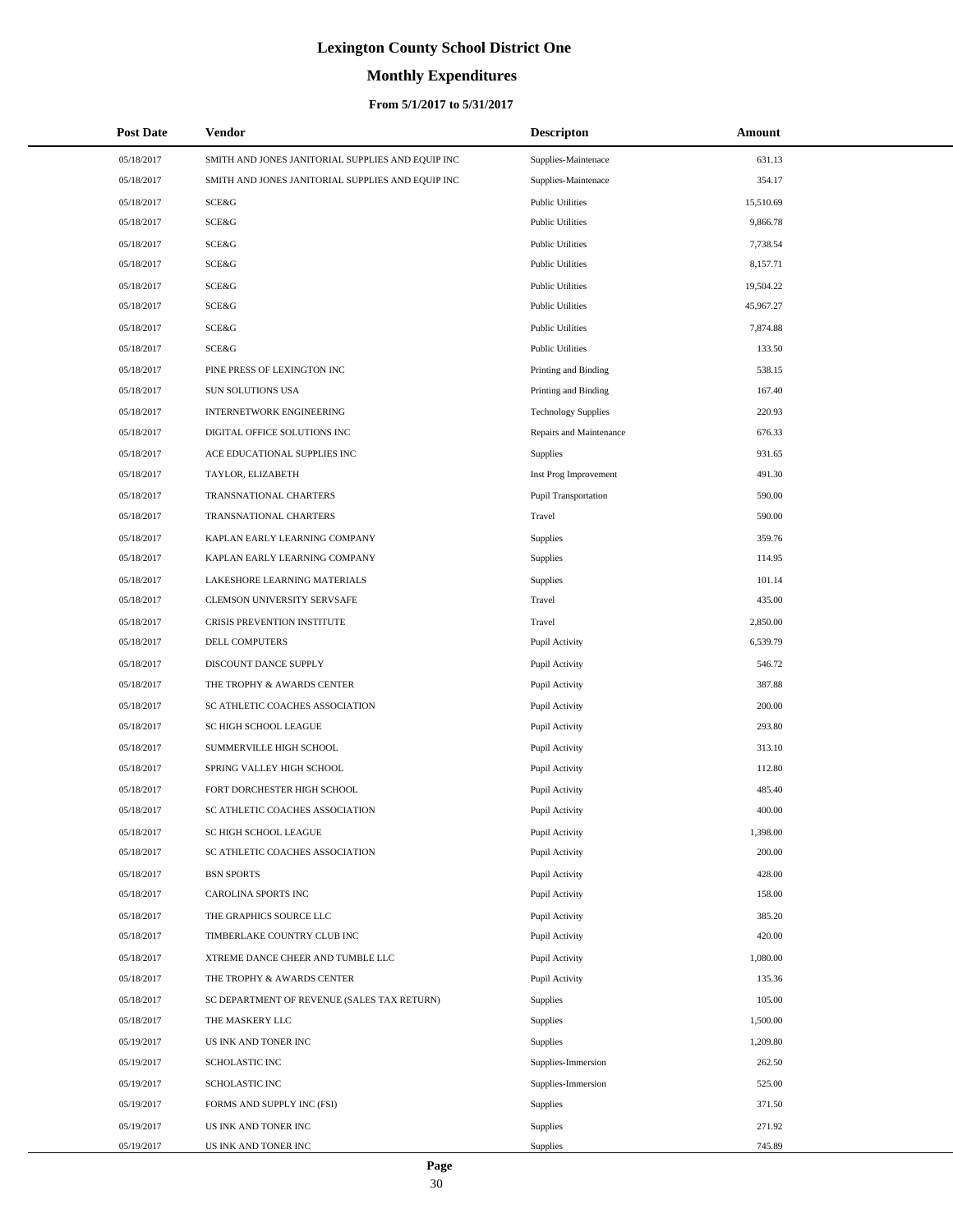# **Monthly Expenditures**

| <b>Post Date</b> | <b>Vendor</b>                                      | <b>Descripton</b>          | Amount    |
|------------------|----------------------------------------------------|----------------------------|-----------|
| 05/19/2017       | <b>PURCHASE POWER</b>                              | <b>Supplies</b>            | 1,005.00  |
| 05/19/2017       | <b>WW GRAINGER</b>                                 | Supplies                   | 519.79    |
| 05/19/2017       | DELL COMPUTERS                                     | Supplies                   | 1,260.49  |
| 05/19/2017       | MACHINE AND WELDING SUPPLY CO DBA ARC3 GASES SOUTH | Repairs and Maintenance    | 236.13    |
| 05/19/2017       | PURCHASED SERVICE                                  | Travel                     | 146.06    |
| 05/19/2017       | <b>LRADAC</b>                                      | Other Prof & Tech Service  | 10,920.36 |
| 05/19/2017       | <b>HEINEMANN</b>                                   | Supplies                   | 1,128.77  |
| 05/19/2017       | <b>MBM CORP</b>                                    | <b>Supplies</b>            | 218.92    |
| 05/19/2017       | US INK AND TONER INC                               | Supplies                   | 174.96    |
| 05/19/2017       | SCHOOL SPECIALTY INC                               | Supplies                   | 221.79    |
| 05/19/2017       | ACE GLASS CO INC                                   | Repairs and Maintenance    | 166.84    |
| 05/19/2017       | LA BARRIER AND SON INC                             | Supplies-Maintenace        | 1,070.00  |
| 05/19/2017       | PELLA WINDOW AND DOOR CO                           | Repairs and Maintenance    | 834.07    |
| 05/19/2017       | ACE GLASS CO INC                                   | Repairs and Maintenance    | 421.99    |
| 05/19/2017       | PURCHASED SERVICE                                  | Travel                     | 387.93    |
| 05/19/2017       | PURCHASED SERVICE                                  | Travel                     | 298.90    |
| 05/19/2017       | PURCHASED SERVICE                                  | Travel                     | 303.35    |
| 05/19/2017       | PURCHASED SERVICE                                  | Travel                     | 221.49    |
| 05/19/2017       | LEXINGTON MEDICAL CENTER OCCUPATIONAL HEALTH       | Other Prof & Tech Service  | 340.00    |
| 05/19/2017       | PAYTON, BRIAN THOMAS                               | Other Prof & Tech Service  | 120.00    |
| 05/19/2017       | FINLEY, STEPHEN CRAIG                              | Other Prof & Tech Service  | 180.00    |
| 05/19/2017       | LINT, CHARLES ROBERT                               | Other Prof & Tech Service  | 180.00    |
| 05/19/2017       | MIXON, CHRISTOPHER DOUGLAS                         | Other Prof & Tech Service  | 120.00    |
| 05/19/2017       | SNUFFER, ROBERT                                    | Other Prof & Tech Service  | 120.00    |
| 05/19/2017       | COLLINS, STEPHEN M                                 | Other Prof & Tech Service  | 180.00    |
| 05/19/2017       | HAIGLER III, THOMAS I                              | Other Prof & Tech Service  | 180.00    |
| 05/19/2017       | THOMAS, LANCE ALAN                                 | Other Prof & Tech Service  | 180.00    |
| 05/19/2017       | FORMS AND SUPPLY INC (FSI)                         | Supplies                   | 159.48    |
| 05/19/2017       | <b>BSN SPORTS</b>                                  | <b>Supplies</b>            | 909.50    |
| 05/19/2017       | FORMS AND SUPPLY INC (FSI)                         | <b>Technology Supplies</b> | 1,041.47  |
| 05/19/2017       | UNIFIED AV SYSTEMS INC DBA MULTI MEDIA SERVICES    | <b>Technology Supplies</b> | 3,312.91  |
| 05/19/2017       | UNIFIED AV SYSTEMS INC DBA MULTI MEDIA SERVICES    | <b>Technology Supplies</b> | 2,208.61  |
| 05/19/2017       | UNIFIED AV SYSTEMS INC DBA MULTI MEDIA SERVICES    | <b>Technology Supplies</b> | 2,208.61  |
| 05/19/2017       | UNIFIED AV SYSTEMS INC DBA MULTI MEDIA SERVICES    | <b>Technology Supplies</b> | 1,104.30  |
| 05/19/2017       | UNIFIED AV SYSTEMS INC DBA MULTI MEDIA SERVICES    | <b>Technology Supplies</b> | 1,104.31  |
| 05/19/2017       | DREAMGEAR LLC                                      | <b>Supplies</b>            | 913.16    |
| 05/19/2017       | FRANKLIN COVEY                                     | Supplies                   | 2,612.50  |
| 05/19/2017       | RAPTOR TECHNOLOGIES LLC                            | Supplies                   | 500.00    |
| 05/19/2017       | SCHOOL SPECIALTY INC                               | Supplies                   | 202.32    |
| 05/19/2017       | FORMS AND SUPPLY INC (FSI)                         | Supplies                   | 126.96    |
| 05/19/2017       | US INK AND TONER INC                               | Supplies                   | 168.51    |
| 05/19/2017       | <b>HEINEMANN</b>                                   | Supplies                   | 1,260.55  |
| 05/19/2017       | SCHOOL SPECIALTY INC                               | Supplies                   | 205.57    |
| 05/19/2017       | FORMS AND SUPPLY INC (FSI)                         | Supplies                   | 266.37    |
| 05/19/2017       | LEXINGTON COUNTY SCHOOL DIST 1                     | Pupil Transportation       | 109.74    |
| 05/19/2017       | KEN CLARY AND CO                                   | Supplies                   | 23,931.62 |
| 05/19/2017       | LEXINGTON PRINTING LLC                             | Pupil Activity             | 495.41    |
| 05/19/2017       | <b>HEINEMANN</b>                                   | Pupil Activity             | 1,282.61  |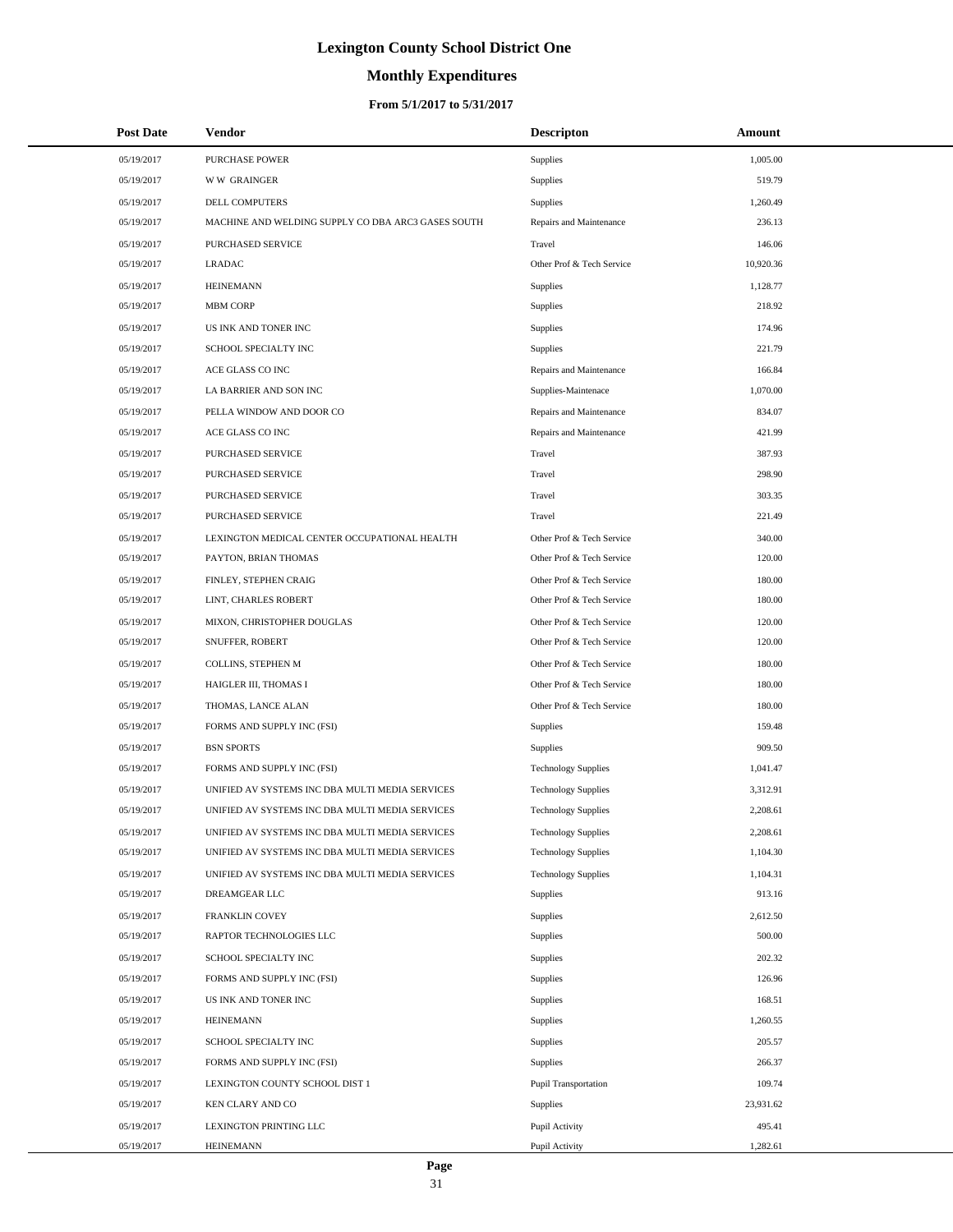# **Monthly Expenditures**

### **From 5/1/2017 to 5/31/2017**

| <b>Post Date</b> | Vendor                                            | <b>Descripton</b>          | Amount   |
|------------------|---------------------------------------------------|----------------------------|----------|
| 05/19/2017       | APPLAUSE LEARNING RESOURCES                       | Pupil Activity             | 571.20   |
| 05/19/2017       | <b>CAROLINA IDEAS</b>                             | Pupil Activity             | 121.98   |
| 05/19/2017       | <b>T AND T SPORTS</b>                             | Pupil Activity             | 2,140.00 |
| 05/19/2017       | BOYS AND GIRLS CLUBS OF THE MIDLANDS              | Other Prof & Tech Service  | 1,320.00 |
| 05/19/2017       | ACOUSTIMAC LLC                                    | Supplies                   | 1,372.60 |
| 05/19/2017       | BLICK ART MATERIALS LLC                           | Supplies                   | 568.80   |
| 05/19/2017       | <b>HEINEMANN</b>                                  | Supplies                   | 146.85   |
| 05/22/2017       | PINE PRESS OF LEXINGTON INC                       | Printing and Binding       | 475.62   |
| 05/22/2017       | BENCHMARK EDUCATION CO                            | Supplies-Immersion         | 155.00   |
| 05/22/2017       | PINE PRESS OF LEXINGTON INC                       | Printing and Binding       | 672.79   |
| 05/22/2017       | <b>FASTSIGNS</b>                                  | Supplies                   | 128.40   |
| 05/22/2017       | MUSICIAN SUPPLY                                   | Repairs and Maintenance    | 340.00   |
| 05/22/2017       | JUNIOR LIBRARY GUILD                              | <b>Library Books</b>       | 3,430.60 |
| 05/22/2017       | CERTIFIED TRANSLATION SERVICES                    | Other Prof & Tech Service  | 147.52   |
| 05/22/2017       | <b>DELL COMPUTERS</b>                             | <b>Technology Supplies</b> | 2,933.18 |
| 05/22/2017       | <b>ADM SIGNS</b>                                  | Other Property Services    | 265.36   |
| 05/22/2017       | <b>SUBURBAN PROPANE</b>                           | Energy                     | 1,079.64 |
| 05/22/2017       | SMITH AND JONES JANITORIAL SUPPLIES AND EQUIP INC | Supplies-Maintenace        | 100.41   |
| 05/22/2017       | PALMETTO PROPANE                                  | Energy                     | 501.46   |
| 05/22/2017       | SMITH AND JONES JANITORIAL SUPPLIES AND EQUIP INC | Supplies-Maintenace        | 360.38   |
| 05/22/2017       | SMITH AND JONES JANITORIAL SUPPLIES AND EQUIP INC | Supplies-Maintenace        | 116.41   |
| 05/22/2017       | PARKER'S OF LEXINGTON                             | Supplies                   | 1,768.71 |
| 05/22/2017       | MCMANUS, JOHN-PATRICK A.                          | Other Prof & Tech Service  | 180.00   |
| 05/22/2017       | FRANKLIN, TIMOTHY WILLIAM                         | Other Prof & Tech Service  | 120.00   |
| 05/22/2017       | YOUNG, MATTHEW                                    | Other Prof & Tech Service  | 120.00   |
| 05/22/2017       | PARKER, NICHOLAS                                  | Other Prof & Tech Service  | 120.00   |
| 05/22/2017       | <b>BARRETT, S LEE</b>                             | Other Prof & Tech Service  | 180.00   |
| 05/22/2017       | FRANKLIN, TIMOTHY WILLIAM                         | Other Prof & Tech Service  | 180.00   |
| 05/22/2017       | HAIGLER III, THOMAS I                             | Other Prof & Tech Service  | 180.00   |
| 05/22/2017       | CDWG ACCT 305089                                  | <b>Technology Supplies</b> | 2,691.05 |
| 05/22/2017       | PRESENTATION SYSTEMS SOUTH INC                    | Supplies                   | 1,445.40 |
| 05/22/2017       | <b>BRAINSTORM LIBRARY</b>                         | Supplies                   | 1,643.97 |
| 05/22/2017       | <b>HEINEMANN</b>                                  | Supplies                   | 1,830.39 |
| 05/22/2017       | PRESENTATION SYSTEMS SOUTH INC                    | Supplies                   | 2,314.20 |
| 05/22/2017       | HANDWRITING WITHOUT TEARS BY JAN Z OLSEN OTR      | Supplies                   | 1,391.77 |
| 05/22/2017       | <b>PURCHASED SERVICE</b>                          | Travel                     | 127.28   |
| 05/22/2017       | SHAMPY, MADELAINE DAISY                           | Other Prof & Tech Service  | 300.00   |
| 05/22/2017       | SCHOOL SPECIALTY INC                              | Supplies                   | 289.39   |
| 05/22/2017       | HANDWRITING WITHOUT TEARS BY JAN Z OLSEN OTR      | Supplies                   | 340.00   |
| 05/22/2017       | <b>HEINEMANN</b>                                  | <b>Supplies</b>            | 2,797.50 |
| 05/22/2017       | SCHOOL SPECIALTY INC                              | Pupil Activity             | 1,509.13 |
| 05/22/2017       | MUSICAL INNOVATIONS                               | Pupil Activity             | 128.39   |
| 05/22/2017       | PRESENTATION SYSTEMS SOUTH INC                    | Pupil Activity             | 941.07   |
| 05/22/2017       | SOUTH FLORENCE HIGH SCHOOL                        | Pupil Activity             | 431.00   |
| 05/22/2017       | ASHLEY RIDGE HIGH SCHOOL                          | Pupil Activity             | 310.80   |
| 05/22/2017       | JAMES ISLAND CHARTER HIGH SCHOOL                  | Pupil Activity             | 387.00   |
| 05/22/2017       | SC HIGH SCHOOL LEAGUE                             | Pupil Activity             | 985.50   |
| 05/22/2017       | WANDO HIGH SCHOOL                                 | Pupil Activity             | 898.65   |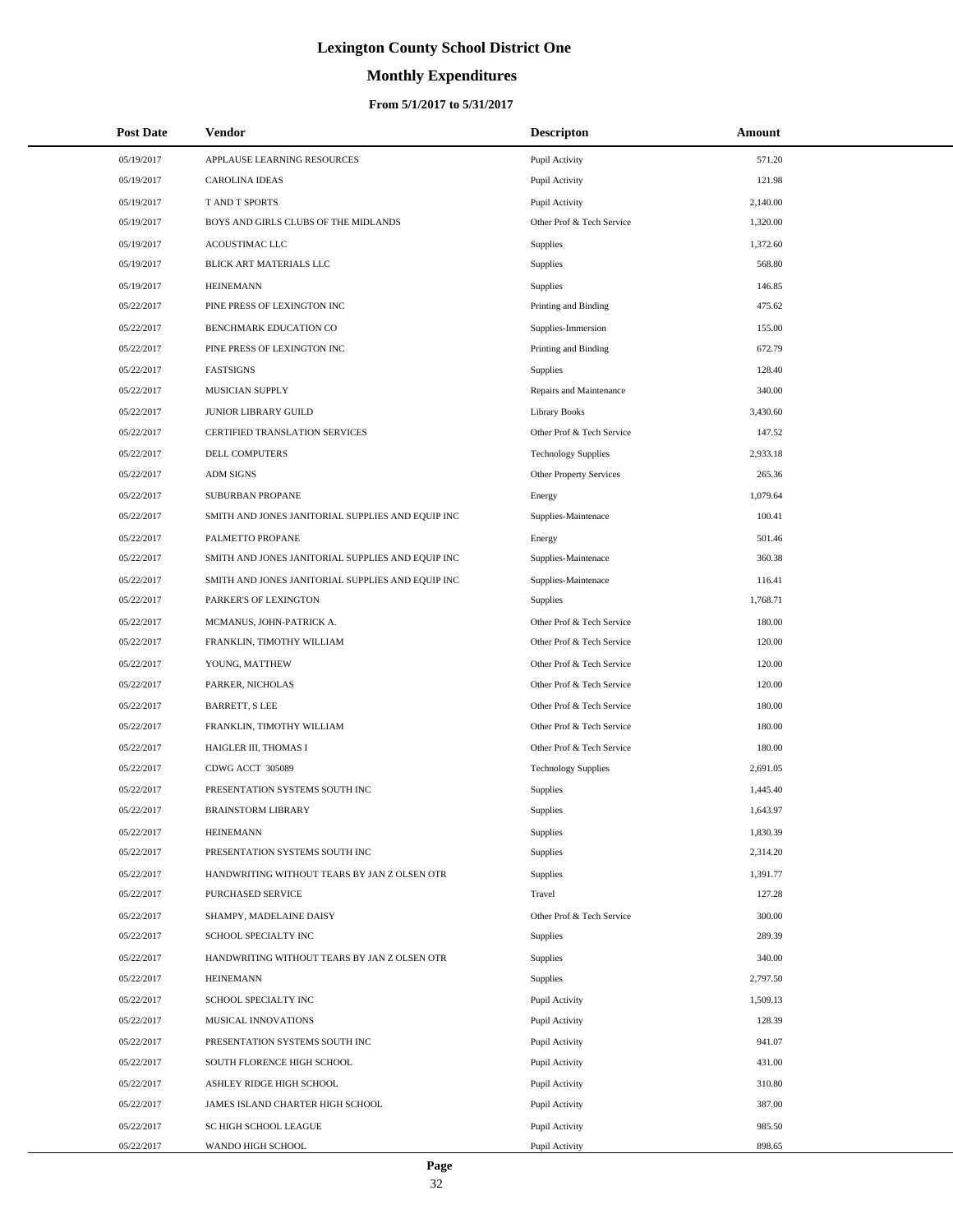# **Monthly Expenditures**

### **From 5/1/2017 to 5/31/2017**

| <b>Post Date</b> | <b>Vendor</b>                                   | <b>Descripton</b>          | Amount    |
|------------------|-------------------------------------------------|----------------------------|-----------|
| 05/22/2017       | WEST ASHLEY HIGH SCHOOL                         | Pupil Activity             | 221.65    |
| 05/22/2017       | FORT DORCHESTER HIGH SCHOOL                     | Pupil Activity             | 200.00    |
| 05/22/2017       | <b>BALLBUSTERS PAINTBALL INC</b>                | Pupil Activity             | 656.76    |
| 05/22/2017       | <b>BSN SPORTS</b>                               | Pupil Activity             | 1,129.92  |
| 05/23/2017       | LORICK OFFICE PRODUCTS                          | <b>Supplies</b>            | 590.64    |
| 05/23/2017       | SCHOOL SPECIALTY INC                            | Supplies                   | 749.00    |
| 05/23/2017       | DISNEY'S CORONADO SPRINGS RESORT                | Pupil Transportation       | 945.00    |
| 05/23/2017       | DISNEY'S CORONADO SPRINGS RESORT                | Travel                     | 1,215.31  |
| 05/23/2017       | POCKET NURSE                                    | Supplies                   | 815.63    |
| 05/23/2017       | <b>LENOVO US</b>                                | <b>Technology Supplies</b> | 3,402.60  |
| 05/23/2017       | MACKIN LIBRARY MEDIA                            | <b>Library Books</b>       | 1,125.89  |
| 05/23/2017       | MEBA (MIDLANDS EDUCATION AND BUSINESS ALLIANCE) | Travel                     | 750.00    |
| 05/23/2017       | CERTIFIED TRANSLATION SERVICES                  | Other Prof & Tech Service  | 770.64    |
| 05/23/2017       | DISNEY'S CORONADO SPRINGS RESORT                | Travel                     | 377.49    |
| 05/23/2017       | DISNEY'S CORONADO SPRINGS RESORT                | Travel                     | 195.33    |
| 05/23/2017       | CULLUM SERVICES INC                             | Repairs and Maintenance    | 300.06    |
| 05/23/2017       | <b>CULLUM SERVICES INC</b>                      | Repairs and Maintenance    | 4,654.89  |
| 05/23/2017       | CULLUM SERVICES INC                             | Repairs and Maintenance    | 645.32    |
| 05/23/2017       | <b>WW GRAINGER</b>                              | Supplies-Maintenace        | 812.63    |
| 05/23/2017       | <b>CULLUM SERVICES INC</b>                      | Repairs and Maintenance    | 4,700.36  |
| 05/23/2017       | <b>WW GRAINGER</b>                              | Supplies-Maintenace        | 190.76    |
| 05/23/2017       | <b>CULLUM SERVICES INC</b>                      | Repairs and Maintenance    | 3,546.38  |
| 05/23/2017       | SIMPLEXGRINNELL                                 | Repairs and Maintenance    | 682.13    |
| 05/23/2017       | CDWG ACCT 305089                                | <b>Technology Supplies</b> | 845.30    |
| 05/23/2017       | <b>GRAYBAR ELECTRIC CO INC</b>                  | <b>Technology Supplies</b> | 160.35    |
| 05/23/2017       | EPS LITERACY AND INTERVENTION                   | Supplies                   | 642.00    |
| 05/23/2017       | SCHOOL SPECIALTY INC                            | Supplies                   | 138.86    |
| 05/23/2017       | SCHOOL SPECIALTY INC                            | Supplies                   | 437.98    |
| 05/23/2017       | FORMS AND SUPPLY INC (FSI)                      | Supplies                   | 116.21    |
| 05/23/2017       | RR BOOKS LLC                                    | Supplies                   | 331.00    |
| 05/23/2017       | DELTA PUBLISHING CO AND RAVEN TREE PRESS        | Supplies                   | 760.00    |
| 05/23/2017       | VOYAGER SOPRIS LEARNING                         | Supplies                   | 14,660.10 |
| 05/23/2017       | VOYAGER SOPRIS LEARNING                         | <b>Supplies</b>            | 12,565.80 |
| 05/23/2017       | HAYNSWORTH SINKLER BOYD PA                      | Dues and Fees              | 60,500.00 |
| 05/23/2017       | BLICK ART MATERIALS LLC                         | Pupil Activity             | 106.60    |
| 05/23/2017       | SCANTRON CORP (FORMS SOFTWARE SCANNER)          | Pupil Activity             | 1,309.68  |
| 05/24/2017       | SC DEPARTMENT OF REVENUE (SALES TAX RETURN)     | <b>Supplies</b>            | 272.58    |
| 05/24/2017       | SCHOOL HEALTH CORP                              | <b>Supplies</b>            | 3,894.00  |
| 05/24/2017       | HOTEL TILLMAN                                   | Travel                     | 356.00    |
| 05/24/2017       | HP INC                                          | <b>Technology Supplies</b> | 575.66    |
| 05/24/2017       | PURCHASED SERVICE                               | Travel                     | 441.45    |
| 05/24/2017       | PURCHASED SERVICE                               | Travel                     | 243.00    |
| 05/24/2017       | CERTIFIED TRANSLATION SERVICES                  | Other Prof & Tech Service  | 610.16    |
| 05/24/2017       | DAKTRONICS INC                                  | Supplies-Maintenace        | 481.50    |
| 05/24/2017       | PAYTON, BRIAN THOMAS                            | Other Prof & Tech Service  | 120.00    |
| 05/24/2017       | RIVERA, JONATHAN GARCIA                         | Other Prof & Tech Service  | 120.00    |
| 05/24/2017       | MCMANUS, JOHN-PATRICK A.                        | Other Prof & Tech Service  | 180.00    |
| 05/24/2017       | WILFONG, MICHAEL BRIAN                          | Other Prof & Tech Service  | 180.00    |

 $\overline{a}$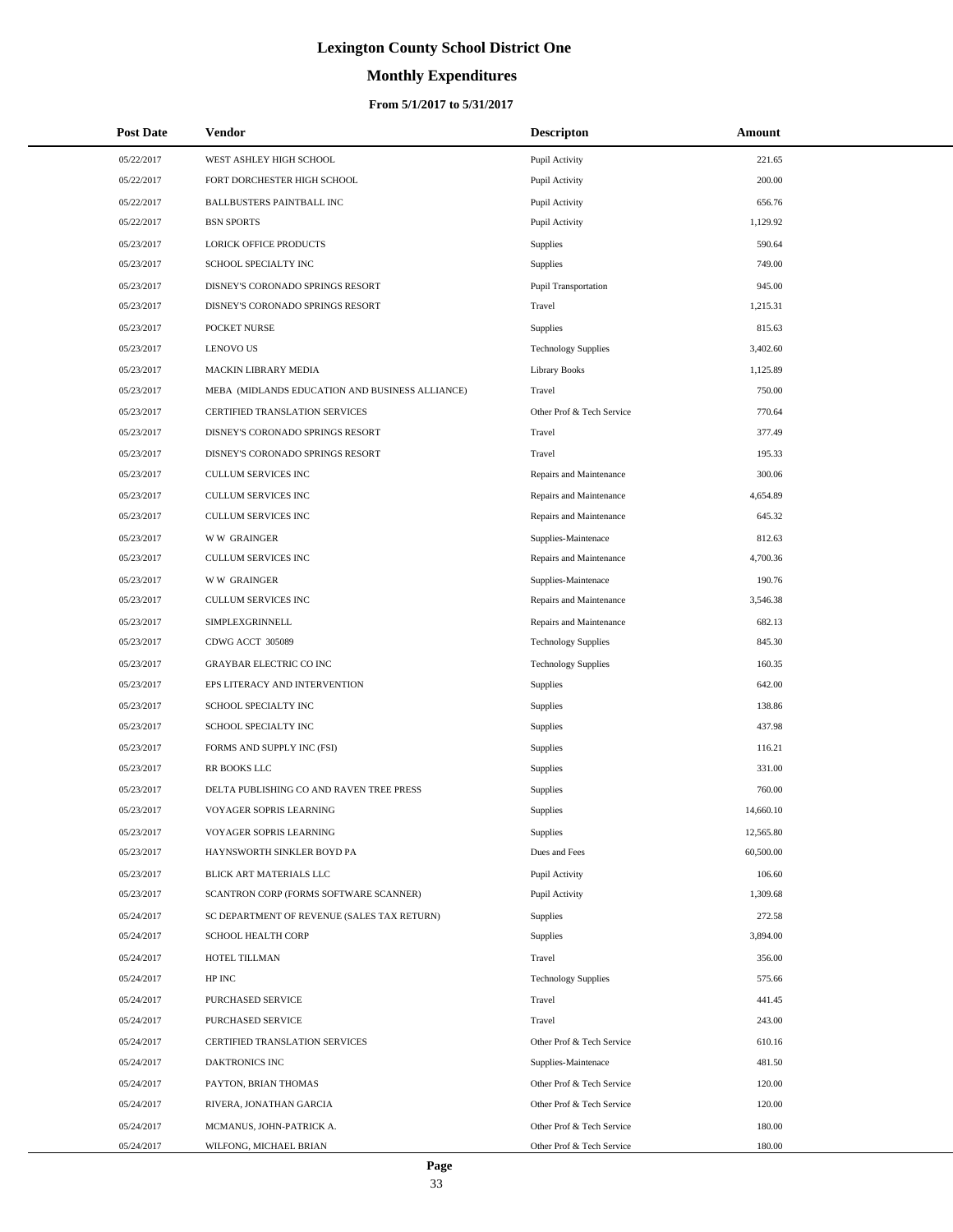# **Monthly Expenditures**

### **From 5/1/2017 to 5/31/2017**

| <b>Post Date</b> | <b>Vendor</b>                          | <b>Descripton</b>          | Amount   |
|------------------|----------------------------------------|----------------------------|----------|
| 05/24/2017       | YOUNG, MATTHEW                         | Other Prof & Tech Service  | 120.00   |
| 05/24/2017       | COLLINS, STEPHEN M                     | Other Prof & Tech Service  | 180.00   |
| 05/24/2017       | <b>GUERRY, JAMES SPENCER</b>           | Other Prof & Tech Service  | 120.00   |
| 05/24/2017       | GUGEL, SCOTT                           | Other Prof & Tech Service  | 120.00   |
| 05/24/2017       | KLINSIC, JENNIFER                      | Other Prof & Tech Service  | 120.00   |
| 05/24/2017       | SIMPLY SOUTHERN CATERING LLC           | Other Objects              | 395.90   |
| 05/24/2017       | POWER SCHOOL GROUP LLC                 | Software Renewal/Agreemen  | 6,000.00 |
| 05/24/2017       | DIGITAL OFFICE SOLUTIONS INC           | Repairs and Maintenance    | 751.80   |
| 05/24/2017       | TRIUNE MARKETING CO                    | Supplies                   | 197.42   |
| 05/24/2017       | <b>APPLE INC</b>                       | <b>Technology Supplies</b> | 1,703.44 |
| 05/24/2017       | <b>NASCO</b>                           | Supplies                   | 106.90   |
| 05/24/2017       | ACE EDUCATIONAL SUPPLIES INC           | Supplies                   | 428.67   |
| 05/24/2017       | PURCHASED SERVICE                      | Travel                     | 342.77   |
| 05/24/2017       | PURCHASED SERVICE                      | Travel                     | 224.00   |
| 05/24/2017       | DISNEY DESTINATION LLC                 | Pupil Transportation       | 2,268.00 |
| 05/24/2017       | DISNEY DESTINATION LLC                 | Travel                     | 1,512.00 |
| 05/24/2017       | SCHOOL SPECIALTY INC                   | Supplies                   | 1,525.01 |
| 05/24/2017       | MOORE MEDICAL CORP                     | Supplies                   | 2,003.04 |
| 05/24/2017       | <b>APPLE INC</b>                       | <b>Technology Supplies</b> | 2,981.02 |
| 05/24/2017       | PURCHASED SERVICE                      | Travel                     | 396.96   |
| 05/24/2017       | COMPUTER DESIGN CONSULTING SERVICE LLC | Printing and Binding       | 1,264.74 |
| 05/24/2017       | THE LAMPO GROUP INC                    | Pupil Activity             | 2,352.82 |
| 05/24/2017       | SC HIGH SCHOOL LEAGUE                  | Pupil Activity             | 1,251.60 |
| 05/24/2017       | WANDO HIGH SCHOOL                      | Pupil Activity             | 709.40   |
| 05/24/2017       | VARSITY NEWS NETWORK LLC               | Pupil Activity             | 3,600.00 |
| 05/24/2017       | PURCHASED SERVICE                      | Pupil Activity             | 105.96   |
| 05/24/2017       | FELLOWSHIP OF CHRISTIAN ATHLETES       | Pupil Activity             | 150.00   |
| 05/24/2017       | TIMBERLAND HIGH SCHOOL                 | Pupil Activity             | 186.65   |
| 05/24/2017       | PURCHASED SERVICE                      | Pupil Activity             | 126.50   |
| 05/24/2017       | <b>PURCHASED SERVICE</b>               | Pupil Activity             | 190.60   |
| 05/24/2017       | HILLCREST HIGH SCHOOL                  | Pupil Activity             | 175.00   |
| 05/24/2017       | SCHOOL SPECIALTY INC                   | <b>Supplies</b>            | 1,555.49 |
| 05/24/2017       | SUPER DUPER INC                        | Supplies                   | 1,474.05 |
| 05/25/2017       | PURCHASED SERVICE                      | Travel                     | 260.55   |
| 05/25/2017       | PURCHASED SERVICE                      | Travel                     | 165.58   |
| 05/25/2017       | <b>HEINEMANN</b>                       | Supplies                   | 5,370.75 |
| 05/25/2017       | <b>APPLE INC</b>                       | <b>Technology Supplies</b> | 5,900.80 |
| 05/25/2017       | PURCHASED SERVICE                      | Travel                     | 115.35   |
| 05/25/2017       | PURCHASED SERVICE                      | Travel                     | 173.18   |
| 05/25/2017       | PURCHASED SERVICE                      | Travel                     | 164.78   |
| 05/25/2017       | PURCHASED SERVICE                      | Travel                     | 149.00   |
| 05/25/2017       | FOLLETT SCHOOL SOLUTIONS INC           | Library Books              | 382.50   |
| 05/25/2017       | PURCHASED SERVICE                      | Travel                     | 109.03   |
| 05/25/2017       | GRAYBAR ELECTRIC CO INC                | Supplies-Maintenace        | 436.56   |
| 05/25/2017       | <b>GRAYBAR ELECTRIC CO INC</b>         | Supplies-Maintenace        | 436.56   |
| 05/25/2017       | GRAYBAR ELECTRIC CO INC                | Supplies-Maintenace        | 436.56   |
| 05/25/2017       | PAYTON, BRIAN THOMAS                   | Other Prof & Tech Service  | 120.00   |
| 05/25/2017       | FINLEY, STEPHEN CRAIG                  | Other Prof & Tech Service  | 180.00   |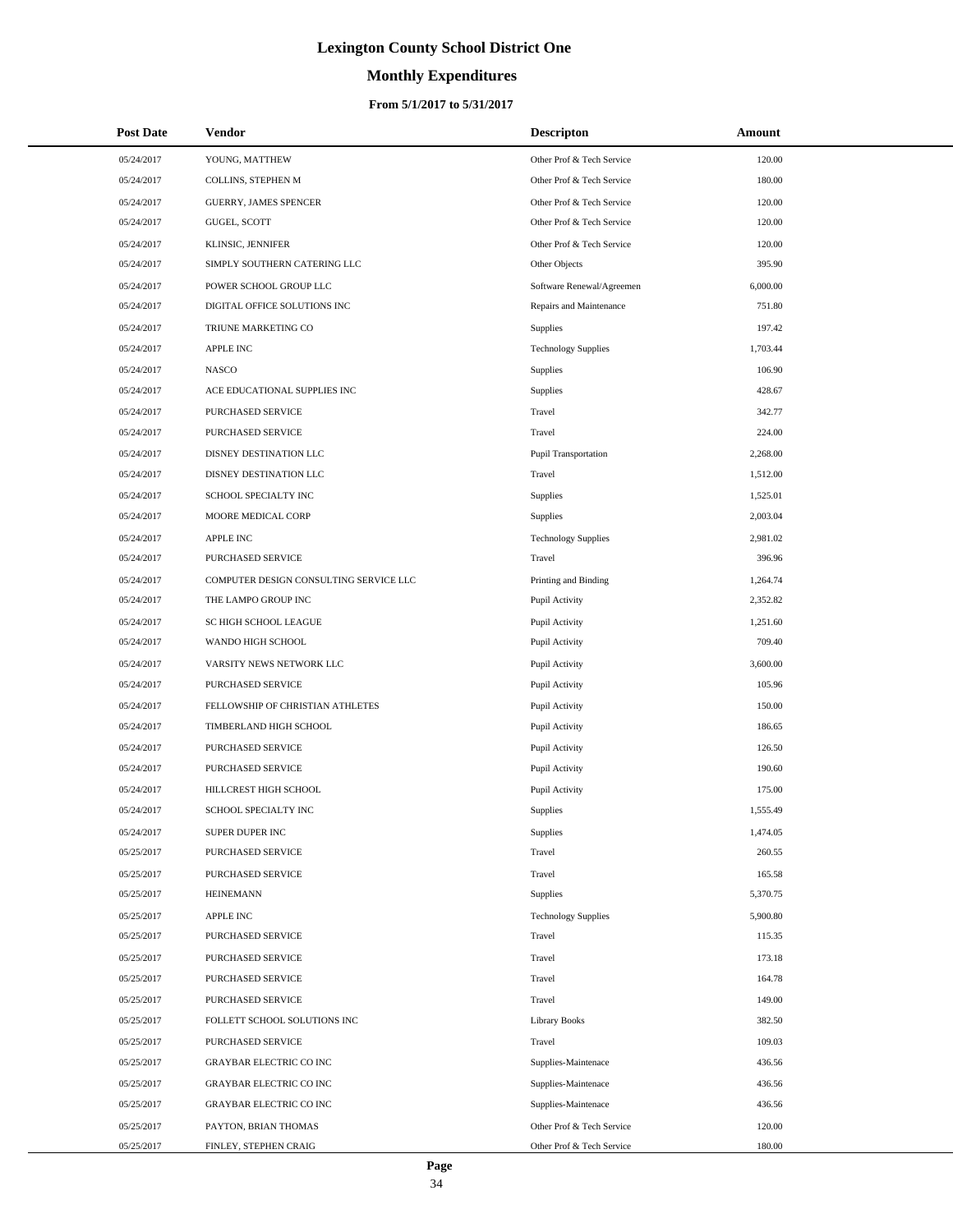# **Monthly Expenditures**

| <b>Post Date</b> | <b>Vendor</b>                                    | <b>Descripton</b>               | Amount    |  |
|------------------|--------------------------------------------------|---------------------------------|-----------|--|
| 05/25/2017       | MIXON, CHRISTOPHER DOUGLAS                       | Other Prof & Tech Service       | 120.00    |  |
| 05/25/2017       | KEMFORT, JAMES                                   | Other Prof & Tech Service       | 180.00    |  |
| 05/25/2017       | PRESENTATION SYSTEMS SOUTH INC                   | <b>Supplies</b>                 | 2,465.43  |  |
| 05/25/2017       | US INK AND TONER INC                             | Supplies                        | 123.37    |  |
| 05/25/2017       | <b>GROVE MEDICAL</b>                             | <b>Supplies</b>                 | 105.74    |  |
| 05/25/2017       | PURCHASED SERVICE                                | Travel                          | 189.66    |  |
| 05/25/2017       | US INK AND TONER INC                             | <b>Supplies</b>                 | 382.08    |  |
| 05/25/2017       | AIKIDO ACADEMY OF SELF DEFENSE LLC               | Other Prof & Tech Service       | 350.00    |  |
| 05/25/2017       | PURCHASED SERVICE                                | Travel                          | 161.78    |  |
| 05/26/2017       | AED SUPERSTORE ALLIED MEDICAL PRODUCTS           | <b>Supplies</b>                 | 209.30    |  |
| 05/26/2017       | <b>APPLE INC</b>                                 | <b>Technology Supplies</b>      | 847.44    |  |
| 05/26/2017       | PURCHASED SERVICE                                | Travel                          | 274.56    |  |
| 05/26/2017       | CERTIFIED TRANSLATION SERVICES                   | Other Prof & Tech Service       | 271.84    |  |
| 05/26/2017       | NATIONAL COUNCIL OF TEACHERS OF MATHEMATICS (NCT | <b>Supplies</b>                 | 767.88    |  |
| 05/26/2017       | HYATT REGENCY SAN FRANCISCO AIRPORT              | Travel-Teacher Staff Dev        | 594.00    |  |
| 05/26/2017       | <b>SETON HOTEL</b>                               | <b>Travel-Teacher Staff Dev</b> | 767.88    |  |
| 05/26/2017       | DUFF AND CHILDS LLC                              | <b>Legal Services</b>           | 18,811.46 |  |
| 05/26/2017       | HALLIGAN MAHONEY AND WILLIAMS                    | <b>Legal Services</b>           | 33,921.79 |  |
| 05/26/2017       | <b>SALSARITA'S</b>                               | Other Objects                   | 248.37    |  |
| 05/26/2017       | LA BARRIER AND SON INC                           | Supplies-Maintenace             | 1,070.00  |  |
| 05/26/2017       | WP LAW INC                                       | Supplies-Maintenace             | 1,733.24  |  |
| 05/26/2017       | FERGUSON ENTERPRISES INC FEI 27                  | Supplies-Maintenace             | 435.49    |  |
| 05/26/2017       | CHARRON SPORTS SERVICES INC                      | Repairs and Maintenance         | 300.00    |  |
| 05/26/2017       | <b>SUPPLY WORKS</b>                              | Supplies-Maintenace             | 1,015.39  |  |
| 05/26/2017       | CHARRON SPORTS SERVICES INC                      | Repairs and Maintenance         | 300.00    |  |
| 05/26/2017       | ACE GLASS CO INC                                 | Repairs and Maintenance         | 276.55    |  |
| 05/26/2017       | ACE GLASS CO INC                                 | Supplies-Maintenace             | 245.38    |  |
| 05/26/2017       | FILIPPONI, LANE                                  | <b>Pupil Transportation</b>     | 184.00    |  |
| 05/26/2017       | GRACE OUTDOOR ADVERTISING LLC                    | Advertising                     | 1,000.00  |  |
| 05/26/2017       | HUDSON'S SMOKEHOUSE OF LEXINGTON LLC             | <b>Supplies</b>                 | 1,744.03  |  |
| 05/26/2017       | MIXON, CHRISTOPHER DOUGLAS                       | Other Prof & Tech Service       | 120.00    |  |
| 05/26/2017       | YOUNG, MATTHEW                                   | Other Prof & Tech Service       | 120.00    |  |
| 05/26/2017       | RIVERA, JONATHAN GARCIA                          | Other Prof & Tech Service       | 120.00    |  |
| 05/26/2017       | <b>READABLE INK</b>                              | Other Prof & Tech Service       | 1,220.00  |  |
| 05/26/2017       | <b>EGGS UP GRILL 16</b>                          | Other Objects                   | 1,435.13  |  |
| 05/26/2017       | WHITE HOUSE FLORIST                              | Other Objects                   | 1,498.00  |  |
| 05/26/2017       | AZURA INVESTIGATIONS LLC                         | Other Prof & Tech Service       | 13,773.00 |  |
| 05/26/2017       | SC DEPARTMENT OF ADMINISTRATION                  | Communication                   | 501.86    |  |
| 05/26/2017       | <b>APPLE INC</b>                                 | <b>Technology Supplies</b>      | 105.93    |  |
| 05/26/2017       | SWEET MAGNOLIAS CATERING                         | Other Prof & Tech Service       | 2,497.38  |  |
| 05/26/2017       | KEIFFER, CYNTHIA MICHELLE                        | <b>Pupil Services</b>           | 420.00    |  |
| 05/26/2017       | PURCHASED SERVICE                                | Travel                          | 122.52    |  |
| 05/26/2017       | <b>HEINEMANN</b>                                 | <b>Supplies</b>                 | 611.19    |  |
| 05/26/2017       | <b>SCHOLASTIC INC</b>                            | Supplies                        | 129.98    |  |
| 05/26/2017       | EDUCATION AND BUSINESS SUMMIT                    | Travel                          | 120.00    |  |
| 05/26/2017       | TUTOR EAU CLAIRE READING AND DYSLEXIA RES CENTER | Travel                          | 6,250.00  |  |
| 05/26/2017       | COMPUTER DESIGN CONSULTING SERVICE LLC           | Printing and Binding            | 200.00    |  |
| 05/26/2017       | THE STATE (ADS ONLY)                             | Dues and Fees                   | 587.60    |  |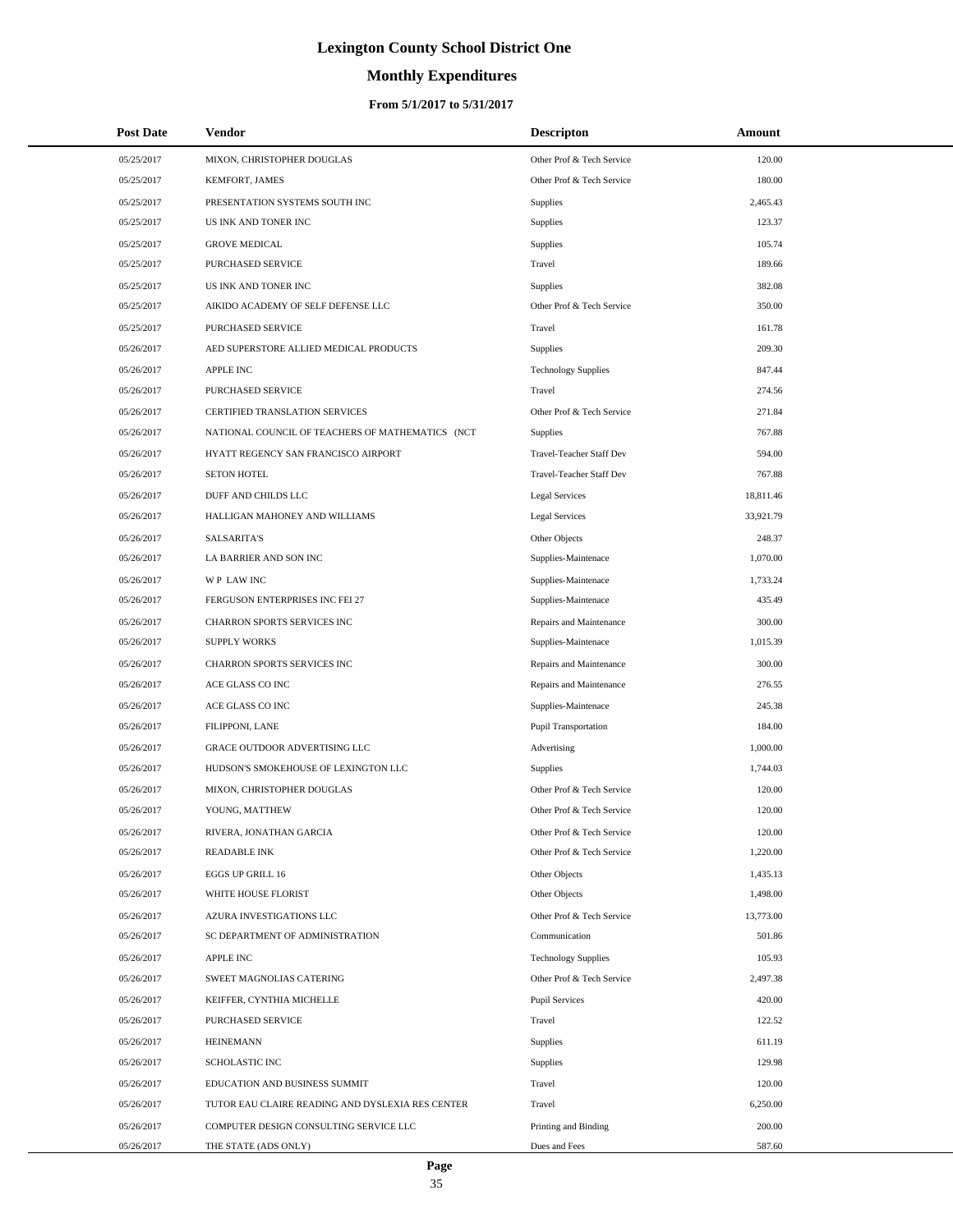# **Monthly Expenditures**

### **From 5/1/2017 to 5/31/2017**

| <b>Post Date</b> | Vendor                                  | <b>Descripton</b>             | Amount    |
|------------------|-----------------------------------------|-------------------------------|-----------|
| 05/26/2017       | FOWLER HAULING AND GRADING LLC          | Improv Other Than Bldg        | 45,459.67 |
| 05/26/2017       | PINNACLE ARCHITECTURE PA                | Improv Other Than Bldg        | 11,497.50 |
| 05/26/2017       | SOUTHEASTERN PAPER                      | Equipment - Nonexpendable     | 5,665.66  |
| 05/26/2017       | NATIONAL RESTAURANT ASSOC SOLUTIONS LLC | Supplies                      | 2.089.45  |
| 05/26/2017       | <b>US FOODS</b>                         | Supplies                      | 238.75    |
| 05/26/2017       | NATIONAL FOOD GROUP                     | Food                          | 143.15    |
| 05/26/2017       | SYSCO FOOD SERV OF COLUMBIA             | Food                          | 6,578.19  |
| 05/26/2017       | BORDEN DAIRY CO OF SC LLC               | Milk                          | 790.15    |
| 05/26/2017       | SENN BROTHERS INC                       | Produce                       | 608.57    |
| 05/26/2017       | <b>US FOODS</b>                         | Supplies                      | 723.62    |
| 05/26/2017       | <b>BONGARDS CREAMERIES</b>              | Food                          | 104.60    |
| 05/26/2017       | NATIONAL FOOD GROUP                     | Food                          | 122.70    |
| 05/26/2017       | SYSCO FOOD SERV OF COLUMBIA             | Food                          | 4,624.98  |
| 05/26/2017       | BORDEN DAIRY CO OF SC LLC               | Milk                          | 998.41    |
| 05/26/2017       | SENN BROTHERS INC                       | Produce                       | 464.09    |
| 05/26/2017       | <b>US FOODS</b>                         | Supplies                      | 503.88    |
| 05/26/2017       | <b>BONGARDS CREAMERIES</b>              | Food                          | 115.06    |
| 05/26/2017       | NATIONAL FOOD GROUP                     | Food                          | 143.15    |
| 05/26/2017       | SYSCO FOOD SERV OF COLUMBIA             | Food                          | 8,601.78  |
| 05/26/2017       | BORDEN DAIRY CO OF SC LLC               | Milk                          | 510.20    |
| 05/26/2017       | SENN BROTHERS INC                       | Produce                       | 373.68    |
| 05/26/2017       | <b>US FOODS</b>                         | Commodity Distribution Charge | 267.12    |
| 05/26/2017       | <b>US FOODS</b>                         | Supplies                      | 476.75    |
| 05/26/2017       | <b>BONGARDS CREAMERIES</b>              | Food                          | 115.06    |
| 05/26/2017       | NATIONAL FOOD GROUP                     | Food                          | 143.15    |
| 05/26/2017       | SYSCO FOOD SERV OF COLUMBIA             | Food                          | 3,735.41  |
| 05/26/2017       | BORDEN DAIRY CO OF SC LLC               | Milk                          | 1,612.41  |
| 05/26/2017       | SENN BROTHERS INC                       | Produce                       | 118.65    |
| 05/26/2017       | <b>US FOODS</b>                         | Supplies                      | 179.32    |
| 05/26/2017       | <b>BONGARDS CREAMERIES</b>              | Food                          | 115.06    |
| 05/26/2017       | NATIONAL FOOD GROUP                     | Food                          | 143.15    |
| 05/26/2017       | SYSCO FOOD SERV OF COLUMBIA             | Food                          | 4,336.27  |
| 05/26/2017       | BORDEN DAIRY CO OF SC LLC               | Milk                          | 671.14    |
| 05/26/2017       | SENN BROTHERS INC                       | Produce                       | 307.11    |
| 05/26/2017       | <b>US FOODS</b>                         | Supplies                      | 342.25    |
| 05/26/2017       | NATIONAL FOOD GROUP                     | Food                          | 143.15    |
| 05/26/2017       | SYSCO FOOD SERV OF COLUMBIA             | Food                          | 4,313.16  |
| 05/26/2017       | BORDEN DAIRY CO OF SC LLC               | Milk                          | 1,504.41  |
| 05/26/2017       | SENN BROTHERS INC                       | Produce                       | 449.11    |
| 05/26/2017       | <b>US FOODS</b>                         | Supplies                      | 169.33    |
| 05/26/2017       | NATIONAL FOOD GROUP                     | Food                          | 122.70    |
| 05/26/2017       | SYSCO FOOD SERV OF COLUMBIA             | Food                          | 1,916.85  |
| 05/26/2017       | SENN BROTHERS INC                       | Produce                       | 210.10    |
| 05/26/2017       | <b>US FOODS</b>                         | Commodity Distribution Charge | 207.76    |
| 05/26/2017       | <b>US FOODS</b>                         | Supplies                      | 244.32    |
| 05/26/2017       | NATIONAL FOOD GROUP                     | Food                          | 143.15    |
| 05/26/2017       | SYSCO FOOD SERV OF COLUMBIA             | Food                          | 3,718.93  |
| 05/26/2017       | BORDEN DAIRY CO OF SC LLC               | Milk                          | 100.13    |

L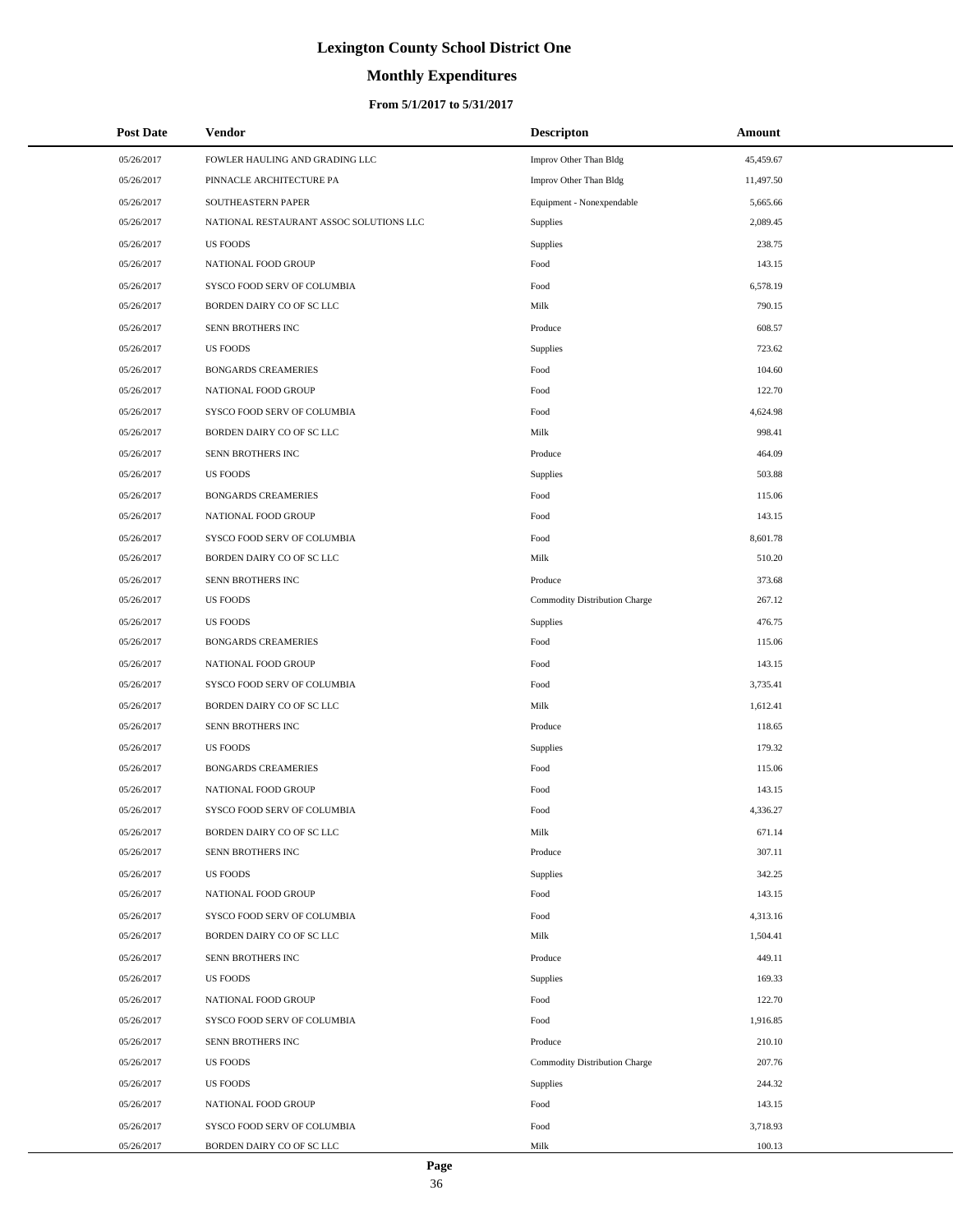# **Monthly Expenditures**

| <b>Post Date</b> | <b>Vendor</b>               | <b>Descripton</b>             | Amount    |
|------------------|-----------------------------|-------------------------------|-----------|
| 05/26/2017       | SENN BROTHERS INC           | Produce                       | 492.34    |
| 05/26/2017       | <b>US FOODS</b>             | Supplies                      | 802.17    |
| 05/26/2017       | <b>BONGARDS CREAMERIES</b>  | Food                          | 104.60    |
| 05/26/2017       | NATIONAL FOOD GROUP         | Food                          | 122.70    |
| 05/26/2017       | SYSCO FOOD SERV OF COLUMBIA | Food                          | 4,846.56  |
| 05/26/2017       | BORDEN DAIRY CO OF SC LLC   | Milk                          | 975.61    |
| 05/26/2017       | SENN BROTHERS INC           | Produce                       | 419.52    |
| 05/26/2017       | <b>US FOODS</b>             | Supplies                      | 583.88    |
| 05/26/2017       | <b>BONGARDS CREAMERIES</b>  | Food                          | 115.06    |
| 05/26/2017       | NATIONAL FOOD GROUP         | Food                          | 143.15    |
| 05/26/2017       | SYSCO FOOD SERV OF COLUMBIA | Food                          | 5,861.90  |
| 05/26/2017       | BORDEN DAIRY CO OF SC LLC   | Milk                          | 2,207.36  |
| 05/26/2017       | SENN BROTHERS INC           | Produce                       | 660.51    |
| 05/26/2017       | <b>US FOODS</b>             | Supplies                      | 350.04    |
| 05/26/2017       | <b>BONGARDS CREAMERIES</b>  | Food                          | 115.06    |
| 05/26/2017       | NATIONAL FOOD GROUP         | Food                          | 143.15    |
| 05/26/2017       | SYSCO FOOD SERV OF COLUMBIA | Food                          | 3,964.40  |
| 05/26/2017       | BORDEN DAIRY CO OF SC LLC   | Milk                          | 1,476.62  |
| 05/26/2017       | SENN BROTHERS INC           | Produce                       | 151.50    |
| 05/26/2017       | <b>US FOODS</b>             | Commodity Distribution Charge | 250.16    |
| 05/26/2017       | <b>US FOODS</b>             | Supplies                      | 733.45    |
| 05/26/2017       | <b>BONGARDS CREAMERIES</b>  | Food                          | 115.06    |
| 05/26/2017       | NATIONAL FOOD GROUP         | Food                          | 122.70    |
| 05/26/2017       | SYSCO FOOD SERV OF COLUMBIA | Food                          | 5,557.00  |
| 05/26/2017       | BORDEN DAIRY CO OF SC LLC   | Milk                          | 1,233.43  |
| 05/26/2017       | SENN BROTHERS INC           | Produce                       | 1,150.02  |
| 05/26/2017       | <b>US FOODS</b>             | Supplies                      | 371.37    |
| 05/26/2017       | <b>BONGARDS CREAMERIES</b>  | Food                          | 115.06    |
| 05/26/2017       | NATIONAL FOOD GROUP         | Food                          | 143.15    |
| 05/26/2017       | SYSCO FOOD SERV OF COLUMBIA | Food                          | 4,126.37  |
| 05/26/2017       | BORDEN DAIRY CO OF SC LLC   | Milk                          | 684.21    |
| 05/26/2017       | SENN BROTHERS INC           | Produce                       | 100.45    |
| 05/26/2017       | <b>US FOODS</b>             | Commodity Distribution Charge | 256.52    |
| 05/26/2017       | <b>US FOODS</b>             | Supplies                      | 985.53    |
| 05/26/2017       | NATIONAL FOOD GROUP         | Food                          | 143.15    |
| 05/26/2017       | SYSCO FOOD SERV OF COLUMBIA | Food                          | 12,545.77 |
| 05/26/2017       | BORDEN DAIRY CO OF SC LLC   | Milk                          | 1,076.18  |
| 05/26/2017       | SENN BROTHERS INC           | Produce                       | 556.79    |
| 05/26/2017       | <b>US FOODS</b>             | Supplies                      | 330.35    |
| 05/26/2017       | <b>BONGARDS CREAMERIES</b>  | Food                          | 104.60    |
| 05/26/2017       | NATIONAL FOOD GROUP         | Food                          | 122.70    |
| 05/26/2017       | SYSCO FOOD SERV OF COLUMBIA | Food                          | 2,802.66  |
| 05/26/2017       | BORDEN DAIRY CO OF SC LLC   | Milk                          | 220.59    |
| 05/26/2017       | SENN BROTHERS INC           | Produce                       | 297.81    |
| 05/26/2017       | <b>US FOODS</b>             | Supplies                      | 346.87    |
| 05/26/2017       | NATIONAL FOOD GROUP         | Food                          | 143.15    |
| 05/26/2017       | SYSCO FOOD SERV OF COLUMBIA | Food                          | 2,912.72  |
| 05/26/2017       | BORDEN DAIRY CO OF SC LLC   | Milk                          | 358.40    |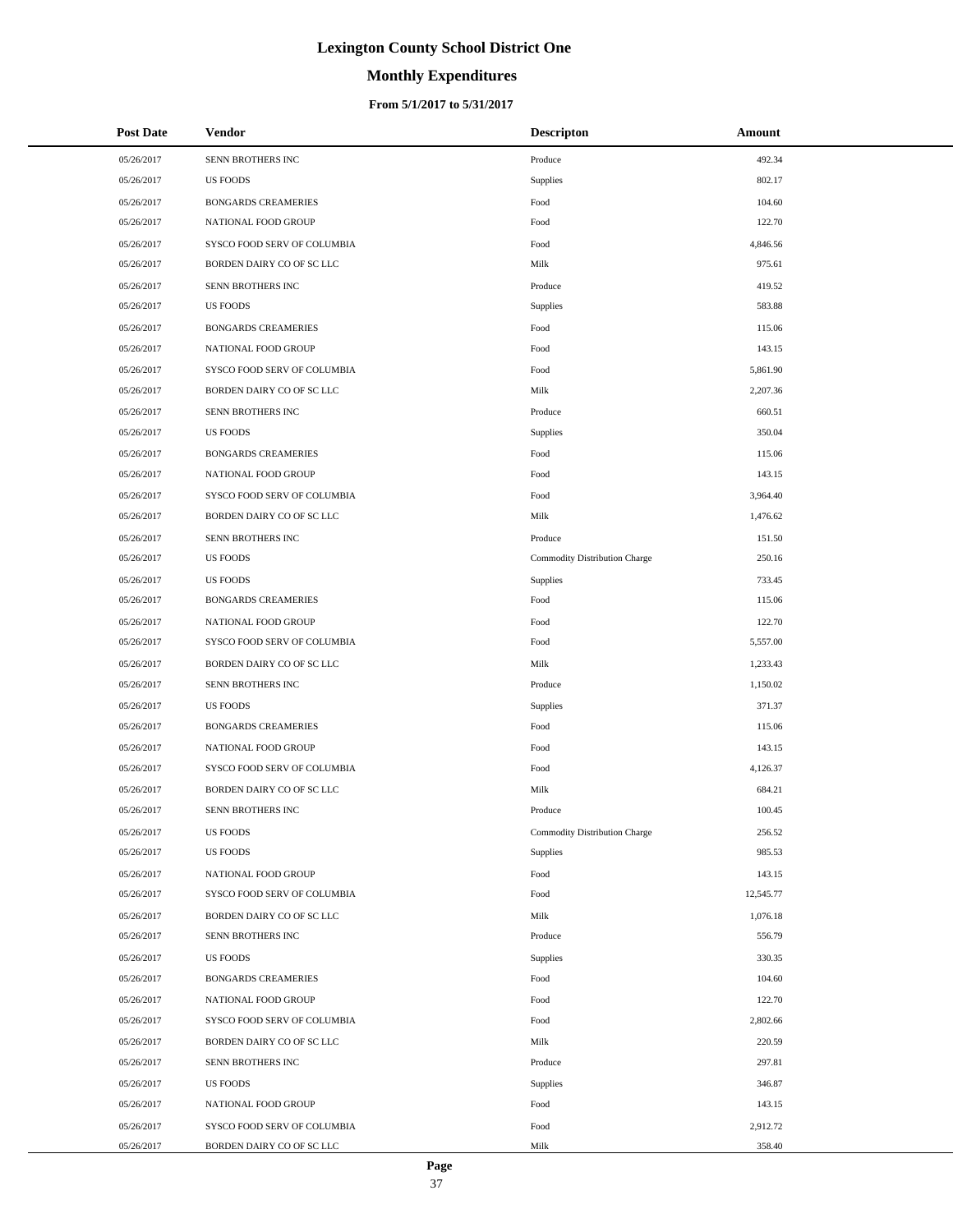# **Monthly Expenditures**

| <b>Post Date</b> | Vendor                      | <b>Descripton</b>             | Amount   |
|------------------|-----------------------------|-------------------------------|----------|
| 05/26/2017       | SENN BROTHERS INC           | Produce                       | 410.72   |
| 05/26/2017       | <b>US FOODS</b>             | Supplies                      | 989.14   |
| 05/26/2017       | NATIONAL FOOD GROUP         | Food                          | 143.15   |
| 05/26/2017       | SYSCO FOOD SERV OF COLUMBIA | Food                          | 7,014.12 |
| 05/26/2017       | BORDEN DAIRY CO OF SC LLC   | Milk                          | 916.71   |
| 05/26/2017       | SENN BROTHERS INC           | Produce                       | 555.90   |
| 05/26/2017       | <b>US FOODS</b>             | Supplies                      | 211.79   |
| 05/26/2017       | <b>BONGARDS CREAMERIES</b>  | Food                          | 104.60   |
| 05/26/2017       | NATIONAL FOOD GROUP         | Food                          | 122.70   |
| 05/26/2017       | SYSCO FOOD SERV OF COLUMBIA | Food                          | 2,304.92 |
| 05/26/2017       | BORDEN DAIRY CO OF SC LLC   | Milk                          | 677.04   |
| 05/26/2017       | SENN BROTHERS INC           | Produce                       | 280.26   |
| 05/26/2017       | <b>US FOODS</b>             | Supplies                      | 367.17   |
| 05/26/2017       | <b>BONGARDS CREAMERIES</b>  | Food                          | 115.06   |
| 05/26/2017       | NATIONAL FOOD GROUP         | Food                          | 143.15   |
| 05/26/2017       | SYSCO FOOD SERV OF COLUMBIA | Food                          | 7,644.63 |
| 05/26/2017       | BORDEN DAIRY CO OF SC LLC   | Milk                          | 1,926.44 |
| 05/26/2017       | SENN BROTHERS INC           | Produce                       | 437.87   |
| 05/26/2017       | <b>US FOODS</b>             | Commodity Distribution Charge | $-2.12$  |
| 05/26/2017       | <b>US FOODS</b>             | Supplies                      | 433.43   |
| 05/26/2017       | NATIONAL FOOD GROUP         | Food                          | 143.15   |
| 05/26/2017       | SYSCO FOOD SERV OF COLUMBIA | Food                          | 4,716.01 |
| 05/26/2017       | BORDEN DAIRY CO OF SC LLC   | Milk                          | 339.06   |
| 05/26/2017       | SENN BROTHERS INC           | Produce                       | 286.70   |
| 05/26/2017       | <b>US FOODS</b>             | Supplies                      | 514.07   |
| 05/26/2017       | <b>BONGARDS CREAMERIES</b>  | Food                          | 104.60   |
| 05/26/2017       | NATIONAL FOOD GROUP         | Food                          | 122.70   |
| 05/26/2017       | SYSCO FOOD SERV OF COLUMBIA | Food                          | 2,344.46 |
| 05/26/2017       | BORDEN DAIRY CO OF SC LLC   | Milk                          | 796.18   |
| 05/26/2017       | SENN BROTHERS INC           | Produce                       | 229.71   |
| 05/26/2017       | <b>US FOODS</b>             | Supplies                      | 527.42   |
| 05/26/2017       | NATIONAL FOOD GROUP         | Food                          | 143.15   |
| 05/26/2017       | SYSCO FOOD SERV OF COLUMBIA | Food                          | 5,335.13 |
| 05/26/2017       | BORDEN DAIRY CO OF SC LLC   | Milk                          | 589.34   |
| 05/26/2017       | SENN BROTHERS INC           | Produce                       | 544.60   |
| 05/26/2017       | <b>US FOODS</b>             | Supplies                      | 213.80   |
| 05/26/2017       | <b>BONGARDS CREAMERIES</b>  | Food                          | 104.60   |
| 05/26/2017       | NATIONAL FOOD GROUP         | Food                          | 122.70   |
| 05/26/2017       | SYSCO FOOD SERV OF COLUMBIA | Food                          | 4,390.65 |
| 05/26/2017       | BORDEN DAIRY CO OF SC LLC   | Milk                          | 1,198.34 |
| 05/26/2017       | SENN BROTHERS INC           | Produce                       | 519.28   |
| 05/26/2017       | <b>US FOODS</b>             | Supplies                      | 447.97   |
| 05/26/2017       | <b>BONGARDS CREAMERIES</b>  | Food                          | 115.06   |
| 05/26/2017       | NATIONAL FOOD GROUP         | Food                          | 143.15   |
| 05/26/2017       | SYSCO FOOD SERV OF COLUMBIA | Food                          | 5,117.37 |
| 05/26/2017       | BORDEN DAIRY CO OF SC LLC   | Milk                          | 1,321.44 |
| 05/26/2017       | SENN BROTHERS INC           | Produce                       | 518.49   |
| 05/26/2017       | <b>US FOODS</b>             | Commodity Distribution Charge | 250.16   |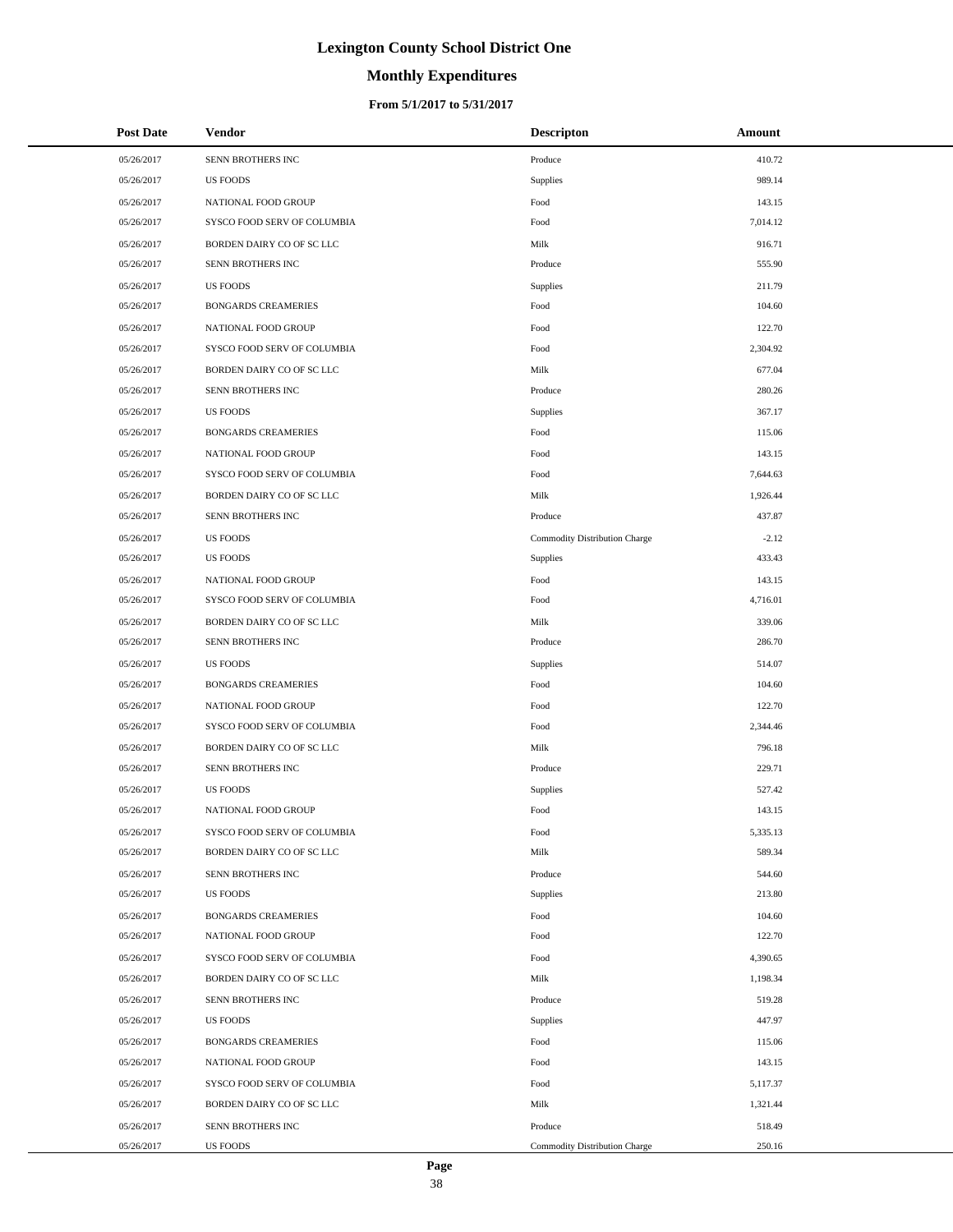# **Monthly Expenditures**

### **From 5/1/2017 to 5/31/2017**

| <b>Post Date</b> | Vendor                               | <b>Descripton</b>              | Amount    |
|------------------|--------------------------------------|--------------------------------|-----------|
| 05/26/2017       | <b>US FOODS</b>                      | Supplies                       | 445.93    |
| 05/26/2017       | <b>BONGARDS CREAMERIES</b>           | Food                           | 104.60    |
| 05/26/2017       | NATIONAL FOOD GROUP                  | Food                           | 122.70    |
| 05/26/2017       | SYSCO FOOD SERV OF COLUMBIA          | Food                           | 2,710.12  |
| 05/26/2017       | BORDEN DAIRY CO OF SC LLC            | Milk                           | 608.98    |
| 05/26/2017       | SENN BROTHERS INC                    | Produce                        | 113.10    |
| 05/26/2017       | <b>US FOODS</b>                      | Supplies                       | 519.79    |
| 05/26/2017       | <b>BONGARDS CREAMERIES</b>           | Food                           | 104.60    |
| 05/26/2017       | NATIONAL FOOD GROUP                  | Food                           | 122.70    |
| 05/26/2017       | SYSCO FOOD SERV OF COLUMBIA          | Food                           | 2,329.93  |
| 05/26/2017       | BORDEN DAIRY CO OF SC LLC            | Milk                           | 755.67    |
| 05/26/2017       | SENN BROTHERS INC                    | Produce                        | 395.42    |
| 05/26/2017       | <b>US FOODS</b>                      | Supplies                       | 1,406.80  |
| 05/26/2017       | <b>BONGARDS CREAMERIES</b>           | Food                           | 104.60    |
| 05/26/2017       | NATIONAL FOOD GROUP                  | Food                           | 143.15    |
| 05/26/2017       | SYSCO FOOD SERV OF COLUMBIA          | Food                           | 5,052.76  |
| 05/26/2017       | BORDEN DAIRY CO OF SC LLC            | Milk                           | 1,035.51  |
| 05/26/2017       | SENN BROTHERS INC                    | Produce                        | 457.83    |
| 05/26/2017       | <b>US FOODS</b>                      | Supplies                       | 280.95    |
| 05/26/2017       | NATIONAL FOOD GROUP                  | Food                           | 143.15    |
| 05/26/2017       | SYSCO FOOD SERV OF COLUMBIA          | Food                           | 3,809.07  |
| 05/26/2017       | BORDEN DAIRY CO OF SC LLC            | Milk                           | 577.38    |
| 05/26/2017       | <b>US FOODS</b>                      | Supplies                       | 237.97    |
| 05/26/2017       | <b>BONGARDS CREAMERIES</b>           | Food                           | 115.06    |
| 05/26/2017       | NATIONAL FOOD GROUP                  | Food                           | 143.15    |
| 05/26/2017       | SYSCO FOOD SERV OF COLUMBIA          | Food                           | 11,727.96 |
| 05/26/2017       | BORDEN DAIRY CO OF SC LLC            | Milk                           | 1,117.82  |
| 05/26/2017       | SENN BROTHERS INC                    | Produce                        | 912.35    |
| 05/26/2017       | <b>US FOODS</b>                      | Commodity Distribution Charge  | 260.76    |
| 05/26/2017       | <b>US FOODS</b>                      | Supplies                       | 542.97    |
| 05/26/2017       | <b>BONGARDS CREAMERIES</b>           | Food                           | 104.60    |
| 05/26/2017       | NATIONAL FOOD GROUP                  | Food                           | 143.15    |
| 05/26/2017       | SYSCO FOOD SERV OF COLUMBIA          | Food                           | 3,285.31  |
| 05/26/2017       | BORDEN DAIRY CO OF SC LLC            | Milk                           | 859.42    |
| 05/26/2017       | SENN BROTHERS INC                    | Produce                        | 202.41    |
| 05/26/2017       | SMARTPHONE MEDIC LLC                 | Pupil Activity                 | 297.00    |
| 05/26/2017       | SMARTPHONE MEDIC LLC                 | Pupil Activity                 | 396.00    |
| 05/26/2017       | SMARTPHONE MEDIC LLC                 | Pupil Activity                 | 198.00    |
| 05/26/2017       | SMARTPHONE MEDIC LLC                 | Pupil Activity                 | 198.00    |
| 05/26/2017       | PURCHASED SERVICE                    | Pupil Activity                 | 1,769.46  |
| 05/26/2017       | PLEASANT HILL MIDDLE SCHOOL          | Pupil Act-Fee/Collection Refnd | 110.00    |
| 05/26/2017       | FRANCIS MARION UNIVERSITY            | Pupil Activity                 | 160.00    |
| 05/26/2017       | SC HIGH SCHOOL LEAGUE                | Pupil Activity                 | 1,744.60  |
| 05/26/2017       | BATTLE OF THE BORDER BASKETBALL CAMP | Pupil Activity                 | 300.00    |
| 05/26/2017       | SCHOOL SPECIALTY INC                 | Supplies                       | 920.84    |
| 05/26/2017       | DODGE LEARNING RESOURCES             | Supplies                       | 272.60    |
| 05/26/2017       | MONOPRICE.COM                        | <b>Technology Supplies</b>     | 132.29    |
| 05/30/2017       | FORMS AND SUPPLY INC (FSI)           | Supplies                       | 170.48    |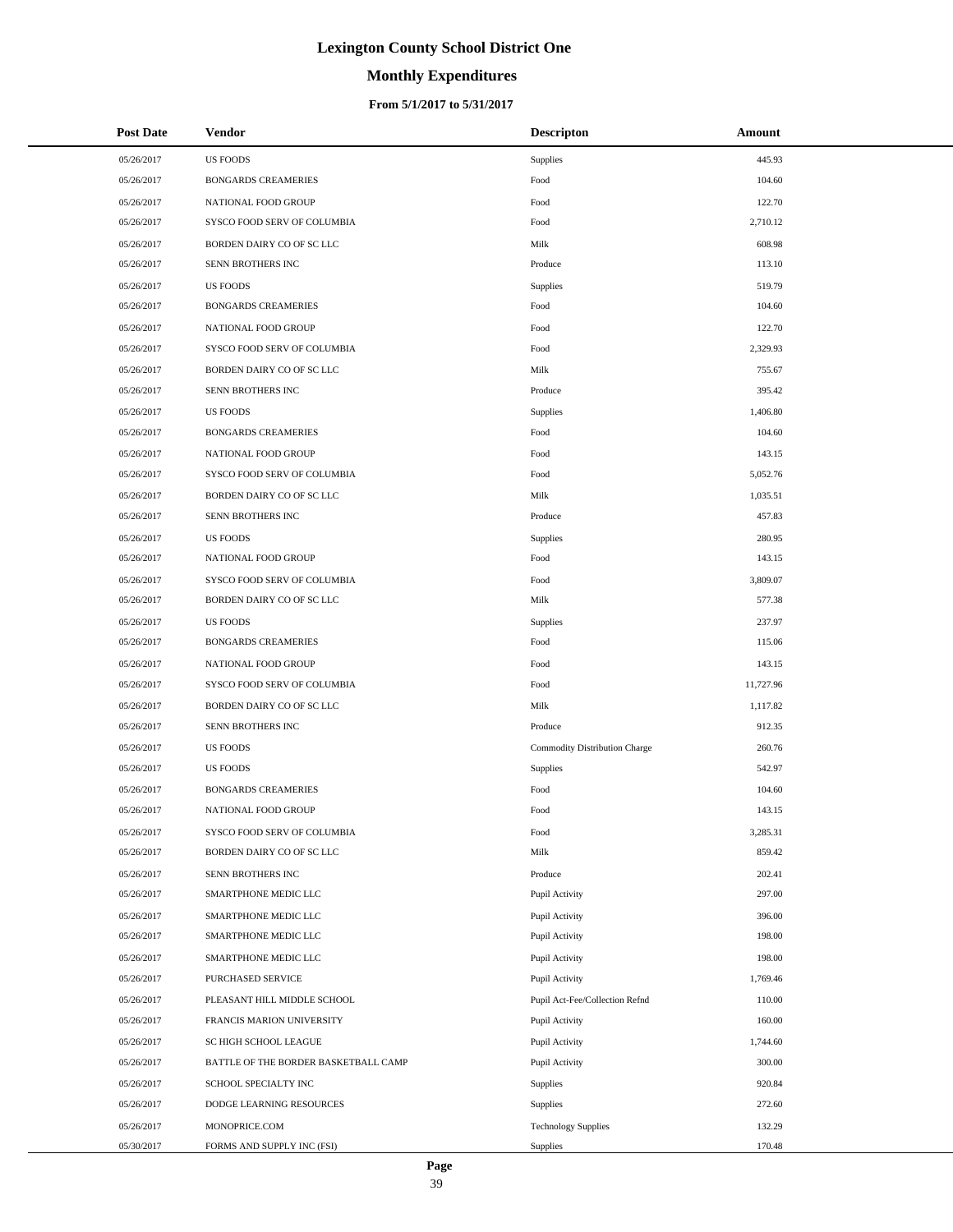# **Monthly Expenditures**

### **From 5/1/2017 to 5/31/2017**

| <b>Post Date</b> | Vendor                                             | <b>Descripton</b>             | Amount    |  |
|------------------|----------------------------------------------------|-------------------------------|-----------|--|
| 05/30/2017       | FOLLETT SCHOOL SOLUTIONS INC                       | <b>Library Books</b>          | 234.85    |  |
| 05/30/2017       | GILBERTSUMMIT RURAL WATER DISTRICT                 | <b>Public Utilities</b>       | 1,277.86  |  |
| 05/30/2017       | GILBERTSUMMIT RURAL WATER DISTRICT                 | <b>Public Utilities</b>       | 799.62    |  |
| 05/30/2017       | GILBERTSUMMIT RURAL WATER DISTRICT                 | <b>Public Utilities</b>       | 640.74    |  |
| 05/30/2017       | GILBERTSUMMIT RURAL WATER DISTRICT                 | <b>Public Utilities</b>       | 1,070.45  |  |
| 05/30/2017       | GILBERTSUMMIT RURAL WATER DISTRICT                 | <b>Public Utilities</b>       | 299.96    |  |
| 05/30/2017       | COLLINS, STEPHEN M                                 | Other Prof & Tech Service     | 120.00    |  |
| 05/30/2017       | DUBARD, ARCADEUS JEROME                            | Other Prof & Tech Service     | 120.00    |  |
| 05/30/2017       | HALL, ROY LEE                                      | Other Prof & Tech Service     | 120.00    |  |
| 05/30/2017       | JONES, JOHN (JJ) E                                 | Other Prof & Tech Service     | 120.00    |  |
| 05/30/2017       | HINZ, BRIAN E                                      | Other Prof & Tech Service     | 180.00    |  |
| 05/30/2017       | <b>FEDEX</b>                                       | Supplies                      | 115.99    |  |
| 05/30/2017       | AZURA INVESTIGATIONS LLC                           | Other Prof & Tech Service     | 8,465.00  |  |
| 05/30/2017       | FOLLETT SCHOOL SOLUTIONS INC                       | Supplies                      | 345.15    |  |
| 05/30/2017       | KURTZ BROS DBA BENDER BURKOT EAST COAST SCHOOL SUP | Supplies                      | 364.50    |  |
| 05/30/2017       | <b>LEGO EDUCATION</b>                              | Supplies                      | 2,455.35  |  |
| 05/30/2017       | PINNACLE ARCHITECTURE PA                           | Improv Other Than Bldg        | 76,650.00 |  |
| 05/30/2017       | PECKNEL MUSIC CO INC                               | Pupil Activity                | 300.00    |  |
| 05/31/2017       | SC DEPARTMENT OF JUVENILE JUSTICE (FISCAL AFFAIRS) | Tuition-LEA                   | 303.61    |  |
| 05/31/2017       | FORMS AND SUPPLY INC (FSI)                         | Supplies                      | 489.31    |  |
| 05/31/2017       | KURTZ BROS DBA BENDER BURKOT EAST COAST SCHOOL SUP | Supplies                      | 474.60    |  |
| 05/31/2017       | FORMS AND SUPPLY INC (FSI)                         | Supplies                      | 301.74    |  |
| 05/31/2017       | PURCHASED SERVICE                                  | Travel                        | 811.35    |  |
| 05/31/2017       | PURCHASED SERVICE                                  | Travel                        | 324.50    |  |
| 05/31/2017       | SC FFA ASSOC                                       | Pupil Transportation          | 1,500.00  |  |
| 05/31/2017       | SC FFA ASSOC                                       | Travel                        | 300.00    |  |
| 05/31/2017       | FINISHMASTER INC                                   | Supplies                      | 906.82    |  |
| 05/31/2017       | K & L SUPPLY CO INC                                | Supplies                      | 973.99    |  |
| 05/31/2017       | FAIR PLAY CAMP SCHOOL INC                          | Tuition                       | 1,122.75  |  |
| 05/31/2017       | SC DEPARTMENT OF JUVENILE JUSTICE (FISCAL AFFAIRS) | Tuition-LEA                   | 159.75    |  |
| 05/31/2017       | PALMETTO HEALTH ALLIANCE                           | <b>Instructional Services</b> | 250.00    |  |
| 05/31/2017       | FOLLETT SCHOOL SOLUTIONS INC                       | <b>Library Books</b>          | 274.88    |  |
| 05/31/2017       | FOLLETT SCHOOL SOLUTIONS INC                       | <b>Library Books</b>          | 442.97    |  |
| 05/31/2017       | <b>FEDEXOFFICE</b>                                 | Printing and Binding          | 720.43    |  |
| 05/31/2017       | <b>LEXINGTON PRINTING LLC</b>                      | Printing and Binding          | 2,368.98  |  |
| 05/31/2017       | CERTIFIED TRANSLATION SERVICES                     | Other Prof & Tech Service     | 165.28    |  |
| 05/31/2017       | PURCHASED SERVICE                                  | Travel                        | 259.00    |  |
| 05/31/2017       | PURCHASED SERVICE                                  | Travel                        | 259.00    |  |
| 05/31/2017       | MCNAIR LAW FIRM PA                                 | <b>Legal Services</b>         | 3,630.01  |  |
| 05/31/2017       | SC SCHOOL BOARDS ASSOCIATION INSURANCE TRUST       | Insurance and Judgments       | 625.00    |  |
| 05/31/2017       | SCE&G                                              | <b>Public Utilities</b>       | 13,766.48 |  |
| 05/31/2017       | FORMS AND SUPPLY INC (FSI)                         | Supplies-Maintenace           | 149.08    |  |
| 05/31/2017       | SCE&G                                              | <b>Public Utilities</b>       | 51,322.92 |  |
| 05/31/2017       | BLUEGRASS MATERIALS COMPANY LLC                    | Supplies-Maintenace           | 272.86    |  |
| 05/31/2017       | SCE&G                                              | <b>Public Utilities</b>       | 8,704.95  |  |
| 05/31/2017       | FERGUSON ENTERPRISES INC FEI 27                    | Supplies-Maintenace           | 486.85    |  |
| 05/31/2017       | GRAYBAR ELECTRIC CO INC                            | Supplies-Maintenace           | 337.05    |  |
| 05/31/2017       | FERGUSON ENTERPRISES INC FEI 27                    | Supplies-Maintenace           | 1,661.77  |  |

 $\overline{a}$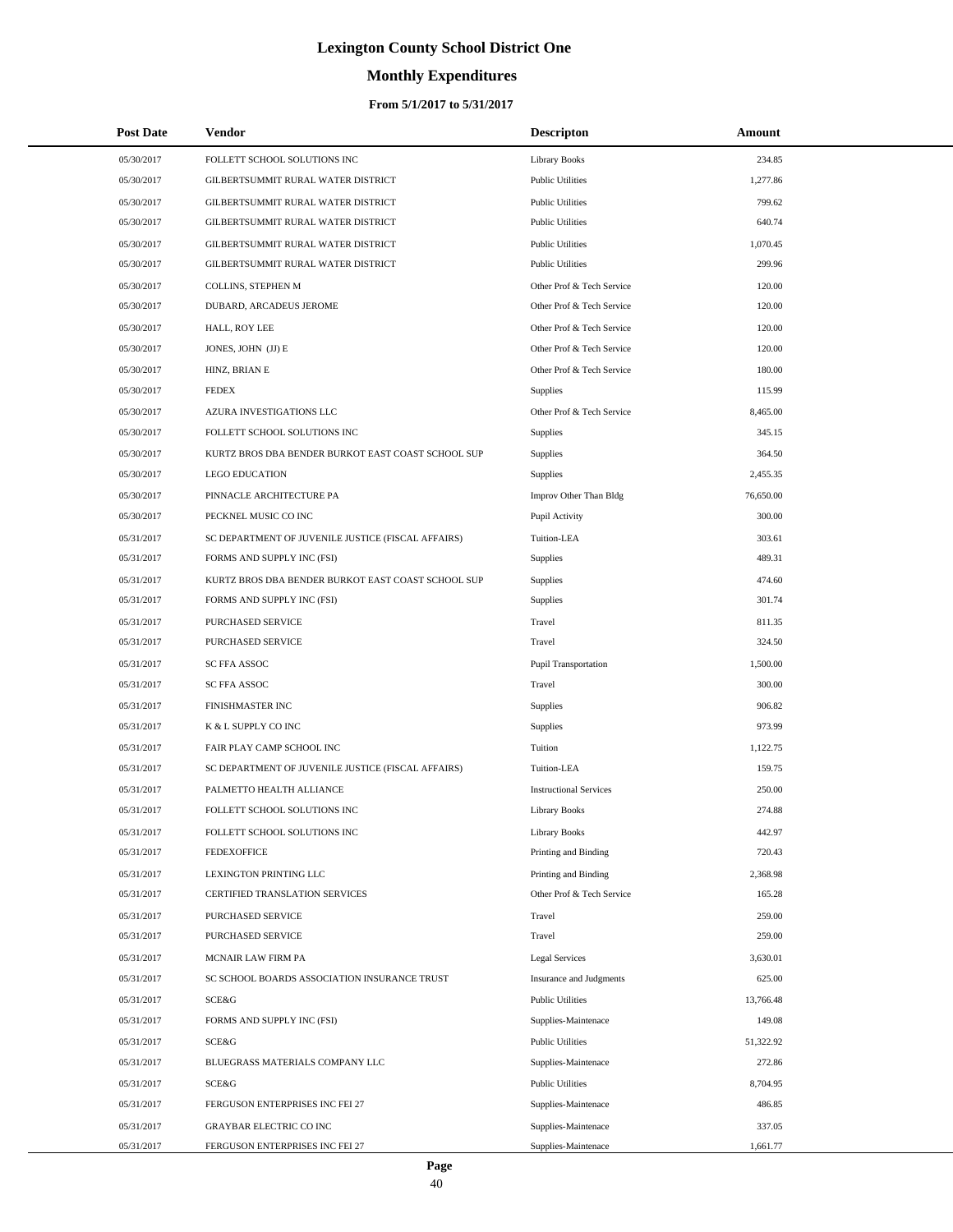# **Monthly Expenditures**

| <b>Post Date</b> | Vendor                                             | <b>Descripton</b>          | Amount    |
|------------------|----------------------------------------------------|----------------------------|-----------|
| 05/31/2017       | <b>GRAYBAR ELECTRIC CO INC</b>                     | Supplies-Maintenace        | 502.43    |
| 05/31/2017       | SCE&G                                              | <b>Public Utilities</b>    | 5,508.43  |
| 05/31/2017       | <b>SCE&amp;G</b>                                   | <b>Public Utilities</b>    | 15,249.49 |
| 05/31/2017       | SCE&G                                              | <b>Public Utilities</b>    | 16,691.50 |
| 05/31/2017       | <b>GRAYBAR ELECTRIC CO INC</b>                     | Supplies-Maintenace        | 120.95    |
| 05/31/2017       | SCE&G                                              | <b>Public Utilities</b>    | 8,158.33  |
| 05/31/2017       | SCE&G                                              | <b>Public Utilities</b>    | 10,017.08 |
| 05/31/2017       | <b>GRAYBAR ELECTRIC CO INC</b>                     | Supplies-Maintenace        | 760.77    |
| 05/31/2017       | SCE&G                                              | <b>Public Utilities</b>    | 16,217.30 |
| 05/31/2017       | <b>GRAYBAR ELECTRIC CO INC</b>                     | Supplies-Maintenace        | 102.72    |
| 05/31/2017       | <b>GRAYBAR ELECTRIC CO INC</b>                     | Supplies-Maintenace        | 206.72    |
| 05/31/2017       | SMITH AND JONES JANITORIAL SUPPLIES AND EQUIP INC  | Supplies-Maintenace        | 2,115.39  |
| 05/31/2017       | SMITH AND JONES JANITORIAL SUPPLIES AND EQUIP INC  | Supplies-Maintenace        | 1,107.46  |
| 05/31/2017       | ACE GLASS CO INC                                   | Repairs and Maintenance    | 337.14    |
| 05/31/2017       | MIDCAROLINA ELEC COOP INC                          | <b>Public Utilities</b>    | 12,580.00 |
| 05/31/2017       | SCE&G                                              | <b>Public Utilities</b>    | 335.78    |
| 05/31/2017       | FERGUSON ENTERPRISES INC FEI 27                    | Supplies-Maintenace        | 973.70    |
| 05/31/2017       | MIDCAROLINA ELEC COOP INC                          | <b>Public Utilities</b>    | 8,948.00  |
| 05/31/2017       | <b>SCE&amp;G</b>                                   | <b>Public Utilities</b>    | 114.75    |
| 05/31/2017       | <b>GRAYBAR ELECTRIC CO INC</b>                     | Supplies-Maintenace        | 658.05    |
| 05/31/2017       | <b>GRAYBAR ELECTRIC CO INC</b>                     | Supplies-Maintenace        | 658.05    |
| 05/31/2017       | SCE&G                                              | <b>Public Utilities</b>    | 8,857.82  |
| 05/31/2017       | MIDCAROLINA ELEC COOP INC                          | <b>Public Utilities</b>    | 6,028.00  |
| 05/31/2017       | SCE&G                                              | <b>Public Utilities</b>    | 141.98    |
| 05/31/2017       | SMITH AND JONES JANITORIAL SUPPLIES AND EQUIP INC  | Supplies-Maintenace        | 4,718.70  |
| 05/31/2017       | <b>GRAYBAR ELECTRIC CO INC</b>                     | Supplies-Maintenace        | 792.34    |
| 05/31/2017       | SMITH AND JONES JANITORIAL SUPPLIES AND EQUIP INC  | Supplies-Maintenace        | 2,805.55  |
| 05/31/2017       | <b>CASCADE WATER SERVICES</b>                      | Repairs and Maintenance    | 107.00    |
| 05/31/2017       | SC DEPARTMENT OF ADMINISTRATION                    | Repairs and Maintenance    | 10,570.07 |
| 05/31/2017       | MIDSTATE AUTO/ELECTRICAL REPAIR INC                | Supplies                   | 609.64    |
| 05/31/2017       | STATE DEPARTMENT OF EDUCATION LEX DIST ONEBUS SHOP | Pupil Transportation       | 370.76    |
| 05/31/2017       | KLINSIC, JENNIFER                                  | Other Prof & Tech Service  | 120.00    |
| 05/31/2017       | FINLEY, STEPHEN CRAIG                              | Other Prof & Tech Service  | 120.00    |
| 05/31/2017       | LINT, CHARLES ROBERT                               | Other Prof & Tech Service  | 180.00    |
| 05/31/2017       | WISEMAN, DARREN MARK                               | Other Prof & Tech Service  | 180.00    |
| 05/31/2017       | COLLINS, STEPHEN M                                 | Other Prof & Tech Service  | 180.00    |
| 05/31/2017       | MILLER, JEFFREY J                                  | Other Prof & Tech Service  | 120.00    |
| 05/31/2017       | <b>BARRETT, S LEE</b>                              | Other Prof & Tech Service  | 150.00    |
| 05/31/2017       | PLATT, SHAUN PRESTON                               | Other Prof & Tech Service  | 180.00    |
| 05/31/2017       | HOBBS, WILLIAM IRA                                 | Other Prof & Tech Service  | 120.00    |
| 05/31/2017       | PROFESSIONAL PRINTERS LTD                          | Other Objects              | 401.25    |
| 05/31/2017       | SC ASSOCIATION SCHOOL ADMINISTRATORS               | Travel                     | 210.00    |
| 05/31/2017       | CSC(COMMUNICATIONS SUPPLY CORP)                    | Supplies                   | 140.81    |
| 05/31/2017       | DIGITAL OFFICE SOLUTIONS INC                       | Repairs and Maintenance    | 1,860.78  |
| 05/31/2017       | DIGITAL OFFICE SOLUTIONS INC                       | Repairs and Maintenance    | 1,788.87  |
| 05/31/2017       | <b>HEINEMANN</b>                                   | Supplies                   | 1,677.50  |
| 05/31/2017       | <b>APPLE INC</b>                                   | <b>Technology Supplies</b> | 2,879.37  |
| 05/31/2017       | <b>APPLIED VIDEO</b>                               | Supplies                   | 988.68    |